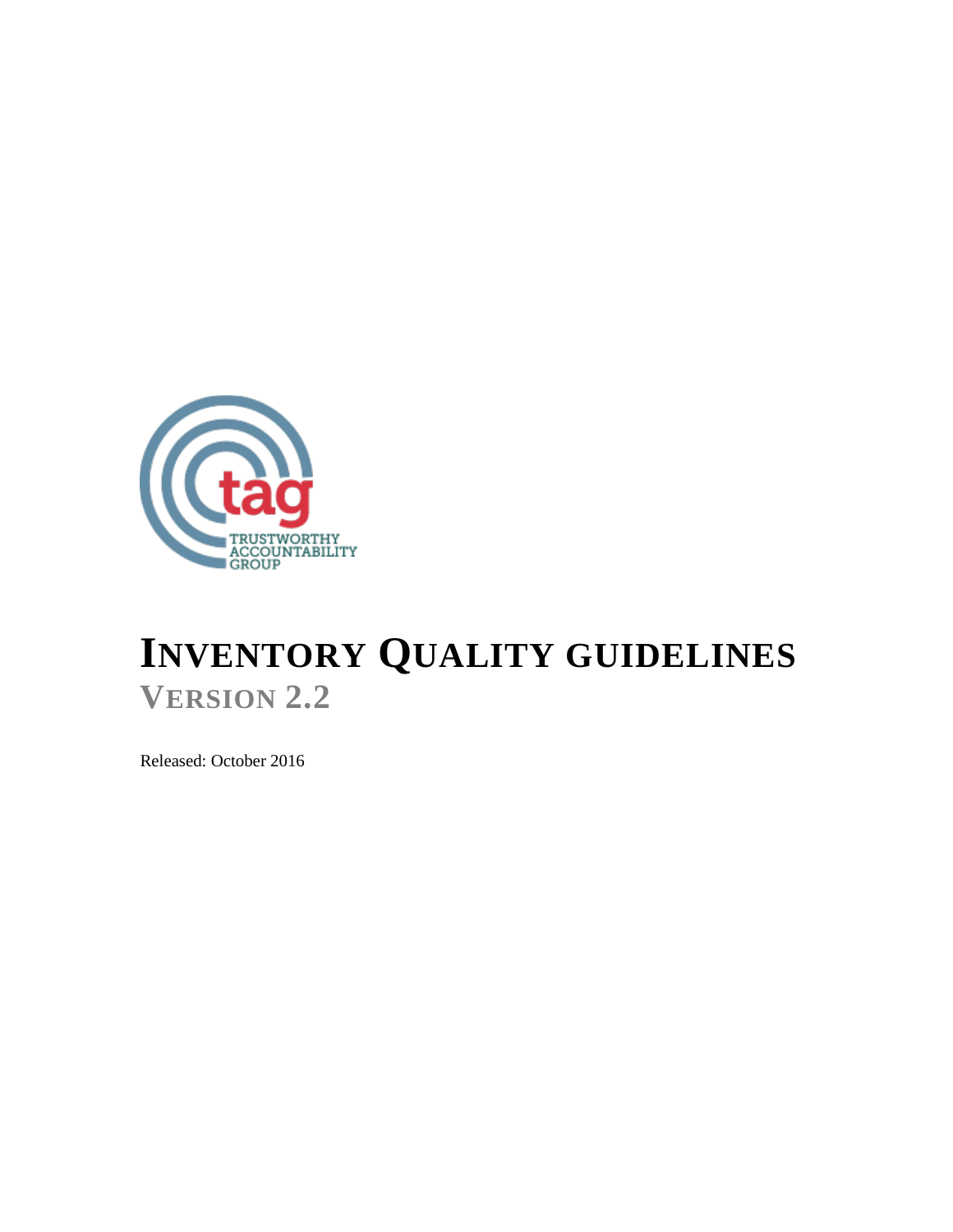#### **ABOUT THE INVENTORY QUALITY GUIDELINES**

The TAG Inventory Quality Guidelines (IQG) Program promotes the flow of advertising budgets into digital advertising with industry regulation that offers a framework for brand safety.

The mission of the IQG Program is to reduce friction and foster an environment of trust in the marketplace by providing clear, common language that describes characteristics of advertising inventory and transactions across the advertising value chain.

The goals of the IQG Program are to:

- Support the information needs of advertising buyers
- Define a common framework of disclosures that sellers can use across the industry
- Offer clear language that enables buyers to make informed decisions
- Review compliance and facilitate the resolution of disputes and complaints

Please note that for simplicity, the acronym IQG is used throughout the document to refer to both the Guidelines and the Program.

**This document can be found on the TAG website at:** <https://www.tagtoday.net/IQG/guidelines>

For more information about the IQG, please email [info@tagtoday.net.](mailto:info@tagtoday.net)

#### **ABOUT THE TRUSTWORTHY ACCOUNTABILITY GROUP**

The Trustworthy Accountability Group (TAG) is first-of-its-kind cross-industry accountability program to create transparency in the business relationships and transactions that undergird the digital ad industry, while continuing to enable innovation. A joint marketing-media industry program, TAG was created with a focus on four core areas:

- Eliminating fraudulent traffic,
- Combating malware,
- Fighting ad-supported Internet piracy to promote brand integrity, and
- Promoting brand safety through greater transparency.

TAG was created by the American Association of Advertising Agencies (4A's), Association of National Advertisers (ANA), and Interactive Advertising Bureau (IAB) and works collaboratively with companies throughout the digital ad supply chain.

For more information on TAG, please visit [http://tagtoday.net/.](http://tagtoday.net/)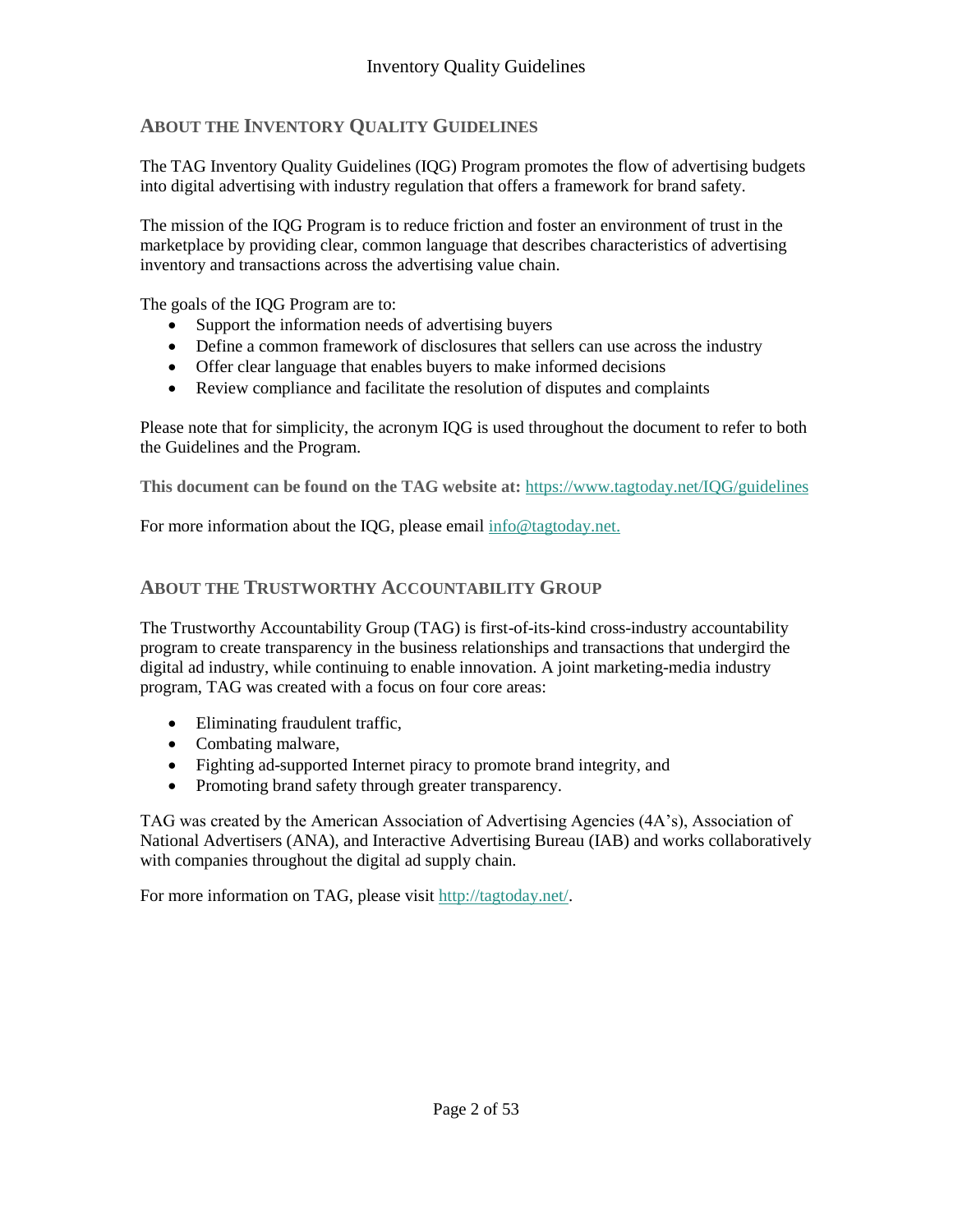# Table of Contents

| $\mathbf{1}$   |     |                    |  |
|----------------|-----|--------------------|--|
|                | 1.1 |                    |  |
|                |     |                    |  |
|                |     |                    |  |
|                | 1.2 |                    |  |
|                | 1.3 |                    |  |
|                |     |                    |  |
|                |     |                    |  |
|                |     |                    |  |
|                |     |                    |  |
|                |     |                    |  |
|                |     |                    |  |
| $\overline{2}$ |     |                    |  |
|                | 2.1 |                    |  |
|                |     |                    |  |
|                |     |                    |  |
|                |     |                    |  |
|                |     |                    |  |
|                | 2.2 |                    |  |
|                | 2.3 |                    |  |
|                |     |                    |  |
|                |     |                    |  |
|                |     |                    |  |
|                |     |                    |  |
|                | 2.4 |                    |  |
| 3              |     |                    |  |
|                |     |                    |  |
|                | 3.1 |                    |  |
|                | 3.2 |                    |  |
|                | 3.3 | Compliance Officer |  |
|                |     |                    |  |
|                |     |                    |  |
|                |     |                    |  |
|                | 3.4 |                    |  |
|                | 3.5 |                    |  |
|                | 3.6 |                    |  |
|                |     |                    |  |
|                |     |                    |  |
|                |     |                    |  |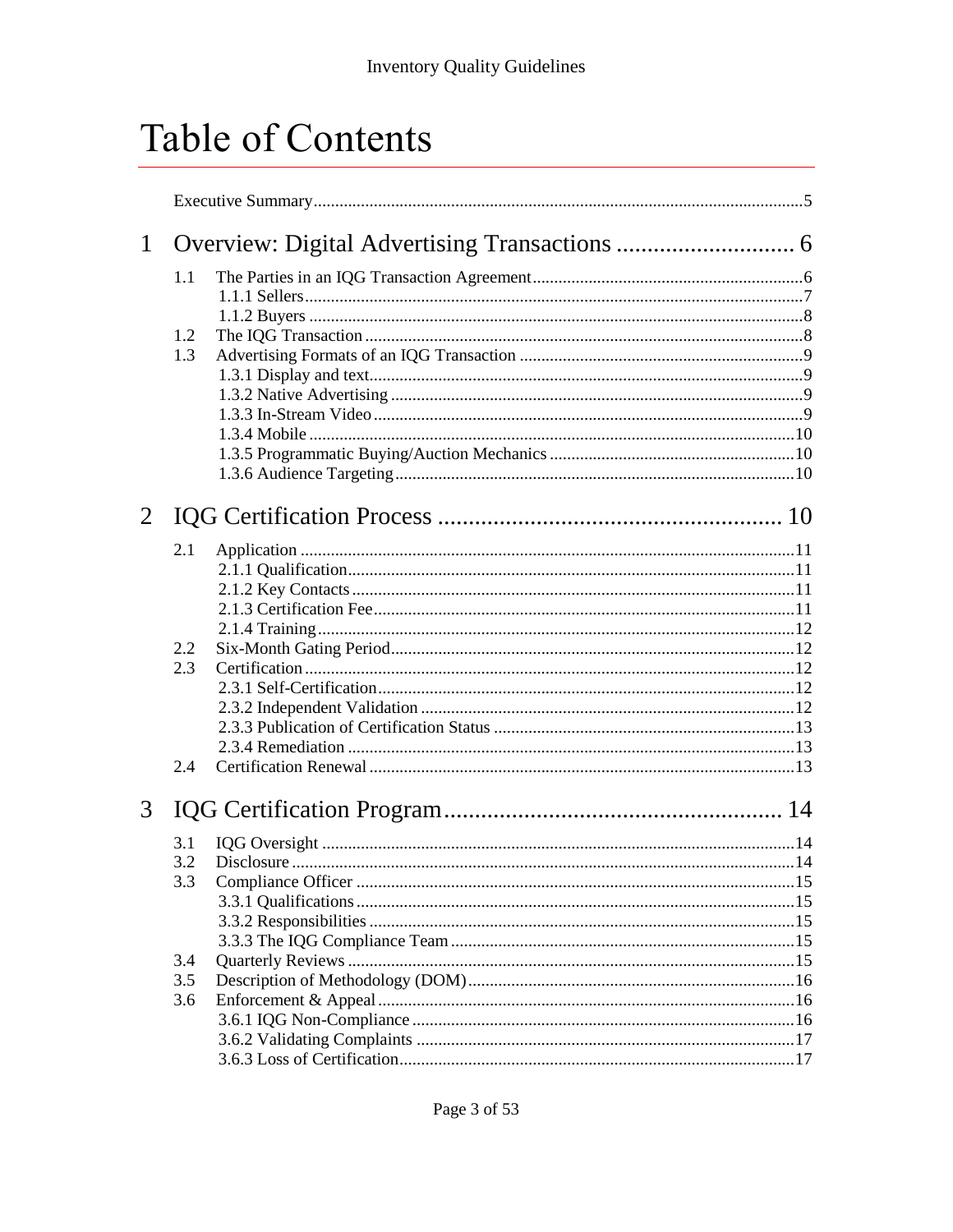## **Inventory Quality Guidelines**

|                | 3.7 |                                                                    |  |
|----------------|-----|--------------------------------------------------------------------|--|
| $\overline{4}$ |     |                                                                    |  |
|                | 4.1 |                                                                    |  |
|                |     | 4.1.1 Transaction Party Source Identification and Relationships 19 |  |
|                |     |                                                                    |  |
|                |     |                                                                    |  |
|                | 4.2 |                                                                    |  |
|                |     |                                                                    |  |
|                |     |                                                                    |  |
|                |     |                                                                    |  |
|                |     |                                                                    |  |
|                |     |                                                                    |  |
|                |     | 4.2.2.4 Adding Categories to the IAB Tech Lab Content Taxonomy23   |  |
|                |     |                                                                    |  |
|                |     |                                                                    |  |
|                |     |                                                                    |  |
|                |     |                                                                    |  |
|                |     |                                                                    |  |
|                |     |                                                                    |  |
|                |     |                                                                    |  |
|                | 4.3 |                                                                    |  |
|                |     |                                                                    |  |
|                |     |                                                                    |  |
|                |     |                                                                    |  |
|                |     |                                                                    |  |
|                | 4.4 |                                                                    |  |
|                |     |                                                                    |  |
|                |     |                                                                    |  |
|                |     |                                                                    |  |
| 5              |     |                                                                    |  |
| 6              |     |                                                                    |  |
|                |     |                                                                    |  |
|                |     |                                                                    |  |
|                |     |                                                                    |  |
|                |     |                                                                    |  |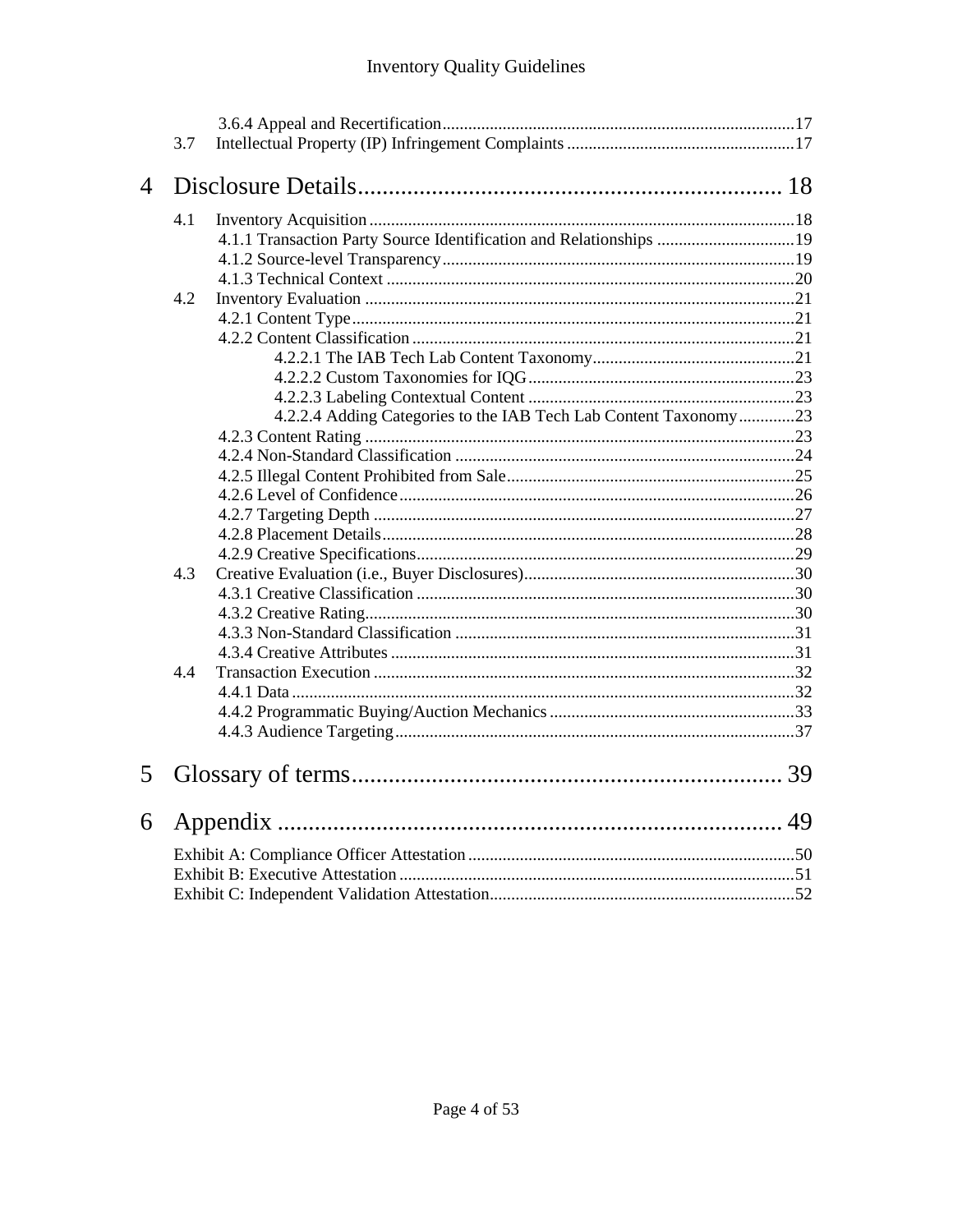## **Executive Summary**

With more than a million sites that carry advertising and hundreds of technology vendors that are conduits for buyer-seller exchange of media, advertising transactions in the digital ecosystem are typically complex and lack transparency. These guidelines establish a transparent set of rules to enhance buyers and sellers' integrity and credibility, and provide a framework for each seller to disclose information about their inventory while buyers are now offered the opportunity to disclose information about their creatives.

The Inventory Quality Guidelines (IQG) promotes the flow of advertising budgets into digital advertising with industry regulation that offers a framework for brand safety.

The mission of the IQG program is to reduce friction and foster an environment of trust in the marketplace by providing clear, common language that describes characteristics of advertising inventory and transactions across the advertising value chain.

The goals of the IQG program are to:

- Support the information needs of advertising buyers
- Define a common framework of disclosures that buyers and sellers can use across the industry
- Offer clear language in the IQG disclosure framework that enables buyers and sellers to make informed decisions
- Review compliance among IQG-certified companies and facilitate the resolution of disputes and complaints.

IQG offers value to both buyers and sellers:

#### **Benefits for the Buyer**

IQG provides transparency for buyers, enabling them to buy advertising inventory with confidence. IQG creates a simple, common and standard language for buyers to describe and classify their creatives, which provides sellers with the transparency needed to ensure the brand safety of their audiences. IQG was created jointly by buyers and sellers and represents the buyers' voice to sellers within defined terms and conditions for seller disclosure.

#### **Benefits for the Seller**

IQG creates a simple, common, and standard language to describe and classify advertising opportunities. Doing so makes buying inventory easier for the buyer, which increases overall demand for IQG-certified sellers. Increased inventory value for IQGcertified companies enables increased revenue because IQG certification classifies these companies as industry leaders, clearly distinguishing them from any bad actors.

Version 2.2 of the Inventory Quality Guidelines (IQG) includes updates that improve the quality of the IQG program.

 **Programmatic Considerations:** Disclosures related to the OpenRTB Specification and the OpenRTB Native Ads API Specification (referred to collectively throughout this document as the OpenRTB Specification) were added to increase the level of awareness as it relates to transparency in a programmatic environment.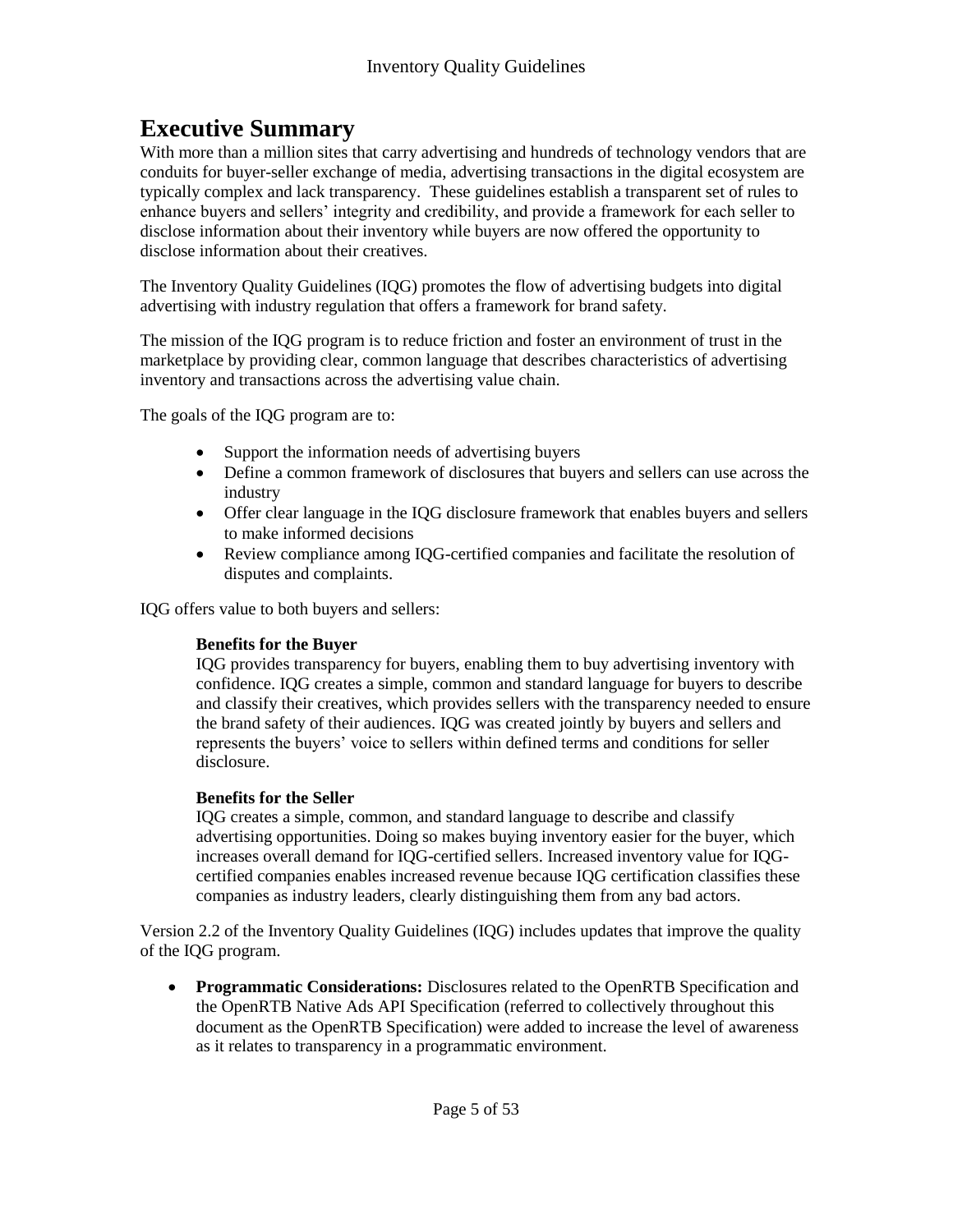- **Buyer Disclosures:** Disclosures from the buyer are now part of the Inventory Quality Guidelines, ensuring brand safety for sellers and their audiences.
- **Audience Targeting:** Disclosures related to "audience targeting" were added to address the primary targeting criteria used in a programmatic environment.

Though IQG 2.2 offers improvements that are sure to increase adoption across the industry, the IQG initiative is a living process that is improved only by industry participation and adoption.

#### **Stakeholders and Interested Parties**

Any party interested in the requirements or certification process for the IQG Certification Program can benefit from being familiar with the guidelines in this document. Specifically, any company interested in achieving IQG Certification status can use these guidelines as a resource for taking the steps necessary to achieve and maintain IQG Certification. Although certification is limited only to sellers at this time, buyers are encouraged to provide the buyer disclosures outlined in section 4.3 Creative Evaluation.

# **1 Overview: Digital Advertising Transactions**

A transaction in digital advertising is an agreement between a buyer and a seller in which the seller provides inventory that the buyer values and purchases at agreed upon terms and conditions. This agreement is typically defined by a contract such as an Insertion Order (IO), Terms and Conditions (T&C), or equivalent. This contract becomes the key vessel for a buy or campaign. In a programmatic environment, this "agreement" is in the form of the bid request / bid response as outlined in the OpenRTB Specification, where the seller offers the buyer an opportunity to bid on a specific placement in real time, and the buyer responds accordingly.

The IQG initiative aims to ensure quality in such transactions; more specifically IQG describes a framework in which sellers present their company's open media inventory to buyers in a way that discloses as much as possible to deliver safety, transparency, and trust in digital advertising transactions. In turn, the buyer is as transparent as possible about the creatives that are to be displayed on the seller's inventory, completing the circle of trust and transparency.

The following sections describe the parties to an IQG transaction in more detail, the structural breakdown of an IQG transaction, and the different advertising formats that may be included in an IQG transaction.

## **1.1 The Parties in an IQG Transaction Agreement**

An IQG transaction is between a buyer and a seller, but in digital advertising a buyer may merely represent the party who owns the advertisements and ultimately pays for the transaction. A buyer may also be a secondary party that purchases inventory without any representation of the original advertisement owner. For example, an exchange may purchase inventory on another exchange on behalf of a buyer that has a seat on their exchange.

Likewise, a seller may be a secondary party that represents the original owner of inventory, or may resell inventory that it has purchased from the original inventory owner. For example, an exchange may sell inventory to another exchange, which in turn sells the inventory to the buyer. In both examples, the secondary buyer and seller are considered "indirect" as they do not have a direct relationship with the owner of the advertisement or the owner of the inventory.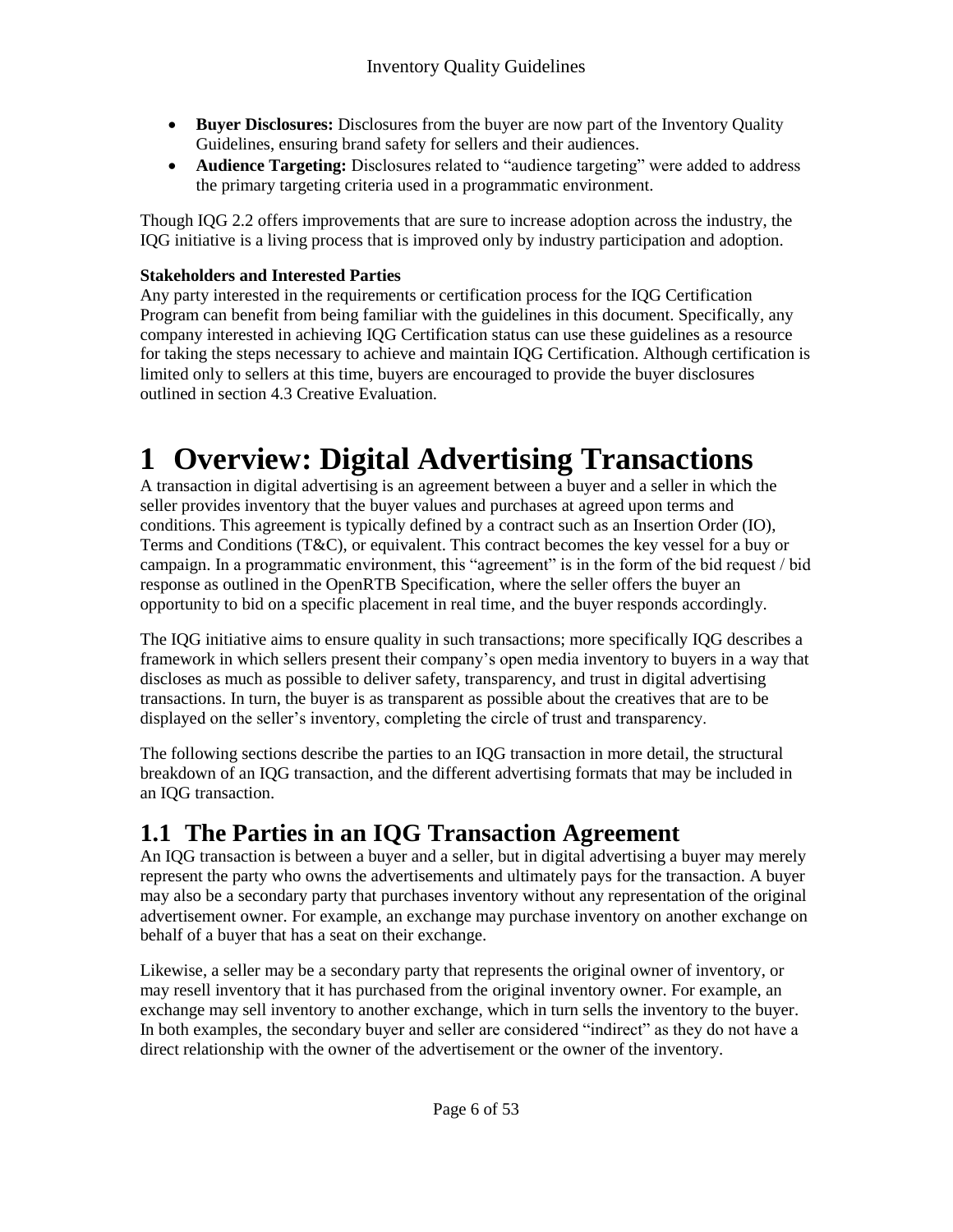In addition, while an IQG transaction only directly involves the buyer and the seller, any number of indirect parties, such as technology and service providers, may play a role in providing the resulting digital advertising experience.

### **1.1.1 Sellers**

A seller in an IQG transaction offers ad placement inventory to advertisers. Direct sellers either own the inventory for sale or represent the inventory owner. Indirect sellers don't have a direct relationship with the inventory owner, but may be qualified to resell a direct seller's inventory.

#### **Direct Sellers and APAs**

The most direct seller is a publisher company that provides content to an audience. This type of seller's inventory is ad space that offers value to advertisers depending on the size and demographics of the audience. While a publisher may sell this inventory directly, larger publishers may appoint an agent to manage and sell this inventory.

In the IQG program, this agent is an Authorized Publisher Agent (APA). An APA is also a direct seller. Publishers formerly appoint APAs and the relationship is established with a contractual, and often financial, agreement.

A publisher may choose to have one exclusive APA to provide more control over its inventory or may have more than one authorized agent per site (domain). In either case, only the inventory owner may designate a representative APA. An APA is prohibited from appointing another APA or transferring its designation as an APA to another non-APA agent.

#### **Indirect Sellers**

An indirect seller sells publisher inventory but does not have a direct, contractual relationship with the publisher. For example, an indirect seller, such as a network or exchange, may have an agreement with a publisher-appointed APA to resell remnant inventory but does not have a direct relationship with the publisher.

As an example to distinguish a direct seller from an indirect seller, a publisher may partner with a company that is acting as an APA to manage its non-reserved inventory. The APA offers the publisher's inventory to various networks on a site-specific basis. When those networks contract with the APA to purchase inventory from the publisher, then the APA is a direct seller to the networks. If one of those networks resells the inventory purchased from the APA, the network is an indirect seller of the publisher's inventory.

#### **The Value of IQG for Sellers**

Sellers work hard to offer value to buyers. Publishers, in particular, focus on developing quality content for their audiences and driving quality traffic to their sites, creating value for advertisers. However, the value to advertisers can be difficult to define and match to an advertiser's needs without some way to qualify claims made in a digital advertising transaction.

With IQG certification, sellers have a way to distinguish themselves among those companies that offer quality, transparent, well-defined transactions in the digital advertising market. By working with buyers that support IQG, sellers can be ensured that the creatives served to their audiences are brand-safe.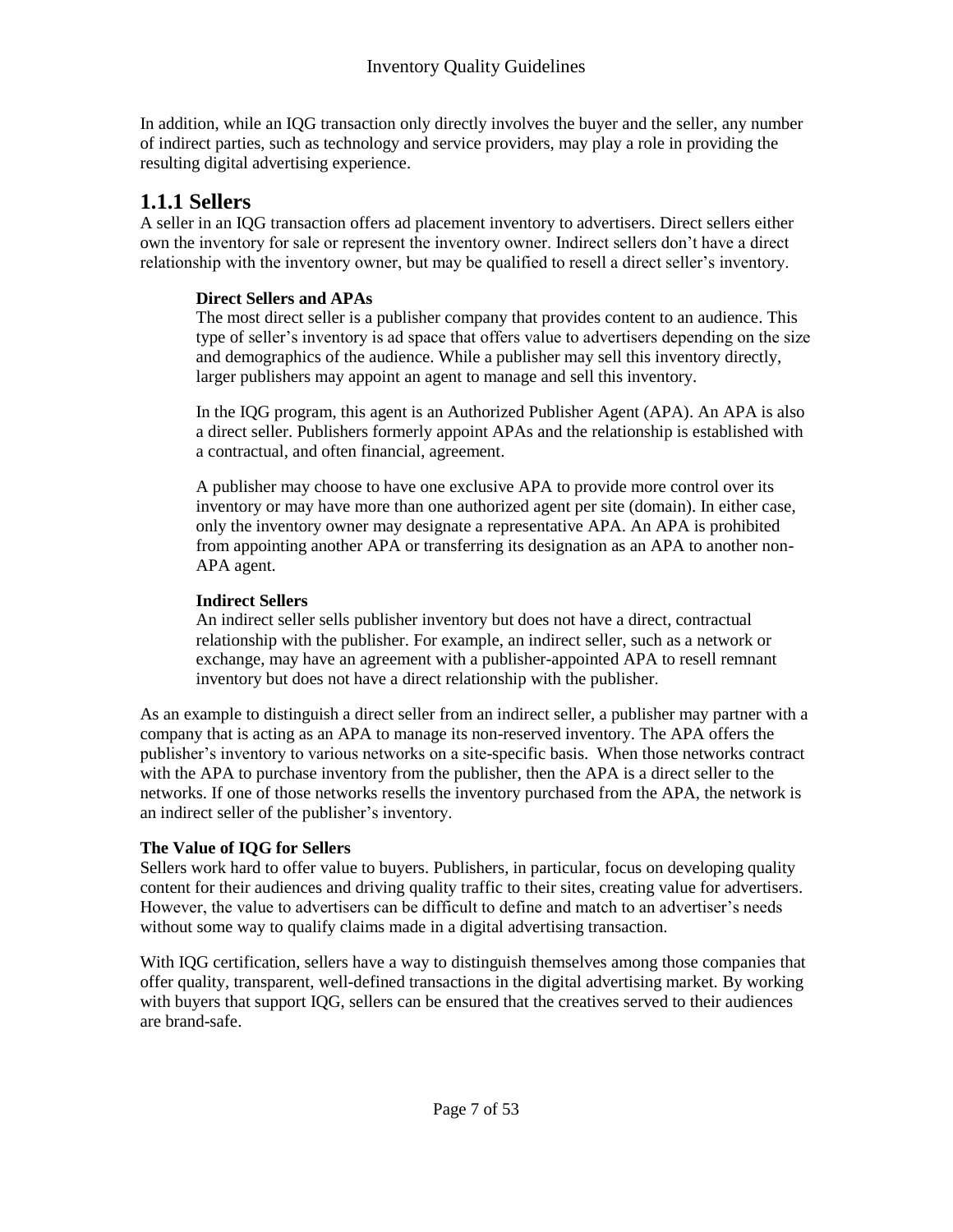## **1.1.2 Buyers**

A buyer in an IQG transaction buys a seller's inventory that it uses to advertise products or services to the seller's audience. Direct buyers are advertisers who own the advertisements for placement on the seller's site or ad agencies that directly represent the advertisement owner. Indirect buyers don't have a direct relationship with the advertisement owner, but may be qualified to assign the direct buyer's advertisements to a seller's inventory.

#### **Direct Buyers and Authorized Advertiser Agent (AAA)**

The most direct buyer is a brand company represented in the advertisements that it wants to place on the seller's inventory. However, most prominent brands hire an agency to manage their advertisement campaigns.

In IQG, a brand-appointed agency is an Authorized Advertiser Agent (AAA). An AAA represents an advertisement owner under a contractual, often financial agreement, between the advertisement owner and the AAA. An AAA is also a direct buyer.

The advertisements owner may appoint more than one AAA, but only the advertisement owner may designate a representative AAA. An AAA may not appoint another AAA or transfer its designation as an AAA to another agent.

#### **Indirect Buyers**

An indirect buyer purchases seller inventory without formerly representing an advertisement owner. For example, a technology company may purchase inventory in anticipation of placing a direct buyer's advertisements in the purchased seller inventory.

Also, an indirect buyer may purchase remnant inventory without any initial representation of the advertisements it will place in the purchased inventory. In many cases, an indirect buyer may purchase inventory and then become an indirect seller of the inventory purchased.

#### **The Value of IQG for Buyers**

With all of the technology and proprietary practices, service vendors and other digital advertising products, the details that make up a purchase can be difficult to decipher. Agency buyers have a responsibility to their clients to ensure client brands are associated with a quality experience.

Buyers that buy from IQG-certified companies can be assured that transactional claims are in-line with practices that are self-regulated and reviewed quarterly.

# **1.2 The IQG Transaction**

The IQG transaction is an agreement between a buyer and a seller in which the seller discloses the expected context where the buyer's ads will be displayed and is the time when the buyer agrees to the terms and conditions in which the transaction is disclosed. In an IQG transaction, the seller and the buyer should be as transparent as possible about how the transaction will be executed.

The Trustworthy Accountability Group (TAG) acknowledges that sellers can't always disclose everything in a transaction. Sellers may not know or have access to all details and conditions, depending on the nature of the transaction. In such situations, the seller should disclose its lack of knowledge where applicable. By being as transparent as possible, the seller enables the buyer to assess value and risk associated with the transaction. In return, the buyer should be as transparent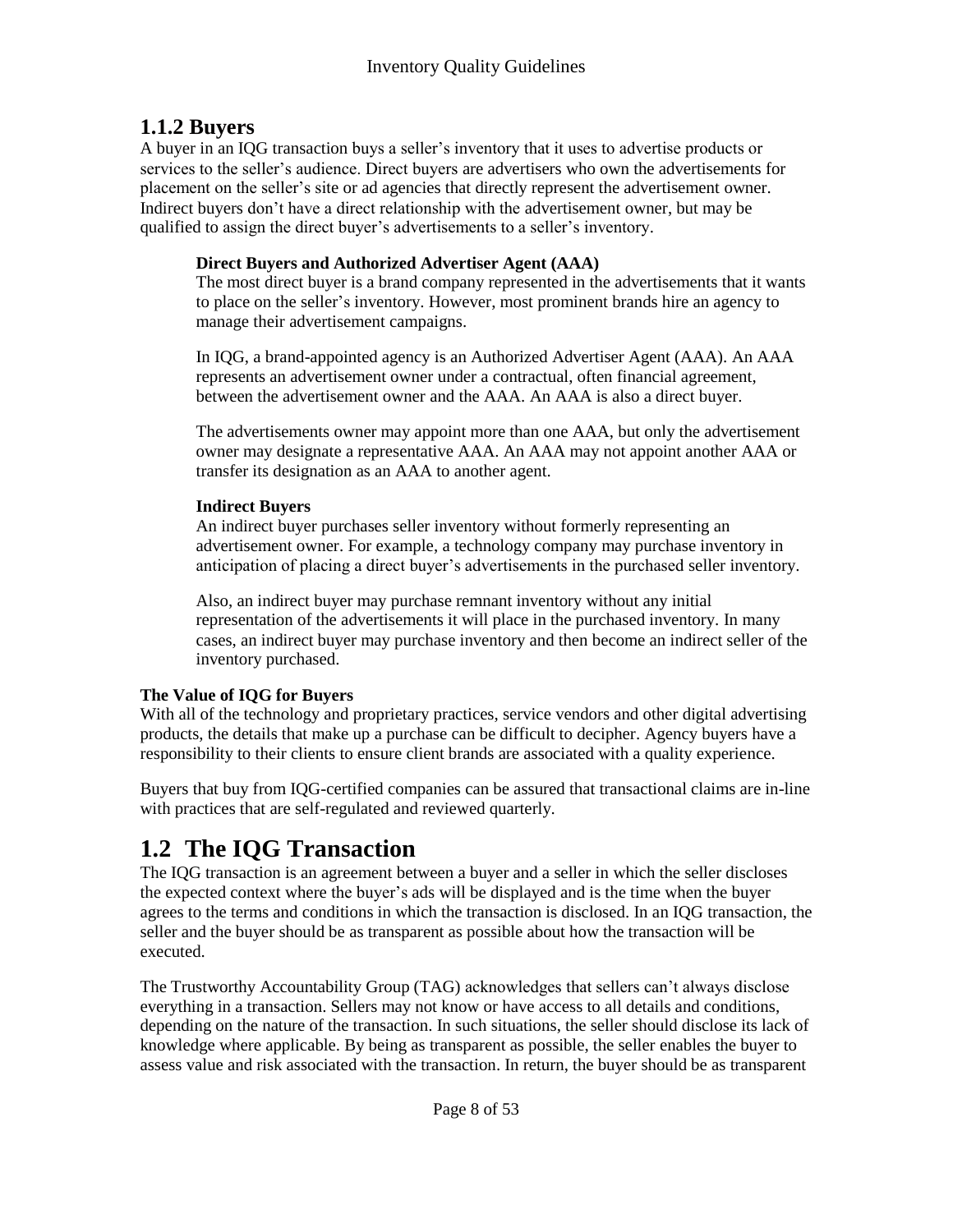as possible about the creatives that are to be displayed on the seller's inventory, completing the circle of trust and transparency.

Transaction details and level of transparency are disclosed at the time of transaction before the buy is executed. In the case of a programmatic transaction, certain details may be disclosed programmatically during real-time transactions. Details on the expected execution of programmatic transactions are disclosed "in real-time" when the buyer-seller agreement is made.

# **1.3 Advertising Formats of an IQG Transaction**

An IQG transaction may include various types of advertising formats that can range from general display and text to video or mobile options. In addition, programmatic buys that may exchange a combination of the formats listed below during a transaction may be defined as part of a campaign or as the primary execution of the campaign.

IQG 2.2 supports disclosures for the advertising formats described in the following sections from 1.3.1 to 1.3.4.

## **1.3.1 Display and text**

In general, traditional display and text advertising are the most common forms of advertising. Display and text advertising can provide rich, interactive experiences to audiences for which they are displayed.

IQG-certified transactions offer transparency into the context where ads are being served. Depending on what is disclosed in the transaction, this level of transparency can enable advertisements to be paired with the right inventory, increasing the value of the inventory by offering some level of brand protection.

IQG was designed with traditional display and text formats in mind, but disclosures about the technical context, content type, and placement and creative details help distinguish traditional display from formats like video and mobile.

## **1.3.2 Native Advertising**

Native has become a hot topic in the advertising marketplace, but for the practice to flourish further, it needs consensus on definitions and structure. In response, IAB and its Native Advertising Task Force released the "IAB Native Advertising Playbook." The playbook provides the industry with a framework for thinking about and discussing current native advertising options with the goal of eliminating marketplace confusion and thereby helping sellers sell and buyers buy. Importantly, it also provides Recommended Industry Guidance for Advertising Disclosure and Transparency for ad units most often described as 'native.' The IAB Native Advertising Playbook can be downloaded here - [http://www.iab.com/nativeadvertising.](http://www.iab.net/nativeadvertising)

## **1.3.3 In-Stream Video**

In-stream video inventory is ad space offered in the context of streaming video. Ads may be a linear video that plays before, after or during a break in the streaming video, or ads may be in the format of an image or interactive media that overlays the streaming content.

IQG supports disclosures specific to transactions that include in-stream video ads. Disclosure options described in section 4 help define in-stream video inventory in an IQG transaction.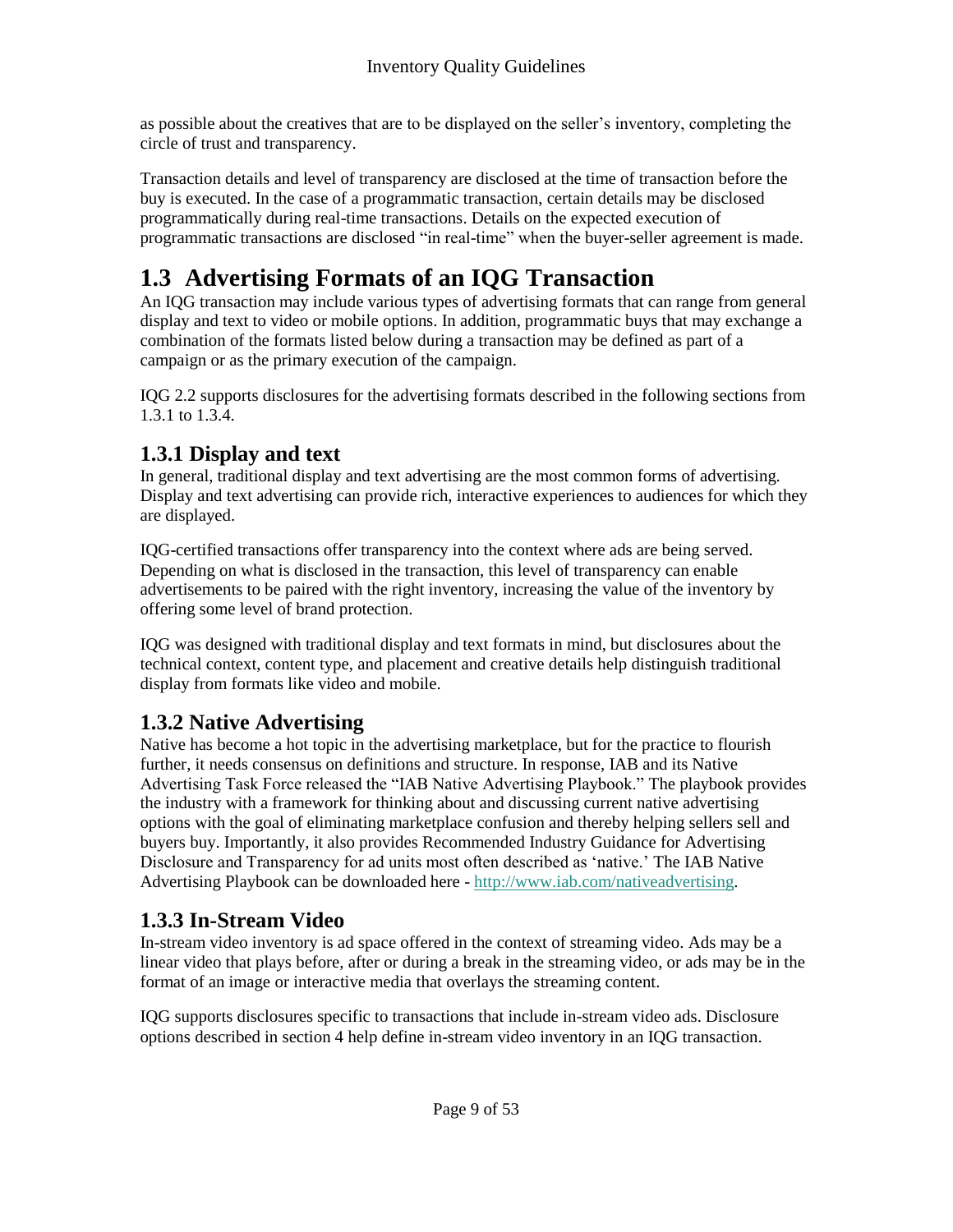## **1.3.4 Mobile**

With the rapid adoption of mobile devices over the last few years and the increased sophistication of each new mobile device brought to market, advertisers can't help but look for inventory that is offered in a mobile context.

Mobile advertising is specific to applications installed on consumer devices (Native Apps), browser-based applications designed for mobile (Web Apps), or mobile-optimized and responsive design websites. Browser-based advertising that is designed for desktop computers and merely viewed on a mobile device is excluded from the generally accepted definition of mobile advertising.

As with in-stream video, certain IQG disclosures help define a transaction that includes mobile advertising.

## **1.3.5 Programmatic Buying/Auction Mechanics**

Programmatic transactions are handled by automated systems that exchange ads and inventory in real-time. For buyer-seller agreements that include programmatic buying components, it's important to understand that the actual "agreement" is made when the impression is offered by the seller to the buyer in the form of a "bid request," which is then responded to by the buyer in the form of a "bid response."

Section 4.3.2 offers guidance based on the OpenRTB Specification that allows for complete transparency in a real-time bidding environment. The "object specifications" related to the bid request and the bid response, which include specific attributes down to the placement and creative level, allow for more transparency in a real-time bidding environment. However, the real-time bidding process allows the marketplace to determine the amount of transparency required as ultimately, both the buyer and the seller have the opportunity to "walk away" from the transaction if they're uncomfortable with the amount of transparency.

## **1.3.6 Audience Targeting**

Similarly, Section 4.3.3 offers guidance outlined in the OpenRTB Specification that allows the buyer to target the appropriate audience.

# **2 IQG Certification Process**

Certification can be obtained at two different tiers: self-certification and independent validation certification. A company has the option to choose one tier or the other. The selected method is recorded and displayed on the TAG website. Since the internal processes for both certification tiers are the same, a company that certifies under self-certification can add independent validation certification at any time to achieve the higher level of certification.

Self-certification is obtained with a self-attestation that the company is adhering to the TAG Inventory Quality Guidelines. Independent validation certification is obtained by inviting an independent vendor to validate that a company is adhering to these guidelines. The process is parallel for both except that in an independent validation, the validating company submits additional required attestation paperwork and reports. Independent validation is strongly encouraged.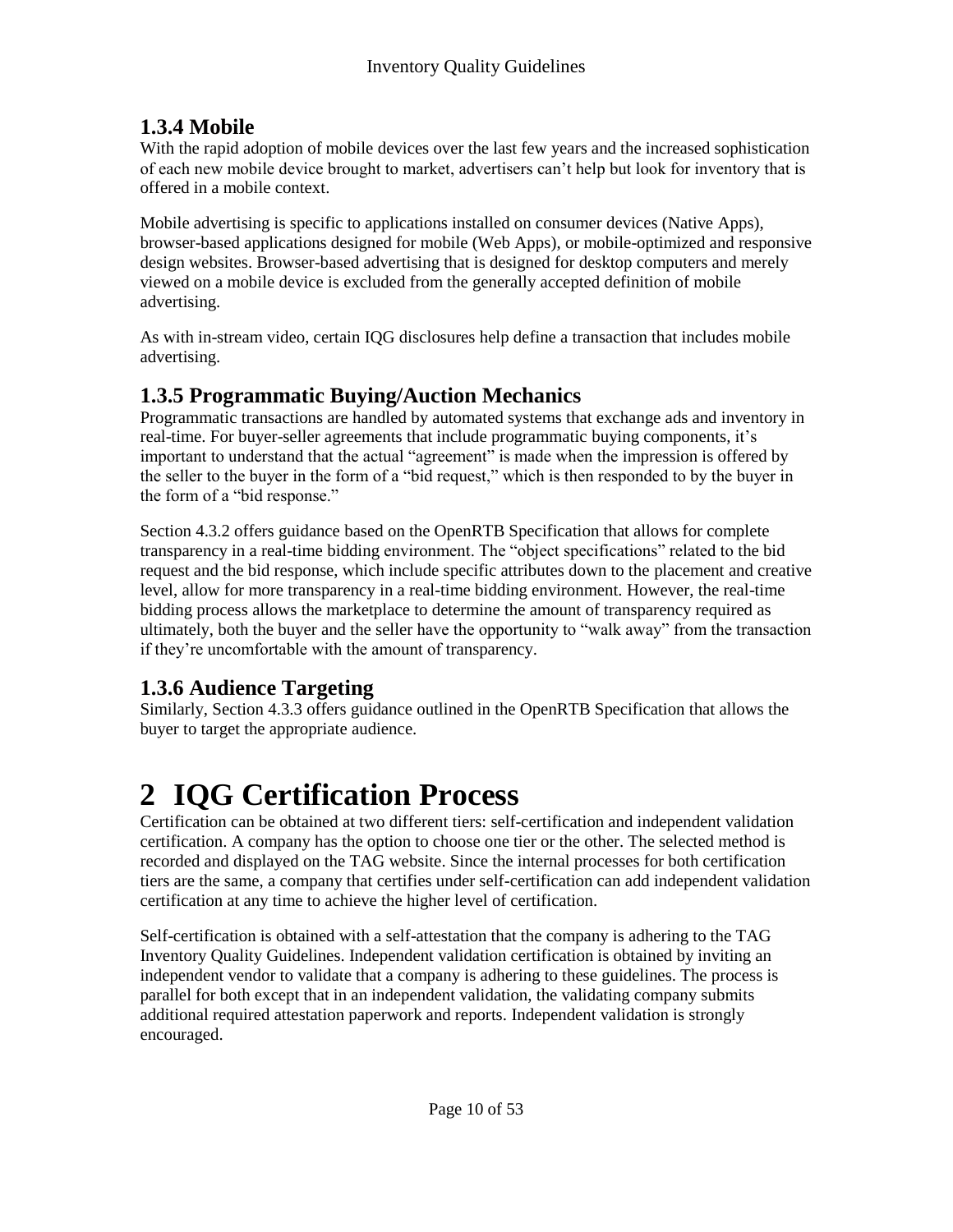## **2.1 Application**

TAG registration is a prerequisite for all TAG certification programs. This means that the initial step for each applicant is to ensure that it has been "Verified by TAG". Please refer to the TAG website for additional information regarding registration at [https://www.tagtoday.net/registration/.](https://www.tagtoday.net/registration/)

IQG certification begins by reaching out to TAG at [info@tagtoday.net](mailto:info@tagtoday.net) or applying online on TAG's website and providing TAG with the Key Contacts defined in Section 2.1.2 More information can be found at [https://www.tagtoday.net/application-for-iqg-certification/.](https://www.tagtoday.net/application-for-iqg-certification/)

## **2.1.1 Qualification**

Any company that buys or sells inventory in the digital advertising supply chain can qualify for IQG certification. Additionally, any company interested in becoming IQG certified should also agree to abide by the IAB Member Code of Conduct. Details about the IAB Member Code of Conduct can be found on IAB's website at [http://www.iab.com/iab-member-code-of-conduct/.](http://www.iab.com/iab-member-code-of-conduct/)

## **2.1.2 Key Contacts**

Key contacts need to be documented and available for IQG certification-related communication. A single person may be listed for multiple contacts, and specific titles or roles are not required for any of the contacts. TAG simply needs these contacts on file and available during the IQG certification process.

The following contacts help facilitate TAG communications with IQG-certified companies:

- **Compliance Officer:** The compliance officer is an appointed person at the applicant company who will attend training and lead the effort to ensure that the company is compliant with TAG's Inventory Quality Guidelines.
- **Billing:** A contact must be identified for billing IQG Certification and renewal fees.
- **Marketing:** Upon certification, the marketing contact on file is given the IQG Certification seal and any other materials and information that the company can use to promote itself as an IQG-certified company.
- **Business Lead:** Someone with decision-making authority must be identified to ensure IQG Certification is supported at the executive level.
- **Rights and IP Contact:** After certification, TAG needs to make a contact available for the market should any claims of infringements on intellectual property, copyrights, or other proprietary work or process be brought to light while in the IQG Certification Program.

## **2.1.3 Certification Fee**

The certification fee covers training for up to two people and supports the TAG infrastructure for processing and publishing certification. Companies will be billed for a certification fee covering the current calendar year during the application process. Companies seeking to renew their certifications for the next calendar year will be billed during the renewal process, and no later than December 1.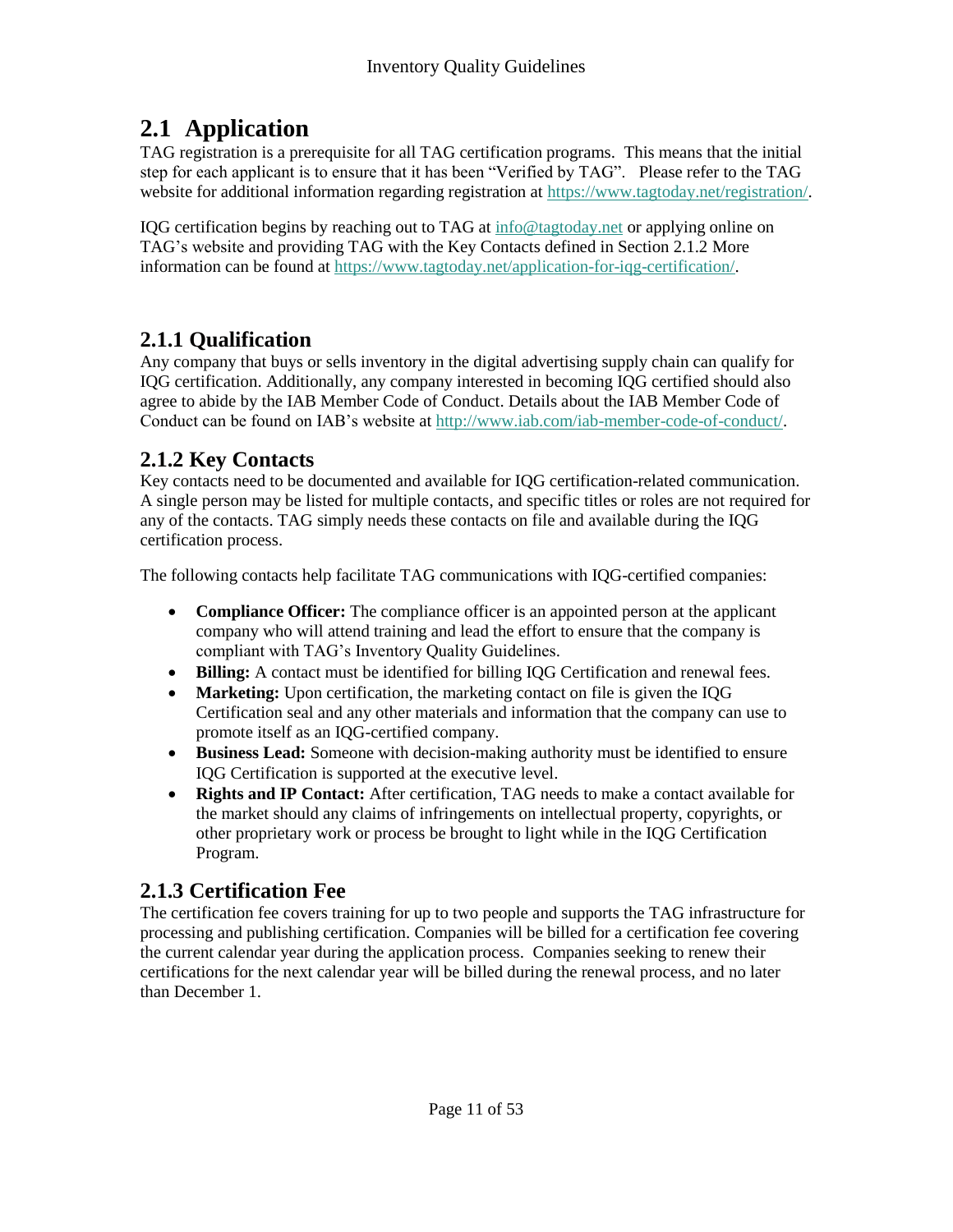## **2.1.4 Training**

Training is required for the company's appointed IQG compliance officer, and is scheduled during the application process. The compliance officer completes training during the six-month gating period described in the next section and training must be renewed on an annual basis.

## **2.2 Six-Month Gating Period**

New companies who join TAG and apply to be IQG certified enter a six-month gating period. The gating period starts after the Compliance Officer has attended the IQG training program.

During this time:

- A quality assurance compliance team is assembled.
- Description of methodology (DOM) is developed.
- Compliance team is trained on quality assurance methodologies documented in the company's DOM.
- Conduct at least one internal audit and coordinate with an authorized validation vendor to conduct the independent validation (optional).

# **2.3 Certification**

With training and consistent quality assurance methodologies in practice, the company is certified when required documentation is submitted and certification status is posted to TAG's website. Upon certification, TAG sends materials to the marketing contact on file for promoting the company's IQG certification status.

## **2.3.1 Self-Certification**

A company wishing to self-certify must submit the following documents by January 31 of each calendar year:

- Application fee
- Internal audit report
- Signed Attestation documents:
	- o Compliance Officer Attestation (see Exhibit A in the Appendix)
	- o Executive Attestation, signed by the CEO, CFO, or Business Head (see Exhibit B in the Appendix)
- Description of Methodology

## **2.3.2 Independent Validation**

To achieve certification by independent validation, a company must invite an independent vendor to validate that the company is compliant with TAG's Inventory Quality Guidelines. A validating company may be any accredited auditing company such as a licensed law firm or licensed CPA. In addition, any company that submits for and is approved by TAG may conduct independent validations.

While independent validation was designed to provide limited assurance, ensuring that all IQG requirements are being met within the company's operations, technology and supporting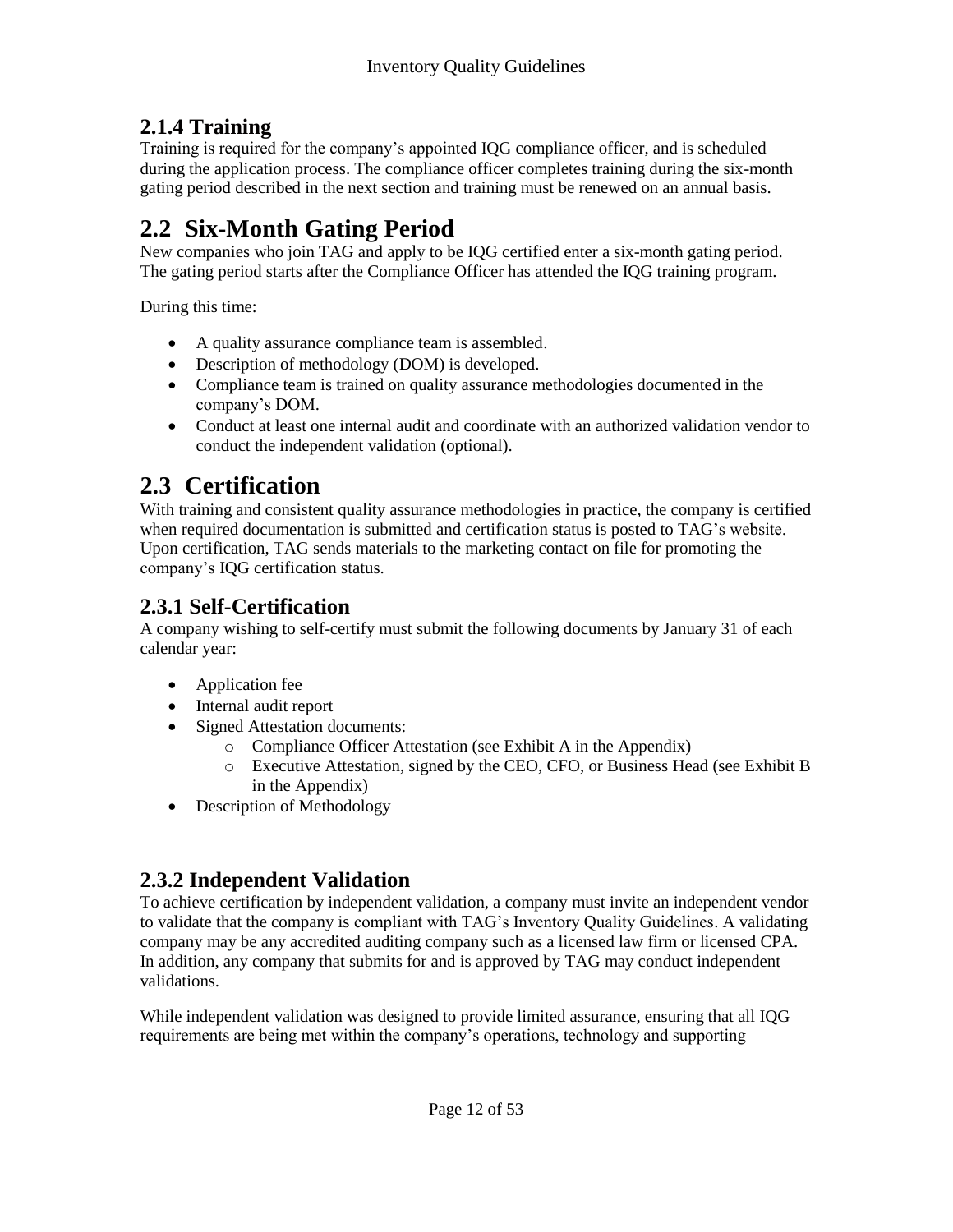documentation may take some time to review. Review time depends on several factors such as company operations maturity level, organization size and complexity and technology.

Companies should solicit multiple proposals from qualified vendors to ensure that they are getting the appropriate level of service at the most competitive price.

Independent validation will include review of, but is not limited to, the following:

- Job description of the compliance officer.
- Training policy and procedures.
- Internal audit policies and procedures.
- Established policies and procedures related to internal control.
- Policies and procedures for adding new advertisers.
- Policies and procedures related to adding new publishers, including how new Publishers are vetted (and "re-vetted")
- Policies and procedures related to complaint handling/resolution to ensure compliance with the TAG Guidelines.
- The company's Description of Methodology.
- Testing performed by the company as part of the quarterly review process (refer below for additional details regarding the quarterly review).

To achieve independent validation, the validating company must submit by January 31 of each calendar year the following to TAG:

- Independent Validation Attestation (see sample attestation, Exhibit C in the Appendix)
- Compliance Officer and Executive Attestations stating that the systems and controls in place during the current calendar year will be maintained in the next calendar year
- The quarterly audit report for at least one quarter during the current calendar year period
- The company's Description of Methodology

## **2.3.3 Publication of Certification Status**

The TAG publishes IQG certification announcements for companies that have successfully implemented these guidelines. The list on the IQG-certified companies page is updated as needed to reflect all current IQG-certified companies.

To see a list of currently IQG-certified companies, please visit [https://www.tagtoday.net/iqg/compliantcompanies/.](https://www.tagtoday.net/iqg/compliantcompanies/)

## **2.3.4 Remediation**

Independent Validation may result in findings that require remediation. In these situations, it is the responsibility of the Independent Validator to work with the participating company to remediate the issue. Upon successful remediation, Independent Validation Attestation will be submitted accordingly.

## **2.4 Certification Renewal**

The IQG program year runs from **January 1 to December 31**.

The IQG program is a forward-looking program, meaning that companies attest in the current calendar year that they will maintain the adequate systems and controls in place throughout the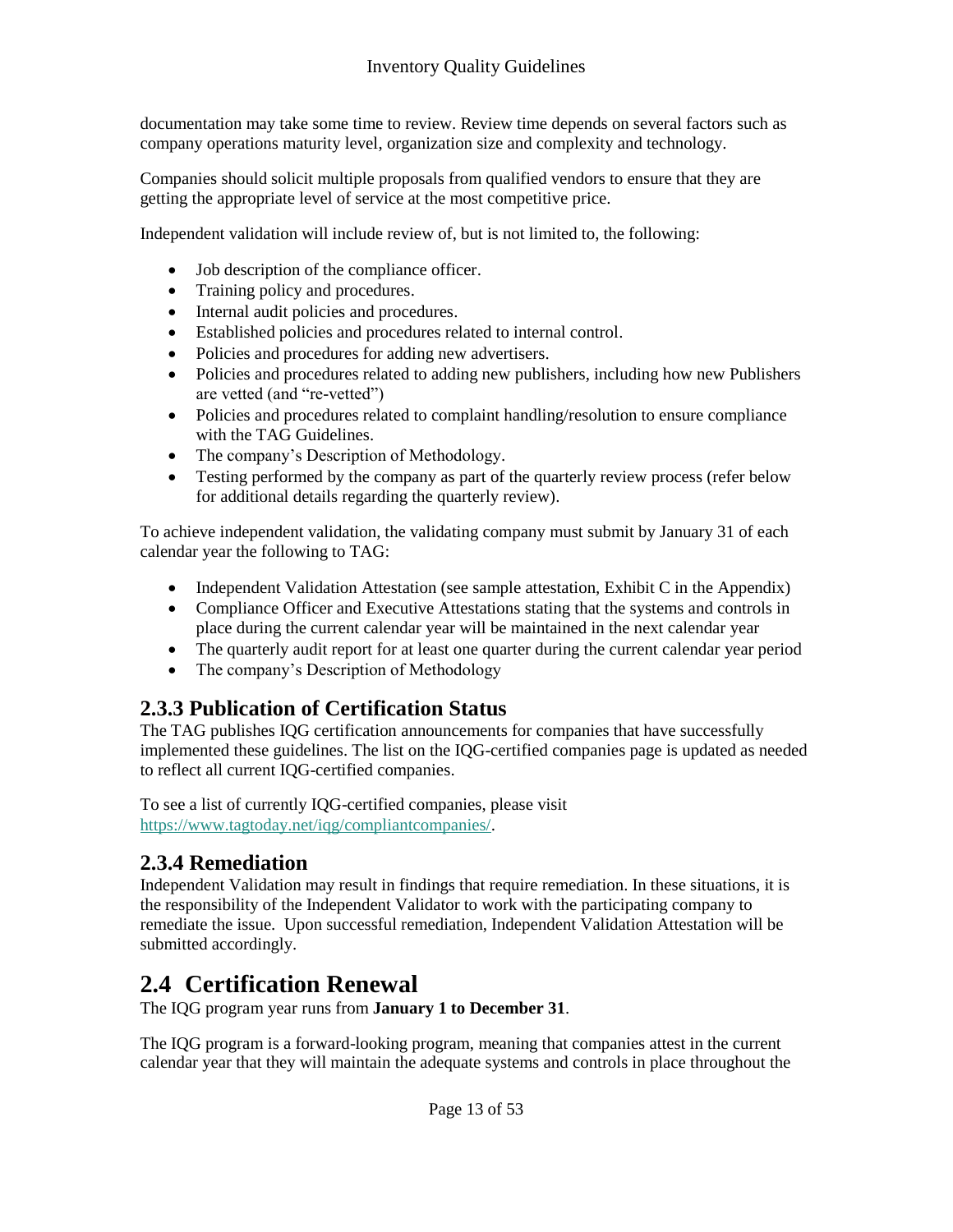next calendar year in order to meet the substantive requirements of the IQG program (see Section 4 Disclosure Details) and renew the "IQG Certified" Seal.

The "IQG Certified" seal must be renewed annually. The IQG renewal documentation must be provided by January 31 of the current calendar year so that TAG may review and recertify a company for the next calendar year.

Companies seeking to renew their certifications for the next calendar year will be billed during the renewal process, and no later than December 1. Please note that companies will be billed for renewal of the IQG Certification fee automatically at the end of each calendar year, unless cancelled in writing (a minimum of 30 days' notice is requested for cancellation).

# **3 IQG Certification Program**

The IQG Certification Program is voluntary and represents the ongoing process of defining and maintaining guidelines for transparency in the buying and selling of online media inventory.

IQG-certified companies enter into an agreement with TAG in which the company is responsible for making inquiries, obtaining relevant and necessary reports, and otherwise regularly reviewing its activities so that it can represent and confirm at all times that it is in compliance with the Program.

The components of the IQG Certification Program are described in the following sections 3.1 to 3.6. Inventory transaction disclosure requirements are described in section 4.

# **3.1 IQG Oversight**

IQG is governed by the TAG board of directors [\(Board\)](https://www.tagtoday.net/aboutus/#directors).

The TAG Board will:

- Evaluate any IQG-related complaints and determine the responsible party and penalty.
- Provide guidance and vision for current and future IQG efforts.
- Oversee and ensure progress of IQG efforts.
- Evangelize the program in the marketplace.
- Ensure any policy issues within the IQG effort is properly shared with the TAG Policy Leadership.

Details about the structure, duties, and other relevant information can be found on the TAG website at: [https://www.tagtoday.net/IQG/guidelines.](https://www.tagtoday.net/IQG/guidelines)

# **3.2 Disclosure**

The four phases of digital advertising transactions outlined in this document include: inventory acquisition, inventory evaluation, creative evaluation and transaction execution. Disclosures related to each phase are listed below.

Please review section 4 for specific details on disclosures.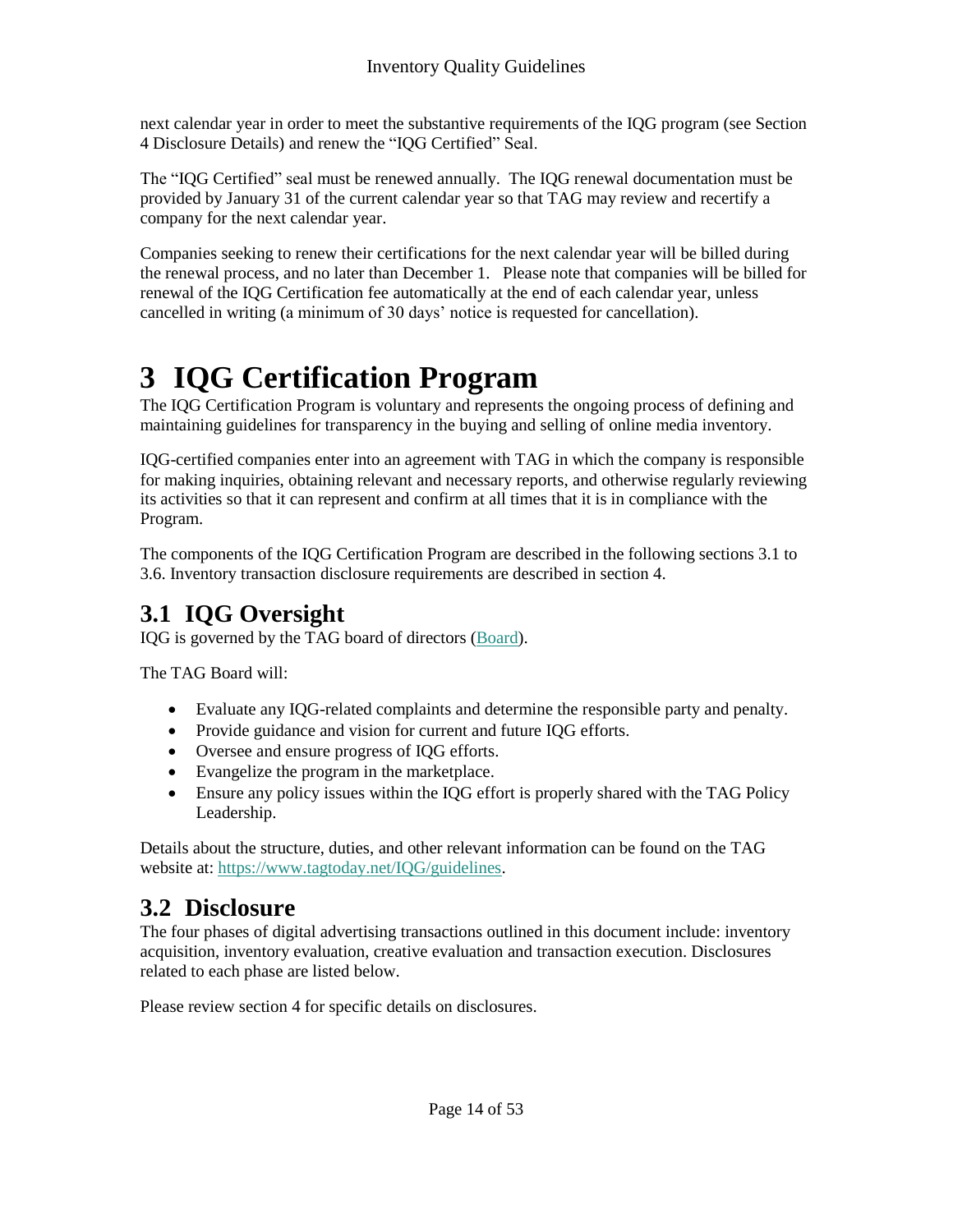## **3.3 Compliance Officer**

To ensure that IQG-certified companies continue to maintain compliance with these guidelines, the compliant company appoints an IQG Compliance Officer. The compliance officer oversees the quarterly review process to ensure IQG compliance. The IQG Compliance Officer facilitates an independent vendor review for initial certification and each year for renewal (optional). The independent vendor submits a letter of attestation validating the company's compliance with IQG.

All IQG-certified companies are required to have a trained IQG Compliance Officer on staff. No requirements are made for the job description or specific title or role requirement of the IQG compliance officer, aside from its independence from sales and marketing as described below.

## **3.3.1 Qualifications**

The IQG Compliance Officer should meet the following minimum qualifications:

- Have reporting relationships whereby compliance assessments are not influenced or biased by operations personnel being tested for compliance.
- Have adequate technical training and proficiency in testing and assessing compliance.
- Have adequate knowledge of the subject matter covered within these guidelines.
- Have an independence in mental attitude with regard to compliance assessments:
	- o Maintaining intellectual honesty and impartiality
		- o Objectively considering facts using unbiased judgment
		- o Exercise due professional care in performing the tasks described as follows in section 3.3.2.

## **3.3.2 Responsibilities**

The IQG Compliance Officer is responsible for the following:

- Attending IQG compliance training annually (in person or online).
- Educating internal teams on the IQG and notifying them of any changes.
- Providing internal review documentation for IQG Independent Validation Attestation.
- Maintaining the company's Description of Methodology, which will now be required to be submitted to TAG as part of the independent validation process.

## **3.3.3 The IQG Compliance Team**

Recognizing that companies both large and small apply for IQG certification, no requirements are made for the resources needed to support IQG compliance.

The IQG compliance team is responsible for the following:

- Reviewing the publisher onboarding process
- Reviewing content
- Applying the standard rating system to content
- Implementing quarterly reviews for quality control

# **3.4 Quarterly Reviews**

IQG training for compliance focuses on outlining the principles for internal reviews. Quarterly reviews create consistency across the industry.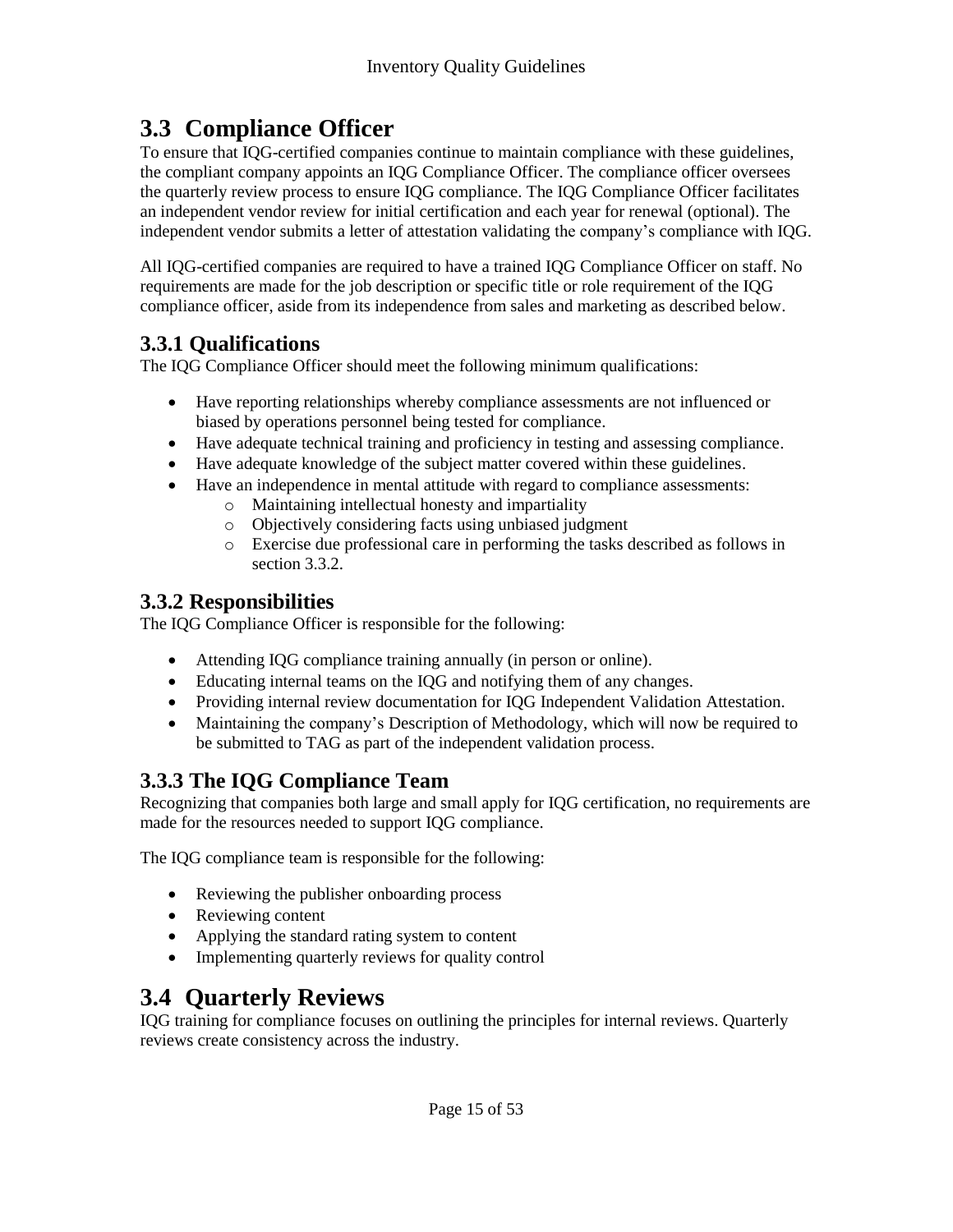The IQG Compliance Officer is responsible for overseeing quarterly reviews, which should insure that:

- Guidelines are consistently and completely followed.
- Control activities discussed during IQG training are formally documented.
- Error situations are detected in a timely fashion.
- Appropriate corrective measures are taken in a timely fashion.

Internal reviews should also include a risk analysis of certain control functions to assess how much testing is needed to validate adherence. Also, actual testing of data (i.e. sites, pages, ads, logs, etc.), both statistically and judgmentally based, should be used to validate that the existing control structure is designed correctly and operating effectively.

# **3.5 Description of Methodology (DOM)**

The IQG Description of Methodology, or DOM, describes the company's technical methods for how inventory details are disclosed to parties with whom the IQG-certified company does business and lays out the processes put in place to ensure stated practices are maintained.

The DOM is central to IQG Certification. Quarterly and independent reviews are based on the methodologies documented in the DOM. The level of detail plays a role in a good DOM. An overly detailed DOM might be overly complex and difficult to maintain, but an overly simplified DOM may be too vague to appropriately meet minimum certification guidelines.

TAG does not define how this document should be structured or the content required, but at a minimum, a well-defined description of methodology might incorporate the following:

- Clearly stated guiding principles for the company and its IQG Certification Program.
- Regular practices involved in disclosing inventory details.
- Description of how company technology discloses inventory details.
- Defined plan for ensuring all quality assurance technology and regular practices are maintained.
- Method for detecting and correcting errors.
- Process for making updates to the IQG Certification Program and the corresponding documentation in the DOM.

Under IQG 2.2, the DOM should be submitted for certification or renewal regardless of the level of certification obtained.

# **3.6 Enforcement & Appeal**

IQG compliance is peer-enforced. In order to ensure that the value of IQG certification is maintained, a formal process is in place for companies to make complaints about noncompliance.

## **3.6.1 IQG Non-Compliance**

Complaints made against an IQG-certified company may be one of two complaint types:

- IQG non-compliance
- Intellectual Property (IP) infringement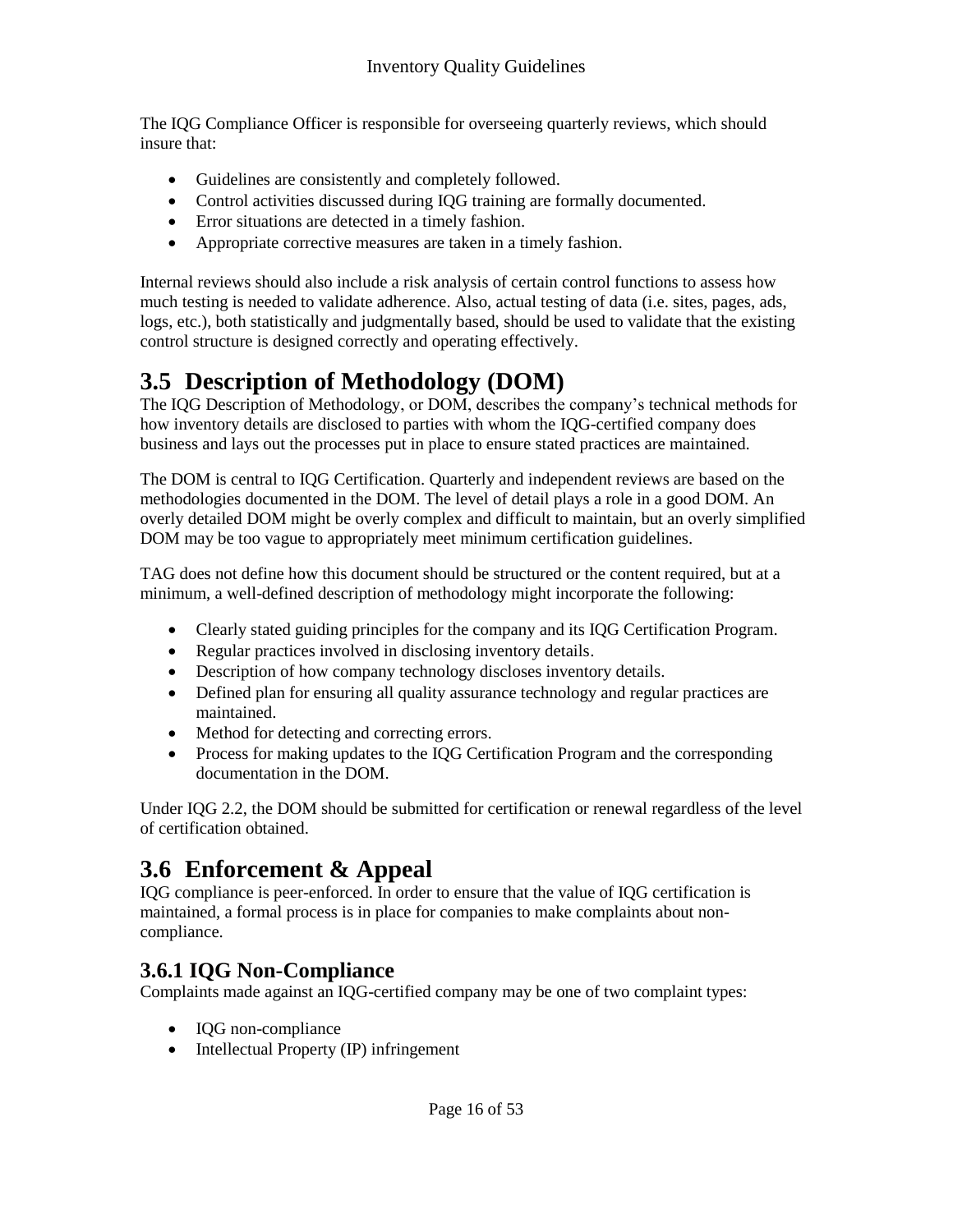Complaints regarding IQG non-compliance may affect certification while IP infringement complaints do not. Please see section 3.7 for details on IP infringement complaints.

A company that is party to an IQG-certified transaction may submit a complaint against the other party of the transaction regarding any non-compliance experienced. The complaint must include specific evidence of non-compliance and must be signed by someone of at least manager level at the company making the complaint.

To submit a complaint, please visit [https://www.tagtoday.net/iqg/complaints.](https://www.tagtoday.net/iqg/complaints)

## **3.6.2 Validating Complaints**

Upon receiving a complaint, the TAG board of directors (Board) votes on whether the complaint is valid. If deemed valid, the accused IQG-certified company is notified of the complaint before the Board makes a judgment regarding the complaint.

Before judgment on a complaint is made, the accused company may repudiate the allegation of non-compliance or remediate any alleged incidents of non-compliance.

If the Board makes a judgment against the accused company, the company must work in a good faith effort to resolve the complaint as quickly as possible.

## **3.6.3 Loss of Certification**

If three or more complaints against a single company are deemed valid within a six-month period and valid complaints are not resolved within that six-month period, certification for the IQGcertified company is removed. The company must cease to market itself as an IQG-certified company and the company name is removed from the published list of IQG-certified companies. Complaints are not made public.

## **3.6.4 Appeal and Recertification**

Within 10 days of the Board decision to remove certification, the company may appeal before the full Board.

In order to become recertified, the company must provide documentation on how and when the complaint was addressed and the steps it has taken to ensure that similar problems will not occur in the future. Documentation of complaint resolution must be presented before the full Board.

If the majority of the Board is satisfied with the explanations and evidence of resolution, the company may pay a recertification fee to TAG and resume marketing itself as an IQG-certified company. The company is also republished to the list of companies that are certified to TAG's Inventory Quality Guidelines.

# **3.7 Intellectual Property (IP) Infringement Complaints**

To facilitate a rights holder complaint about copyright infringement, the TAG provides an inbox for such complaints that it forwards to the alleged infringing companies. To file a complaint, please send details about your complaint and the offending company to

[IPcomplaints@tagtoday.net.](mailto:IPcomplaints@tagtoday.net) The TAG will direct this complaint to the relevant contact at each company participating in TAG's Inventory Quality Guidelines.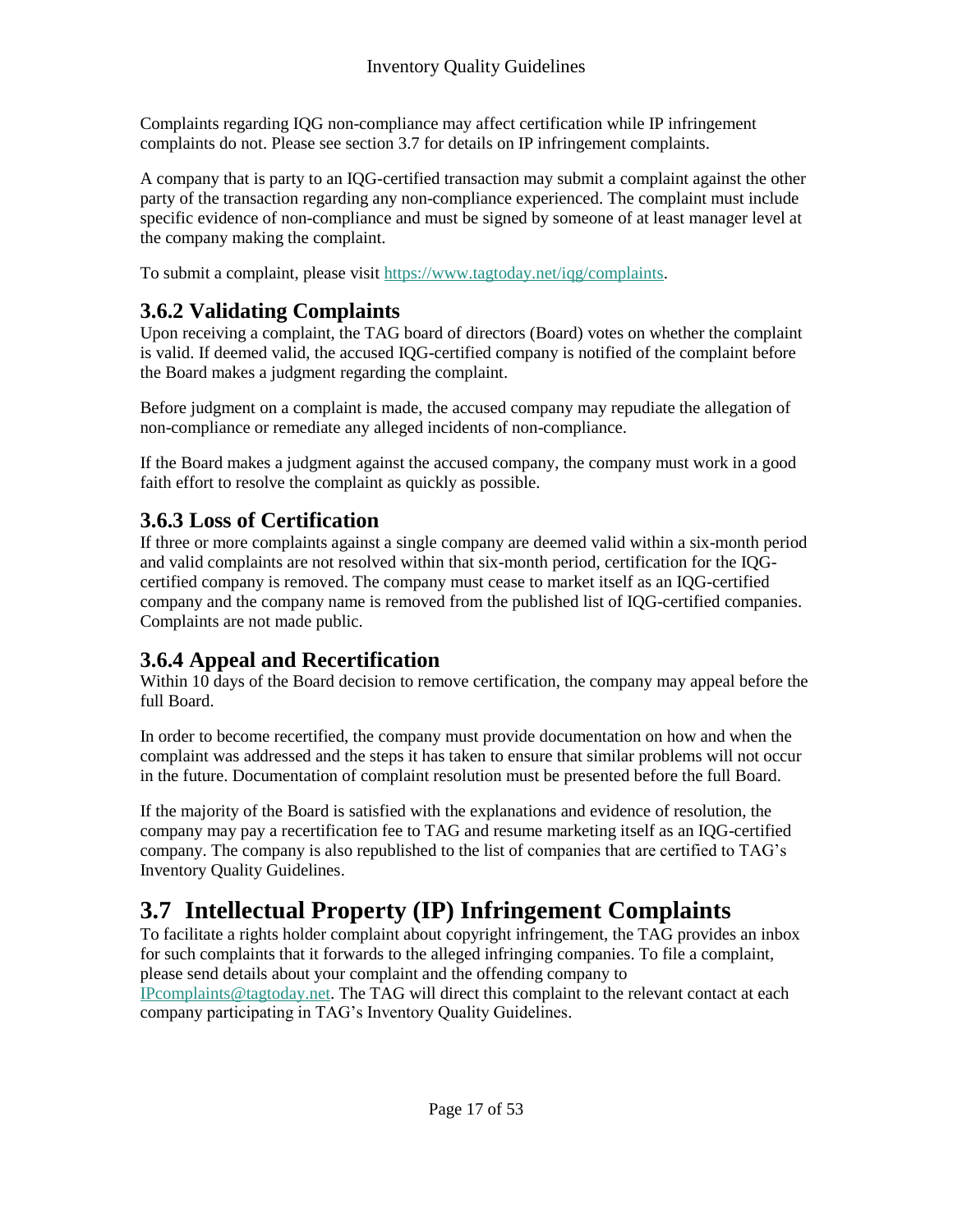# **4 Disclosure Details**

Transparency is vital to establishing trust and enabling the flow of advertising budgets throughout the marketplace. IQG 2.2 requires transparency at each phase of a media transaction and provides a framework for labeling inventory so that buyers can accurately assign value and/or assess risk. All disclosures defined throughout section 4 that are applicable to the buy should be disclosed in the buyer-seller agreement prior to running buyers' ads on sellers' sites. However, unless noted otherwise, all disclosures are optional (although minimum requirements are noted below under inventory acquisition, content rating and non-standard classification).

#### **Inventory Framework**

The IQG Framework is a series of defined disclosures that clearly labels the seller's inventory for the buyer, and now, includes buyer disclosures for the seller. This framework simplifies transparency and adds value to reported impressions regardless of the level of transparency.

Sellers who are IQG-certified to TAG's Inventory Quality Guidelines must use the IQG Inventory Framework to label all inventory sold to the extent required by the buyer so that advertisers can accurately assign value or assess risk. Recognizing that some transactions can't be as transparent as others, the IQG Inventory Framework allows for non-transparent transactions as long as they are labeled as such.

For each buyer-seller agreement (i.e. insertion order (IO), campaign, buy, etc.) or RTB transaction, the buyer can reasonably expect that every impression run under the agreement meet the criteria represented.

If any seller within a single agreement sells an array of inventory with multiple levels of transparency, the agreement must structure the inventory so that each level of transparency is represented in a different line item. If the inventory is not or cannot be separated into different line items, then all inventory must be assigned a level of transparency equal to the least transparent item sold in the agreement.

Under IQG 2.2, the buyer is now also responsible to disclose the contextual details under the same Inventory Framework for the creative to ensure brand safety for the seller and their audience.

The IQG Inventory Framework is broken down into phases of inventory transaction as it happens either in real time or is processed prior to running impressions. The four phases defined in the Inventory Framework are: inventory acquisition, inventory evaluation, creative evaluation and transaction execution.

Disclosure options for each phase are described in sections 4.1 to 4.4.

# **4.1 Inventory Acquisition**

The details disclosed as part of acquiring the inventory include identifying the parties involved in the agreement, the level of transparency in disclosing source page URLs and the technical context describing the environment in which ads are served.

The following disclosures under Inventory Acquisition are applicable to  $1<sup>st</sup>$  party sellers (i.e., individual website owners) as well as 3<sup>rd</sup> party platforms (i.e., networks, exchanges and other technology providers). However, with direct buys between a  $1<sup>st</sup>$  party seller and the buyer,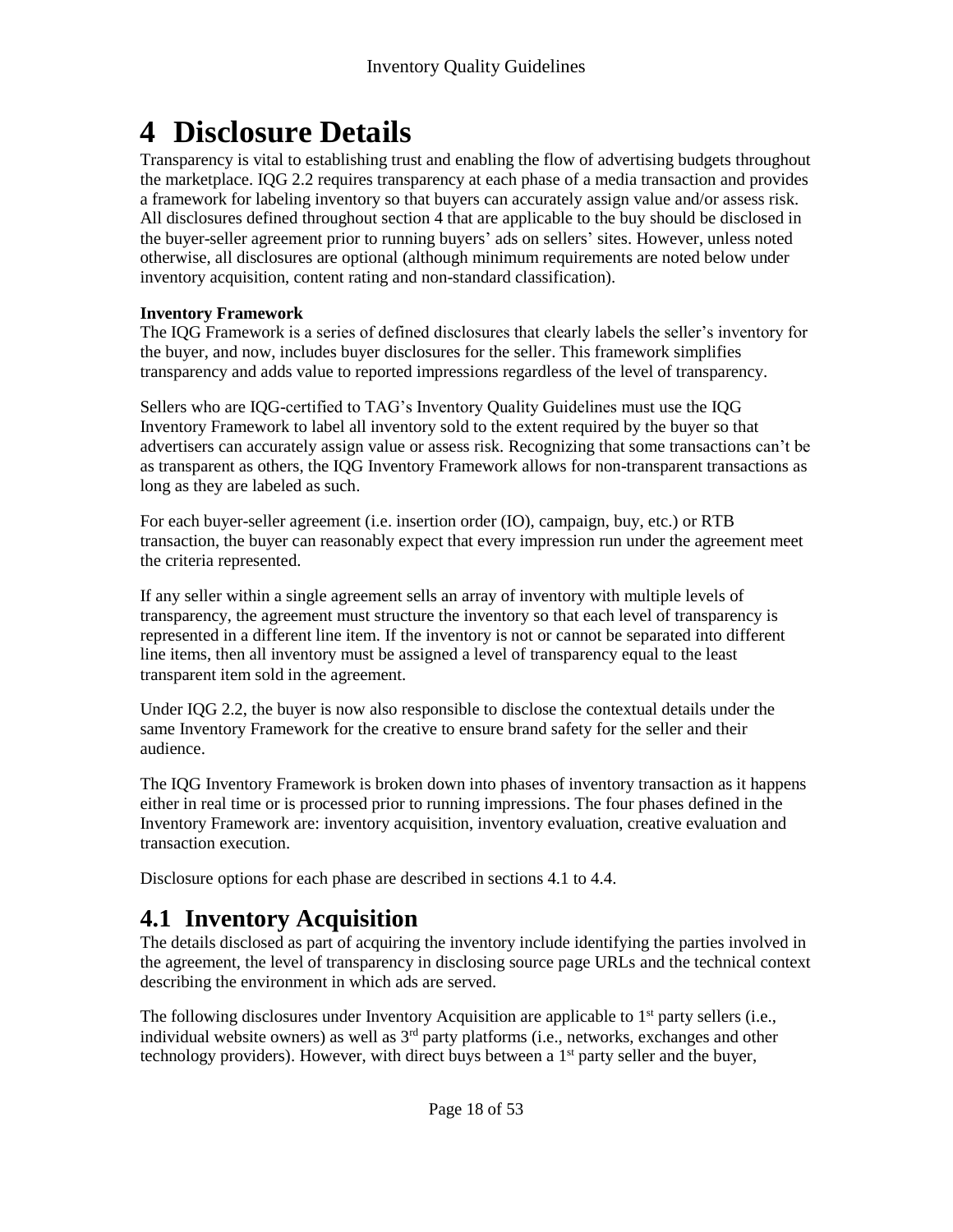transaction party source identification and relationships, and source level transparency are implied with the exception of full real-time disclosure, which should be disclosed if applicable. Technical context, if applicable, should be disclosed regardless if you're a  $1<sup>st</sup>$  party or  $3<sup>rd</sup>$  party seller.

## **4.1.1 Transaction Party Source Identification and Relationships**

IQG-certified companies must disclose their relationship with the owner of the source of media if applicable to the buy. This relationship may be either direct or indirect on either the sell side or the buy side.

Transaction party source relationships are defined in the following table:

Table 4-1: Transaction Party Source Relationships

|               | <b>Direct</b>                                                                                                                                                                                     | <b>Indirect</b>                                                                                                                                                                     | <b>Programmatic</b>                                                                                                                          |
|---------------|---------------------------------------------------------------------------------------------------------------------------------------------------------------------------------------------------|-------------------------------------------------------------------------------------------------------------------------------------------------------------------------------------|----------------------------------------------------------------------------------------------------------------------------------------------|
| <b>Seller</b> | Owns inventory to be sold or<br>formerly represents the owner<br>in a contractual agreement.<br>Publishers or Authorized<br>Publisher Agents (APA) are<br>direct sellers.                         | Sells inventory that it doesn't<br>own or directly represent. A<br>network or exchange with no<br>direct relationship to<br>inventory owner is an<br>example of an indirect seller. | Mimics a seller, either<br>direct or indirect, but is<br>represented by an<br>automated technology<br>platform in real-time<br>transactions. |
| <b>Buyer</b>  | The party that owns or<br>represents advertisements to<br>be placed on the seller's<br>available media inventory.<br>Advertisers or Authorized<br>Advertiser Agencies (AAA)<br>are direct buyers. | Purchases inventory on behalf<br>of a direct buyer but lacks an<br>authorized, direct relationship<br>with the advertiser.                                                          | Mimics a buyer, either<br>direct or indirect, but is<br>represented by an<br>automated technology<br>platform in real-time<br>transactions.  |

See section 1.1 for more detailed descriptions of the parties to an IQG transaction.

**Publisher Protection**

Buyer may not resell inventory on an exchange without having disclosed to the seller in advance that an exchange-based resale is among the monetization options that the buyer may pursue.

## **4.1.2 Source-level Transparency**

Both buyers and sellers need to know how much information will be disclosed regarding the source URL for the inventory to be sold. Source-level transparency may be disclosed in full in real time, as a complete list of sites to be used (full disclosure), in the form of a list of potential sites to be used (partial disclosure), or as a general list of possible contextual sites or unknown sites (no disclosure) where ads may run.

Except for full real-time disclosure, the source domain or application is disclosed in a buyer-seller agreement prior to running impressions. The buyer-seller agreement should specify the terms by which the seller may update the inventory source list.

Source-level transparency includes the following: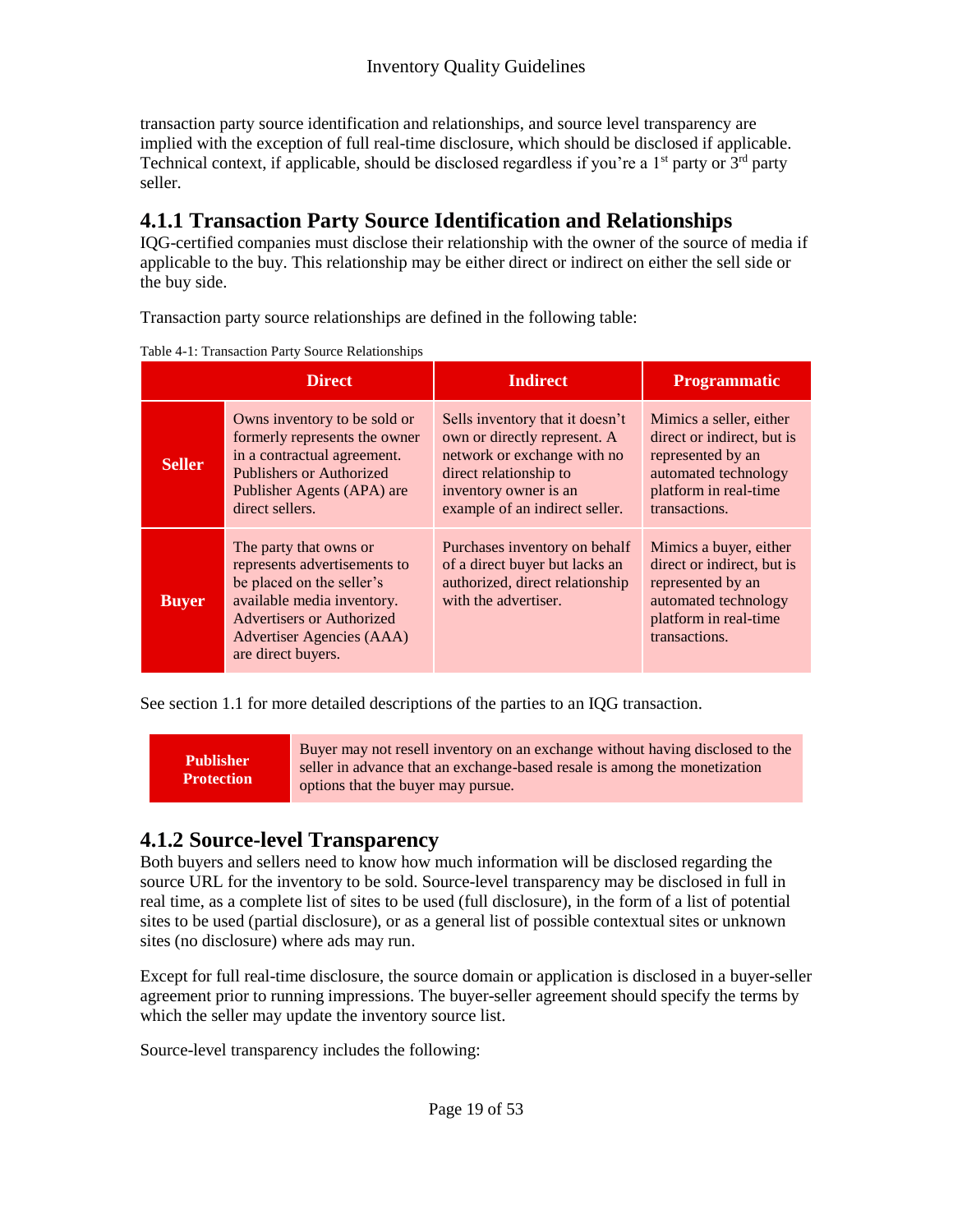#### **Full Real-Time Disclosure (applicable to Programmatic buys)**

In a real-time bidding environment, the seller passes the buyer the complete URL of the page where the ad will display at the moment that the impression is being offered. Full real-time disclosure enables the buyer's ad-serving workflow to decide on a number of factors for serving the ad such as valuation and creative selection.

Full real-time disclosure requires that the complete URL of the original publisher page where the ad will be displayed is provided to the buyer's system. Disclosing only the iframe URL that is separate from the page that contains the content is NOT considered full real-time disclosure.

Unfortunately, a source URL is not available for native mobile applications. In these cases, full real-time disclosure requires that the seller provide the complete URL for the app store page where the application is listed.

In all cases related to full real-time disclosure, the seller must pass the content source URL or the app store URL without modification.

#### **Full Disclosure**

In full disclosure, the buyer-seller agreement includes a list of all the website domains or native mobile applications where ads may run. Ads may not run on *all* sites or applications listed, but ads will *not* run on any sites or applications other than those listed.

#### **Partial Disclosure**

In partial disclosure, the buyer-seller agreement includes a list of representative website domains or native mobile applications where ads may run. Ads may run on sites and applications other than those listed, but will not necessarily run on all sites and applications listed.

#### **No Disclosure (blind/no site list):**

With no disclosure, the buyer-seller agreement is silent with respect to the website domains or native mobile applications on which ads may run.

#### *Note: IQG-certified companies must be in a position to offer full disclosure at a minimum if requested by the buyer.*

### **4.1.3 Technical Context**

The technical context of the inventory includes whether the inventory is intended for display in a browser, digital in-stream video, mobile specific or unknown.

**Browser:** inventory displays in a browser, typically for desktop viewing.

**Digital in-stream video:** inventory displays in the context of streaming video within a video player. Video companion ad inventory is considered contextual to digital in-stream video even though it is displayed in a browser near the digital video player.

**Mobile:** inventory is intended to play within content optimized for mobile viewing, either within a native mobile application, in a browser-based application intended for mobile viewing, or a mobile-optimized web page.

**Connected TV:** inventory displays in the context of a web-connected television device.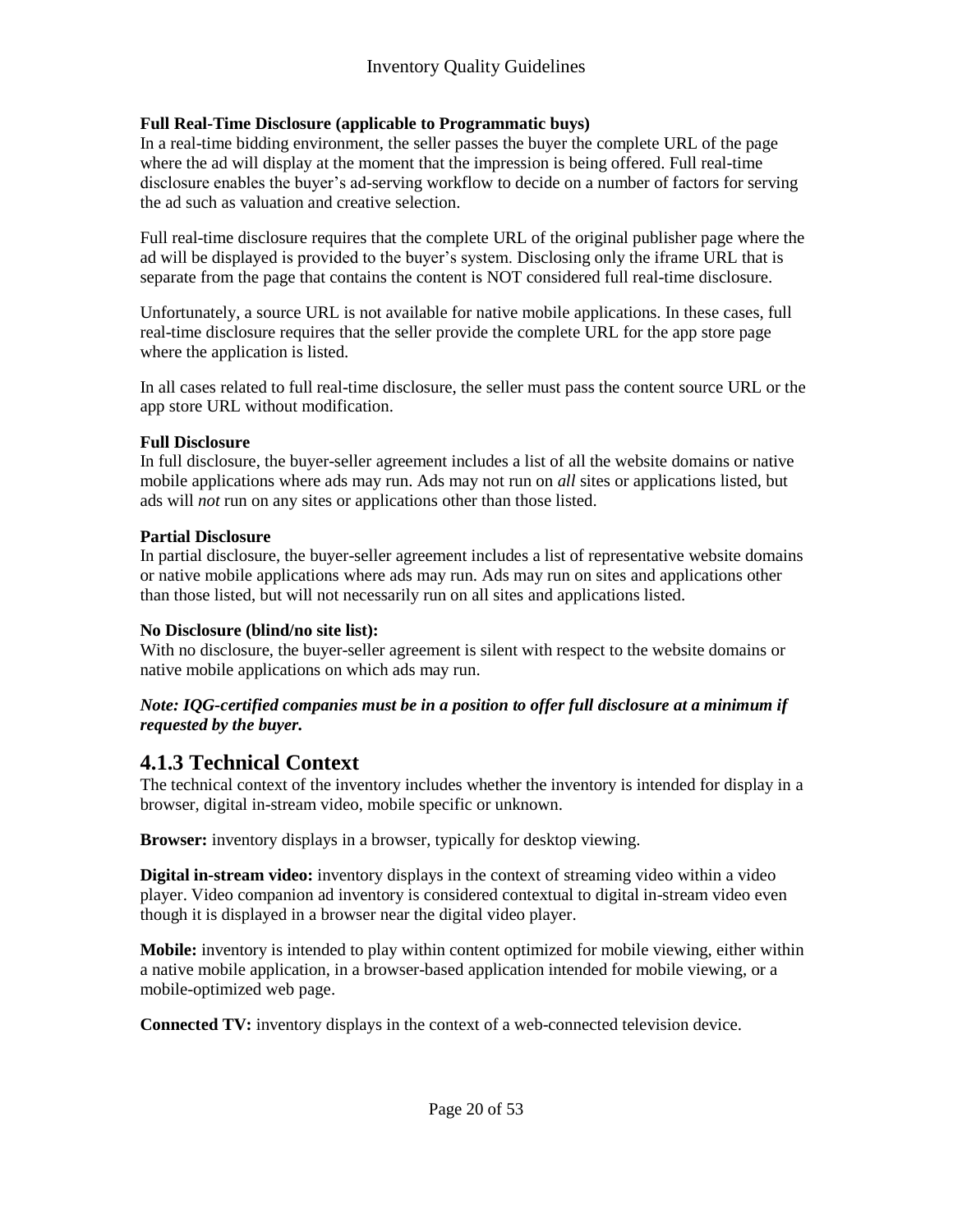**Unknown:** inventory that is not displayed in any of the contextual technology platforms noted above.

## **4.2 Inventory Evaluation**

Evaluating the seller's inventory means establishing the context in which ads are displayed. Disclosing contextual details for content is outlined in the following sections.

## **4.2.1 Content Type**

While sections  $4.2.2 - 4.2.5$  address classification of content, disclosing the content type helps IQG-certified companies determine the medium of the content.

The content type describes the type of content that is displayed either near the ad, or immediately before or after the ad is displayed. It provides the advertiser with information about the viewing context, or the activity that the user is engaged in when they are shown the ad.

Content type may be classified as one of the following:

- **Video:** a video file that is streaming or loading, including (Internet) television broadcasts
- **Game:** an interactive software game that is running
- Music: an audio file or stream that that is playing, including (Internet) radio broadcasts
- **Application:** an interactive software application that is running
- **Text:** a document that is primarily textual in nature, including web page, ebook, or news article
- Other: the user is consuming content of known type but which does not fit into one of the categories above
- **Unknown:** content type is unknown

## **4.2.2 Content Classification**

The content in which an ad is placed is important to both parties, but especially for the buyer who is concerned about brand safety. The contextual content can be disclosed in all media types, whether browser-based, video or mobile. If the contextual content for where ads are displayed can't be identified, then the content classification can be disclosed as "unknown."

A contextual taxonomy helps classify content in a familiar way across the industry. IQG-certified companies must, if applicable to the buy, develop a contextual taxonomy relevant to the inventory they offer and consistent with the tiered structure outlined in this section. Contextual content information is not to be passed in real-time unless the source level transparency is "full real-time disclosure."

The [IAB Tech Lab Content Taxonomy](http://www.iab.com/guidelines/iab-tech-lab-content-taxonomy/) will be owned by the IAB Tech Lab going forward but is included here for completeness.

### **4.2.2.1 The IAB Tech Lab Content Taxonomy**

The IQG Certification Program references a contextual taxonomy originally developed in consultation with taxonomy experts from academia, ad measurement companies and members of the IAB Networks & Exchanges Committee back in 2010. This taxonomy defines contextual content categories on at least three different tiers.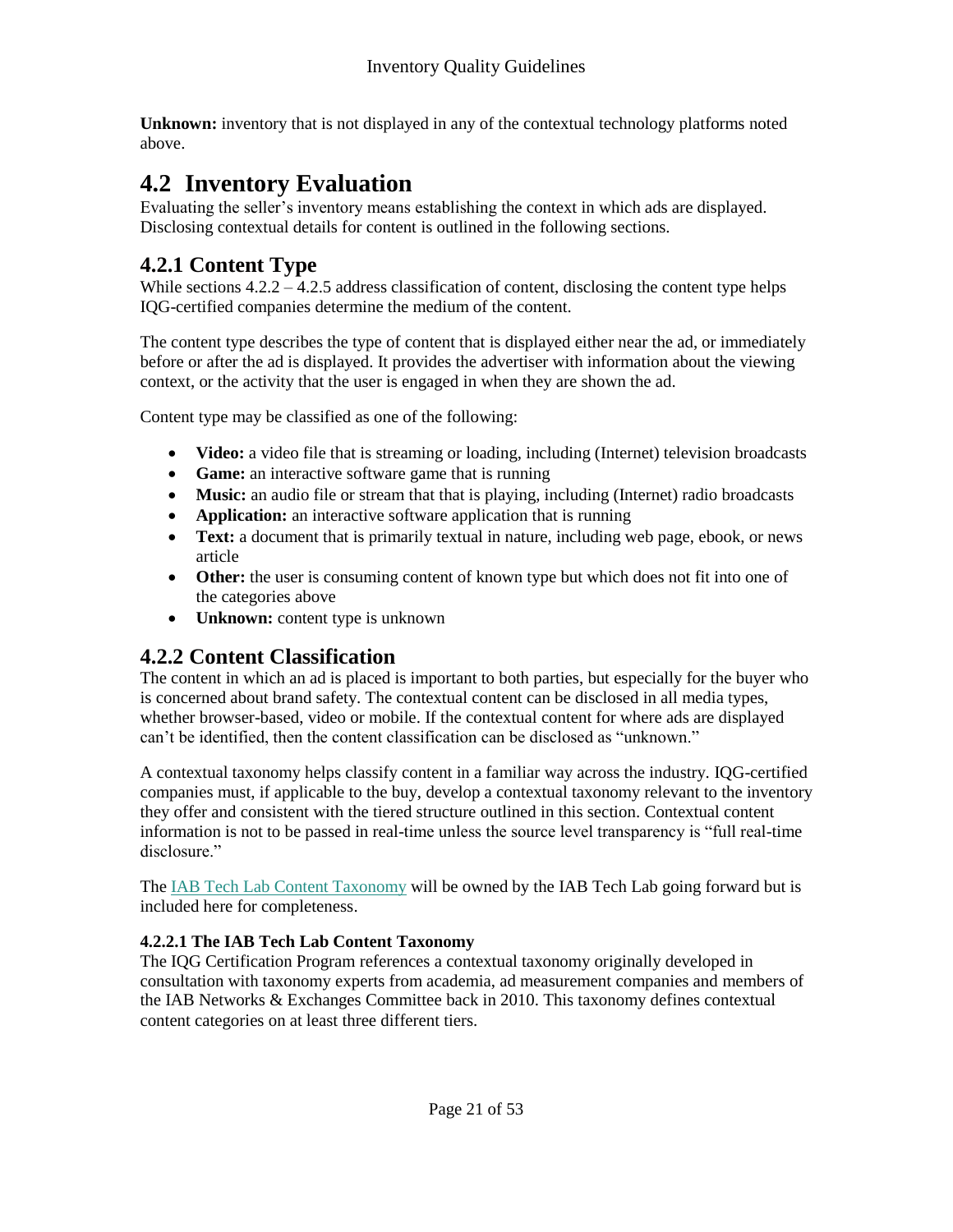The first tier is a broad level category defined as a targeting depth of either: category/portal, site section, or page. Tier 2 categories and greater are additional categories nested under Tier 1 categories. Both Tier 1 and Tier 2 categories are formerly established for the IQG Certification Program so content classification can be consistent across the industry.

IQG-certified companies may define their own content classification taxonomy based on the IAB Tech Lab Content Taxonomy Tier Structure. See section 4.2.2.2 for details on defining a custom taxonomy that is compliant with the IQG program.

Table 4-2 describes the tiered taxonomy for contextual content classification. Table 4-3 provides a sample of IAB established categories.

|           | <b>Definition</b>                                                                                                                             |
|-----------|-----------------------------------------------------------------------------------------------------------------------------------------------|
|           | Primary content definition for the targeting levels of category, site, or<br>section. This level defines the general category of the content. |
| Tier 1    | Categories at this level are formerly established by the IAB Tech<br>Lab.                                                                     |
|           | Secondary content level categories nested under Tier 1.                                                                                       |
| Tier 2    | Categories at this level are formerly established by the IAB Tech<br>Lab.                                                                     |
|           | Sub-categories nested under Tier 2.                                                                                                           |
| Tier $3+$ | Categories at this level and greater are defined and maintained by<br>individual companies.                                                   |

Table 4-2: IAB Tech Lab Content Taxonomy Tier Structure

The following table is a sample of two of the Tier 1 categories in the formally-established IAB Tech Lab Content Taxonomy along with their tier 2 nested categories. Updates are maintained on IAB's website at [http://www.iab.com/content-taxonomy.](http://www.iab.net/content-taxonomy)

| <b>Tier 1 Category</b>            | <b>Tier 2 Categories</b>                                                                                                            |                                                                                                           |
|-----------------------------------|-------------------------------------------------------------------------------------------------------------------------------------|-----------------------------------------------------------------------------------------------------------|
| Arts $\&$<br><b>Entertainment</b> | <b>Books and Literature</b><br>Celebrity Fan/Gossip<br>Fine Art<br>Humor<br><b>Movies</b>                                           |                                                                                                           |
| <b>Automotive</b>                 | <b>Auto Parts</b><br>Auto Repair<br><b>Buying/Selling Cars</b><br><b>Car Culture</b><br>Certified Pre-Owned<br>Convertible<br>Coupe | Hybrid<br>Luxury<br>Mini Van<br>Motorcycles<br><b>Off-Road Vehicles</b><br>Pickup<br>Road-Side Assistance |

Table 4-3: Sample IAB Tech Lab Content Taxonomy Categories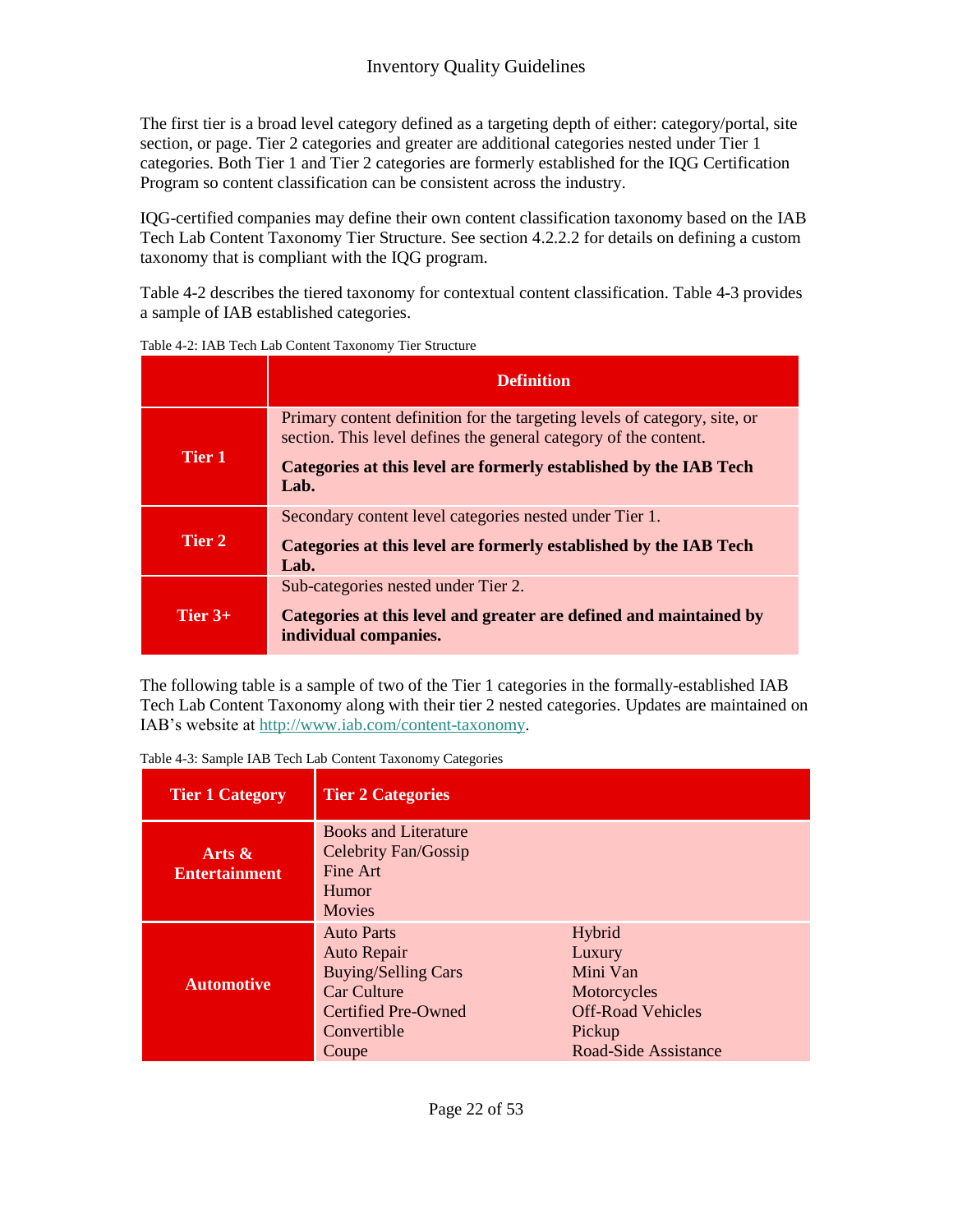| Crossover               | Sedan                         |
|-------------------------|-------------------------------|
| Diesel                  | <b>Trucks and Accessories</b> |
| <b>Electric Vehicle</b> | Vintage Cars                  |
| Hatchback               | Wagon                         |

#### **4.2.2.2 Custom Taxonomies for IQG**

IQG-certified companies are not required to use all categories developed for the taxonomy and should develop their own customized taxonomy; however, the custom taxonomy should clearly map back to the IAB Tech Lab Content Taxonomy. For example, if a company has a "Recreation" category, the company must be able to show how it maps back to the Tier 1 "Sports" category in the IAB Tech Lab Content Taxonomy. A buyer should be able to understand a seller's custom taxonomy in sufficient detail. If a seller does not adhere to the IAB Tech Lab Content Taxonomy, the company's Description of Methodology should disclose this and include the appropriate mapping.

#### **4.2.2.3 Labeling Contextual Content**

Contextual content labeling may be done internally or by an independent organization. No requirement is made for designating who should label contextual content.

#### **4.2.2.4 Adding Categories to the IAB Tech Lab Content Taxonomy**

The IAB Tech Lab Content Taxonomy is dynamic and developing categories is an ongoing process. This taxonomy is intended to capture the breadth of available online content and present a clear and consistent framework to buyers.

The IAB Tech Lab oversees the taxonomy for matters pertaining to the established taxonomy structure. IQG-certified companies may suggest changes to the IAB Tech Lab Content Taxonomy to the IAB Tech Lab, to include new content categories into the existing taxonomy. The IAB Tech Lab publishes the official IAB Tech Lab Content Taxonomy on the IAB website at [http://www.iab.com/guidelines/iab-tech-lab-content-taxonomy/.](http://www.iab.com/guidelines/iab-tech-lab-content-taxonomy/)

## **4.2.3 Content Rating**

Content ratings should be standardized across all IQG-certified companies with the site rating determined at the time the site first joins the network or exchange. However, for companies that are not a network or exchange, any site that offers inventory in the IQG Program must be rated in compliance with IQG if applicable to the buy.

IQG-certified companies should rate site content according to the following rating system\*:

#### **All Audiences**

Appropriate for all segments of the general public. For this rating, all of the following must apply:

- No profanity
- No sexual content
- No violence
- No depictions of alcohol, tobacco, weapons, gambling, or drug use

#### **Mature Audiences**

May contain material suitable only for mature audiences. Any of the following may be present:

• Profanity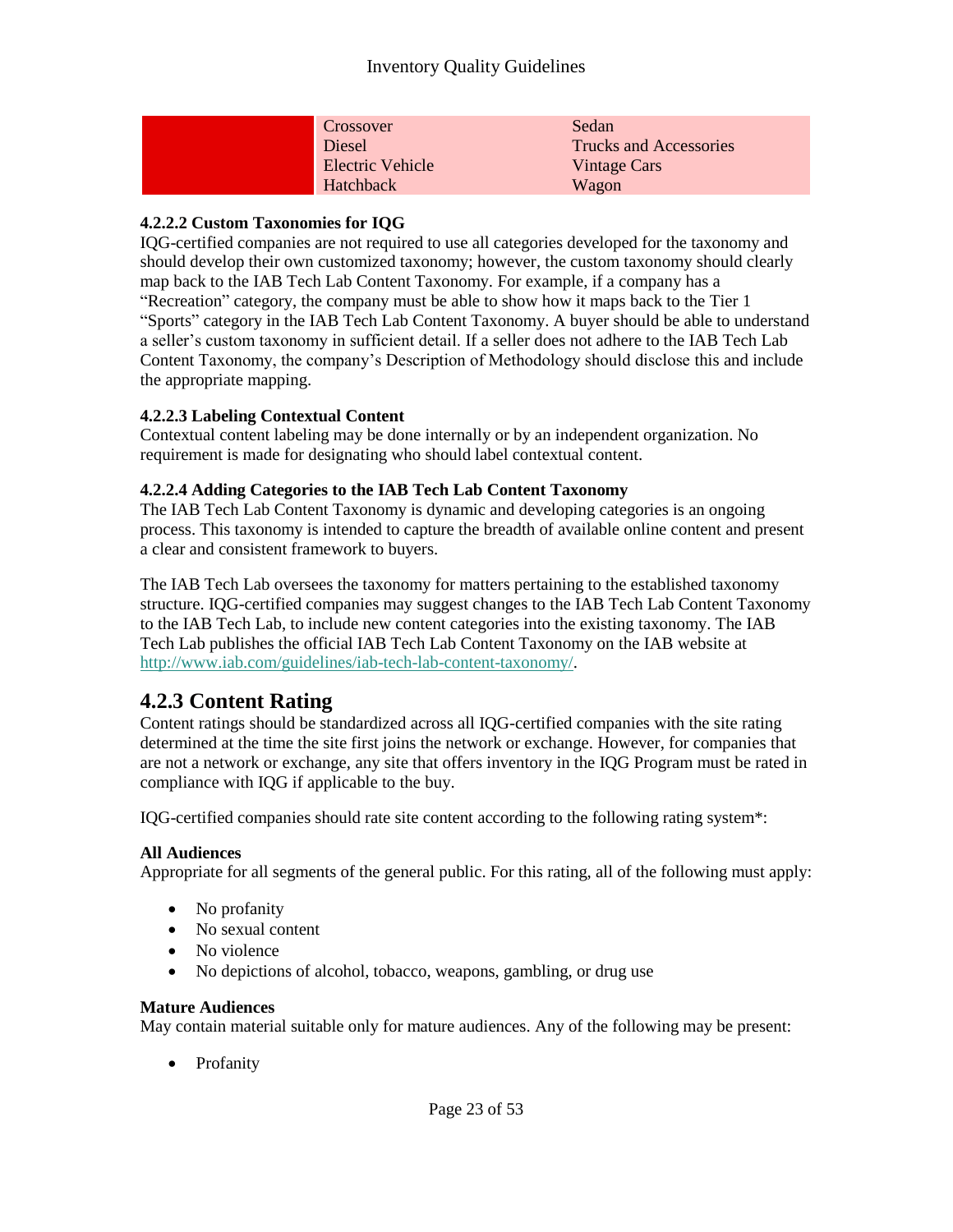- Provocative images
- Nudity
- Violence to human beings or animals
- Depictions of alcohol, tobacco, weapons, gambling or drug use, etc.

\*Rating site content according to the above rating system is compliant with IQG; however, a company can choose to use a different rating system as long as the rating system used is described in the company's DOM and ratings map back to the rating system described above.

#### *Note: IQG-certified companies must be in a position to identify content that is only suitable for mature audiences if requested by the buyer.*

## **4.2.4 Non-Standard Classification**

Non-standard classification may be disclosed at a page, section or site level but should be labeled at the lowest common denominator for that page, section or site. The following characteristics must be disclosed for each transaction and must be accurate for the level of targeting agreed upon in the insertion order (i.e., buyer-seller agreement):

| <b>Non-Standard Classification</b>                                                                                                                                                                                                                                                                                                  |                                                                                                                                                                                                                                                                                                                                              |  |
|-------------------------------------------------------------------------------------------------------------------------------------------------------------------------------------------------------------------------------------------------------------------------------------------------------------------------------------|----------------------------------------------------------------------------------------------------------------------------------------------------------------------------------------------------------------------------------------------------------------------------------------------------------------------------------------------|--|
| The depiction of especially vivid, brutal and realistic acts<br><b>Extreme Graphic/</b><br>of violence. It may be real, simulated live action, or<br><b>Explicit Violence</b><br>animated. Graphic or Explicit Violence goes beyond<br>lesser forms of violence due to its clear and unabashed<br>nature of the violence portrayed. |                                                                                                                                                                                                                                                                                                                                              |  |
| <b>Pornography</b>                                                                                                                                                                                                                                                                                                                  | Sexually explicit material whose primary purpose is<br>designed to produce sexual arousal. Types of content can<br>include, but is not limited to, representations of sexual<br>acts and exposed body parts, sexual coercion and illegal<br>sexual acts.                                                                                     |  |
| <b>Profane Content</b>                                                                                                                                                                                                                                                                                                              | Excessive or inappropriate use of profane language                                                                                                                                                                                                                                                                                           |  |
| <b>Hate Content</b>                                                                                                                                                                                                                                                                                                                 | Speech or hate graphic content                                                                                                                                                                                                                                                                                                               |  |
| <b>Under Construction</b>                                                                                                                                                                                                                                                                                                           | Sites that are under construction                                                                                                                                                                                                                                                                                                            |  |
| <b>Incentivized</b>                                                                                                                                                                                                                                                                                                                 | Sponsor "incentivized clicks," or "pay-to-surf" programs                                                                                                                                                                                                                                                                                     |  |
| <b>Unmoderated UGC</b>                                                                                                                                                                                                                                                                                                              | UGC sites that do not have a clear set of posted<br>guidelines on what type of content is acceptable and do<br>not take an active position in reviewing content for<br>compliance with posted guidelines. For the purposes of<br>these guidelines, User Generated Content (UGC) is<br>defined as forums as well as the uploading by users of |  |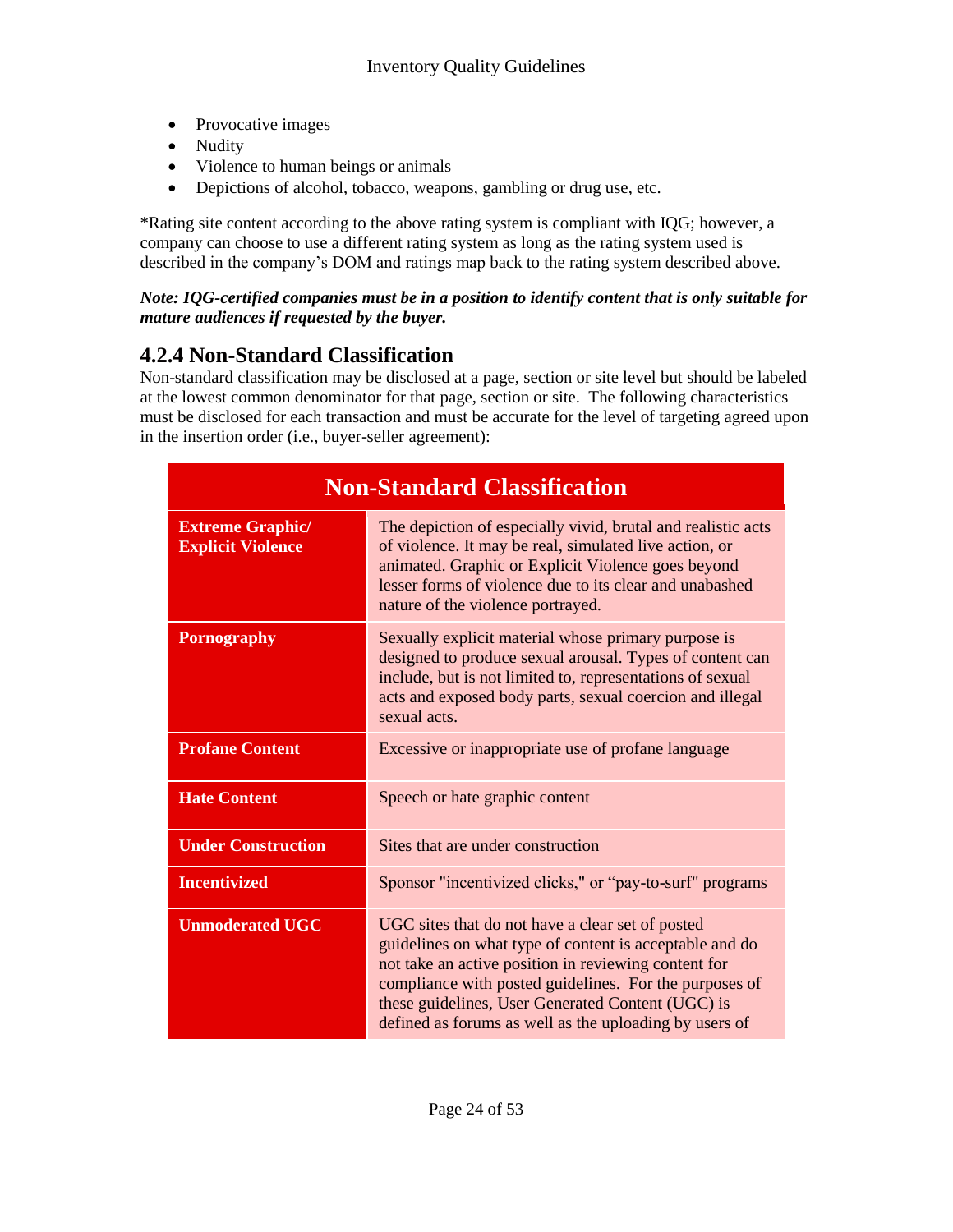video, audio or photographic content that is either usercreated or created by a third-party.

*Note: IQG-certified companies must be in a position to identify content that is classified as non-standard if requested by the buyer.*

## **4.2.5 Illegal Content Prohibited from Sale**

IQG prohibits the sale of any inventory within the following categories of illegal content. The category descriptions below include non-exclusive examples of the types of sites that fit in those categories.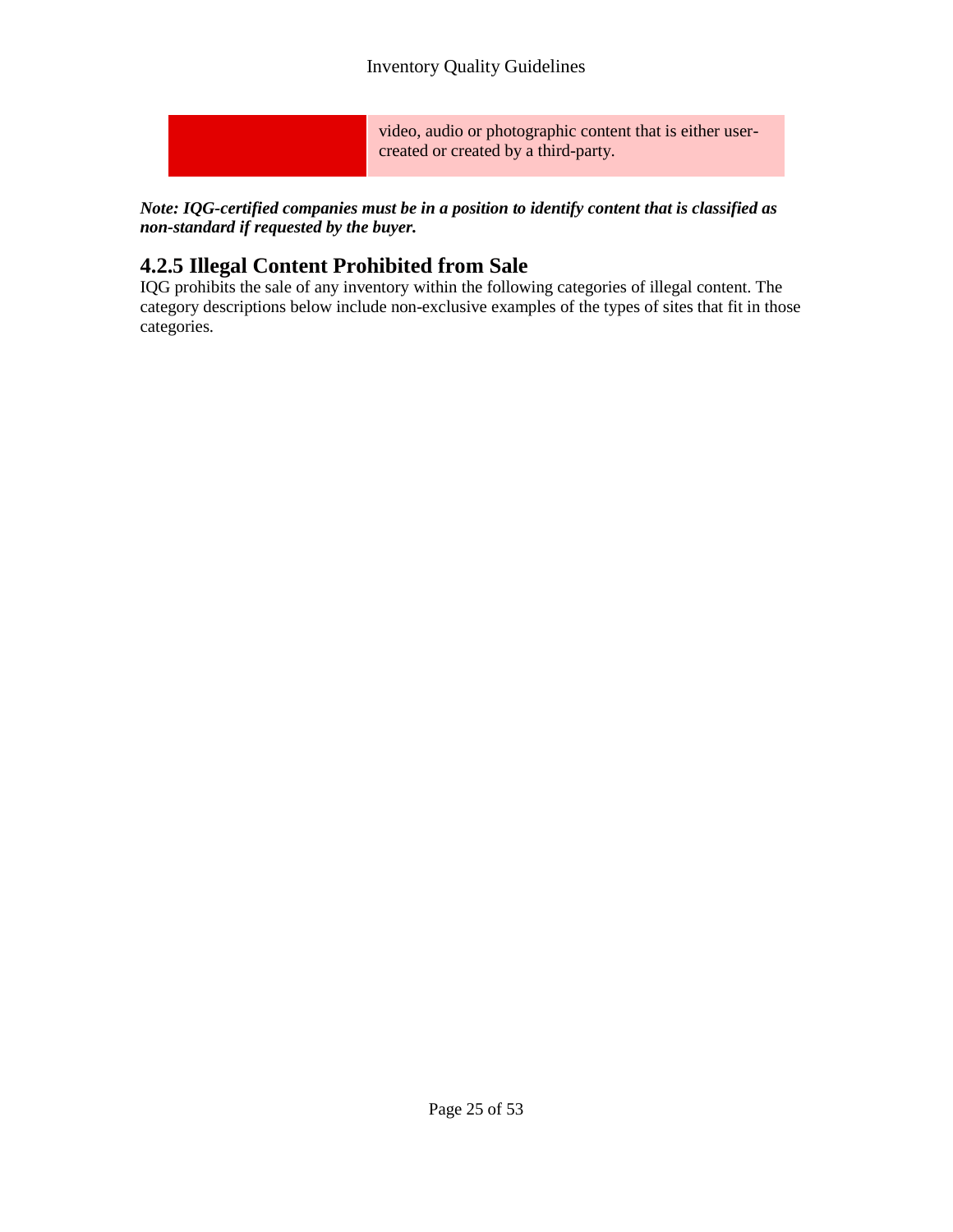| <b>Illegal Content Prohibited from Sale</b> |                                                                                                                                                                                                                                              |
|---------------------------------------------|----------------------------------------------------------------------------------------------------------------------------------------------------------------------------------------------------------------------------------------------|
| <b>Illegal Content</b>                      | Content related to engaging in, promoting or<br>facilitating illegal or legally questionable activities<br>such as drugs, bombs, theft and online pirating,<br>hacking, spamming, and infecting as governed by<br>United States Federal law. |
| <b>Warez</b>                                | P <sub>2</sub> P, torrent sites, illegal music downloads, pirated<br>software                                                                                                                                                                |
| <b>Spyware/Malware</b>                      | Distribute or promote spyware or malware                                                                                                                                                                                                     |
| <b>Copyright Infringement</b>               | Infringes on copyrights (for example by hosting and<br>streaming infringing copyrighted content).                                                                                                                                            |

## **4.2.6 Level of Confidence**

The onboarding process for new sites involves vetting the inventory against the content rating system and the list of non-standard classifications provided in sections 4.2.3 and 4.2.4 respectively. To ensure that site ratings and non-standard classifications stay current, the IQGcertified company should have procedures in place to properly vet new inventory partners and revet as needed.

If formal vetting procedures are not in place, then the IQG-certified company must select a statistically valid sample size of publishers for review as part of the quarterly review process described in section 3.4.

By taking a statistically valid sample size, advertisers are assured with a reasonably high level of confidence that the rating and classification systems are being upheld. IQG-certified companies may employ an independent rating service as long as the service vendor complies with the guidelines established in the most recent version of IQG. Ultimately, the IQG-certified company is responsible for maintaining and certifying compliance.

The table below shows the different sample sizes required at two different confidence levels with a margin of error of 5%.

An example of how to interpret the table is as follows: if you conduct a poll to determine the percentage of sites suitable for all audiences with a pool of 250 sites, and you want to be 95% confident in the results, then you must check 152 sites. If after checking this sample, you didn't find any sites that were not suitable for all audiences, then you may claim that you are 95% confident that the actual percentage of sites rated "incorrectly" in your network is null – with a margin of error of 5%.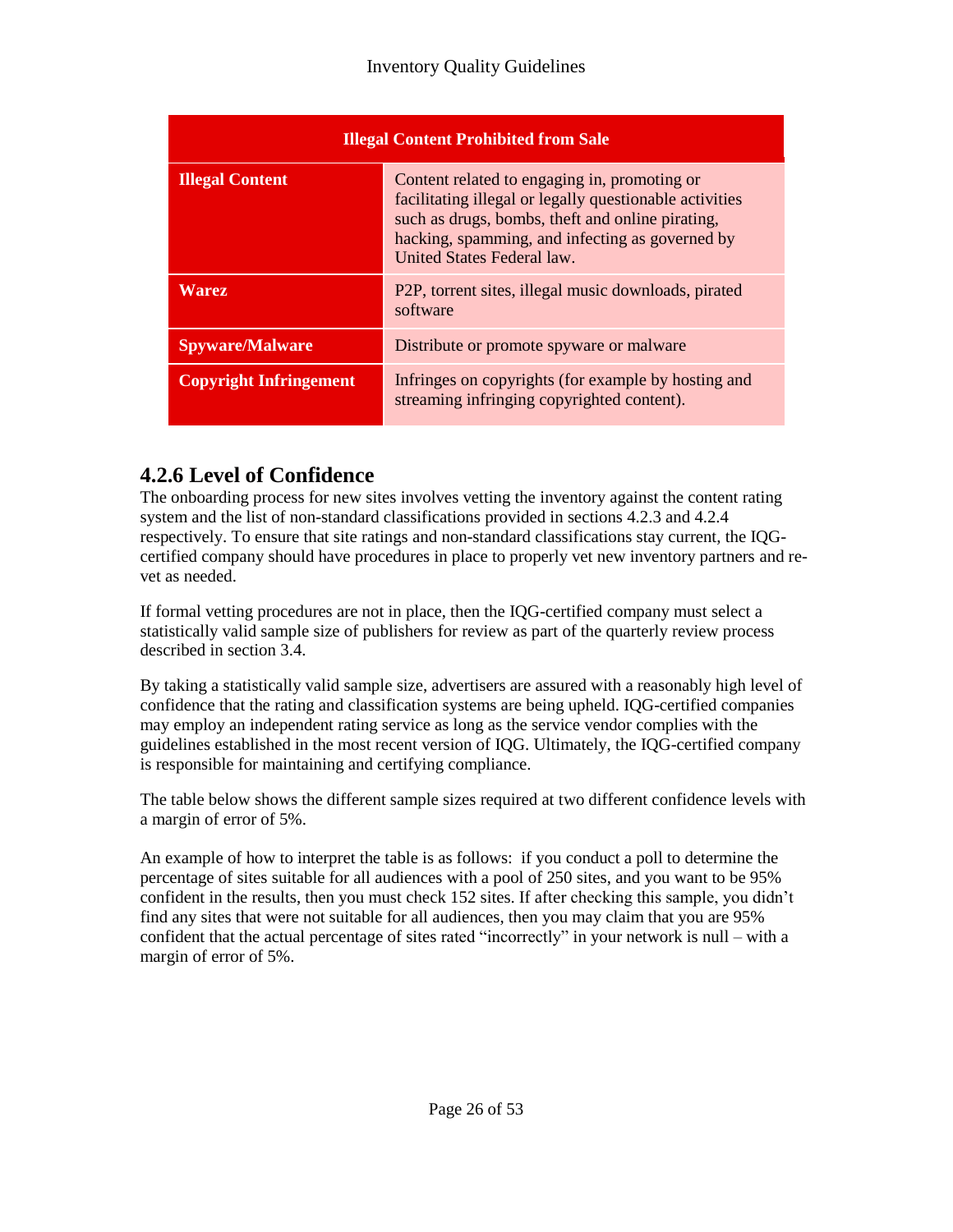| Sample size with a 5% margin of error |                                 |     |
|---------------------------------------|---------------------------------|-----|
|                                       | Sample Sizes @ Confidence Level |     |
| # of Sites                            | 95%                             | 99% |
| <b>100</b>                            | 80                              | 87  |
| 250                                   | 152                             | 182 |
| 500                                   | 217                             | 286 |
| 1,000                                 | 278                             | 400 |
| 2,500                                 | 333                             | 526 |
| 5,000                                 | 357                             | 588 |
| 10,000                                | 370                             | 624 |
| 25,000                                | 378                             | 648 |
| 50,000                                | 381                             | 657 |
| 100,000                               | 383                             | 661 |

Note: The above table was developed using statistical probabilities of a normal distribution. For further information, please see [http://en.wikipedia.org/wiki/Normal\\_distribution.](http://en.wikipedia.org/wiki/Normal_distribution)

The required minimum confidence level for IQG is 95%. In the case that the percentage of unsafe sites is found to be 10% or greater, with a margin of error of 5%, then the process below must be followed:

- Review and re-categorization of publishers in accordance with established guidelines.
- Complete re-test of inventory at or above pre-determined confidence level.
- Record each test result as proof of the internal review.

## **4.2.7 Targeting Depth**

Five levels of targeting are defined for disclosure in the IQG program. Depth of targeting starts at the broadest tier in which a group of sites may be included in a buy and funnels down through the site, site section, specific page, and individual unit such as a specific video.

In addition to content category, the content level being targeted must be defined. The following table explains the targeting hierarchy, ranging from the multi-site level to the individual units on the page. These guidelines do not require IQG-certified companies to offer all targeting levels.

| <b>Targeting Depth</b>                                                           |                                                                                                                              |
|----------------------------------------------------------------------------------|------------------------------------------------------------------------------------------------------------------------------|
| Target a grouping of sites within a specific buy<br><b>Category/Portal Level</b> |                                                                                                                              |
| <b>Site Level</b>                                                                | Targeting to endemic sites where the majority of the<br>content is on a specific topic that can be targeted at site<br>level |
| <b>Site Section Level</b>                                                        | Subsections of sites are classified into subordinate<br>categories                                                           |
| <b>Page Level</b>                                                                | Pages within a web site (determined using a semantic or<br>contextual engine)                                                |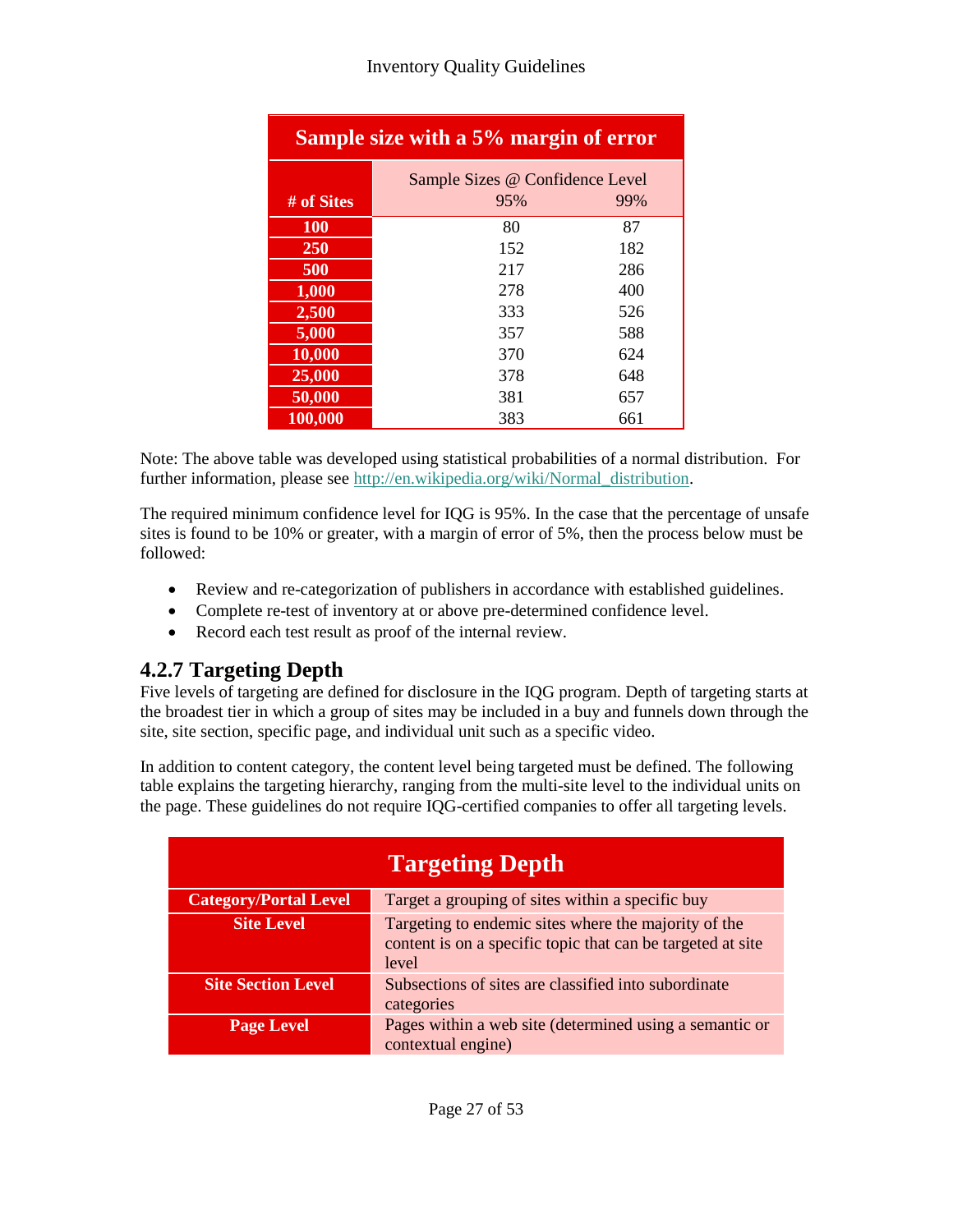| Unit Level (widget, video, | This type of targeting classifies every element on a    |  |
|----------------------------|---------------------------------------------------------|--|
| image, text, other)        | "page" into one of the defined categories. Text content |  |
|                            | identified by semantic or contextual search engine;     |  |
|                            | Video and image content identified by metadata tags.    |  |
| <b>None</b>                | Not targeting content but targeting users.              |  |

### **4.2.8 Placement Details**

The seller discloses placement details in the buyer-seller agreement regarding where on the page or in an application the ad will be placed.

#### **Display Ads**

Sellers should indicate where ads will be placed:

- Positioning (above-the-fold, below-the-fold, or unknown)
- Standard Ad Placements
- Non-standard and Custom Ad Placements
	- o Homepage takeovers
	- o Interstitials
- In-banner video\* (yes, no, unknown)
- In-text video (yes, no, unknown)

Unknown\* In-banner video must include audio controls and default to audio off

#### **Native Ads**

According to the IAB Native Advertising Playbook, there are six different ad units that are most commonly deployed to achieve native objectives. Sellers should disclose the type of ad unit that will be used for native inventory:

- In-feed
- Paid Search
- Recommendation Widgets
- Promoted Listings
- In-Ad (IAB Standard) with Native Element Units
- Custom or "Can't Be Contained"

Note: The ad unit types noted above can be passed in the Bid Request as the "ad unit" attribute in the Native object. Please refer to section 4.4.2 for additional details.

#### **Digital In-Stream Video Ads**

Digital in-stream video ads are ads that display in the context of streaming video content played in a video player and not to be confused with in-banner ads that may also play in a video player but within the context of a banner and NOT within the context of streaming video content. Sellers should disclose what digital in-stream video placements they accept.

Sellers should disclose each of the following parameters (if known) for digital video ads:

- Ad Type (linear, nonlinear, unknown)
- Linear ad type position (pre-roll, mid-roll, post-roll, unknown)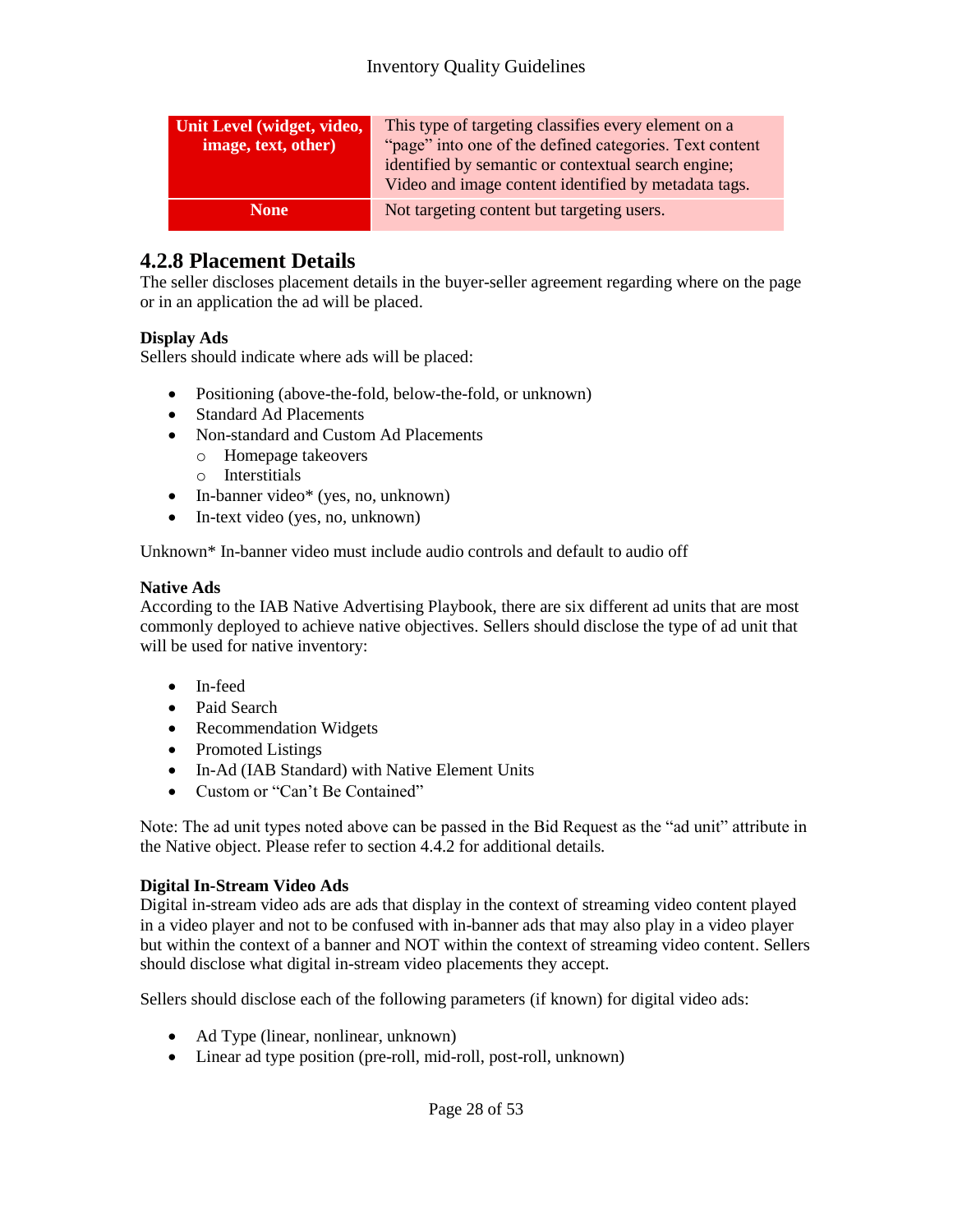- Ad Pod length and position
- Skippable

#### **Mobile Ads**

Mobile advertising is specific to applications installed on consumer devices (Native Apps), browser-based applications designed for mobile (Web Apps), or mobile-optimized and responsive design websites. Sellers should disclose the following details about mobile inventory:

- Native App (yes, no, unknown)
- Web App (yes, no, unknown)
- Mobile Web $*$  (yes, no, unknown)
- Responsive Design<sup>\*\*</sup> (yes, no, unknown)
- Positioning (header, footer, side bar, full screen, or unknown)

\*Mobile-optimized websites are distinguished by some variation in the site URL such as mobile.example.com, or example.com/mobile.

\*\*Responsive design websites are programmed to scale in response to the size of the browser so that content can be viewed as intended whether on a large-screen device or a small-screen device.

In general, browser-based display inventory designed for viewing on a desktop-sized computer or laptop screen is NOT considered mobile despite visitors' ability to view the content in a mobile device.

Note: Several "placements" noted above can be passed in the Bid Request as the "ad position" attribute in the Banner and Video objects. Please refer to section 4.4.2 for additional details.

### **4.2.9 Creative Specifications**

Publishers have a fundamental interest in promoting an experience for their visitors that sustains or increases their loyalty, session time and engagement. Ads can enhance that experience if the ads are appropriately matched to the space, content and audience.

Publishers have varying degrees of tolerance for the aggressiveness of advertisement implementation, content and features. Creative specifications are to be disclosed in the buyerseller agreement prior to running impressions unless the source level transparency is "full, realtime disclosure," in which case creative specifications should be disclosed in real time. Refer to programmatic section below for additional details.

The seller should disclose any applicable creative specifications for accepting creative using attributes from the following list (which is taken from the [OpenRTB Specification\)](http://www.iab.com/guidelines/real-time-bidding-rtb-project/):

- Audio Ad (Auto-Play)
- Audio Ad (User Initiated)
- Expandable (Automatic)
- Expandable (User Initiated Click)
- Expandable (User Initiated Rollover)
- In-Banner Video Ad (Auto-Play)
- In-Banner Video Ad (User Initiated)
- Pop (e.g., Over, Under, or Upon Exit)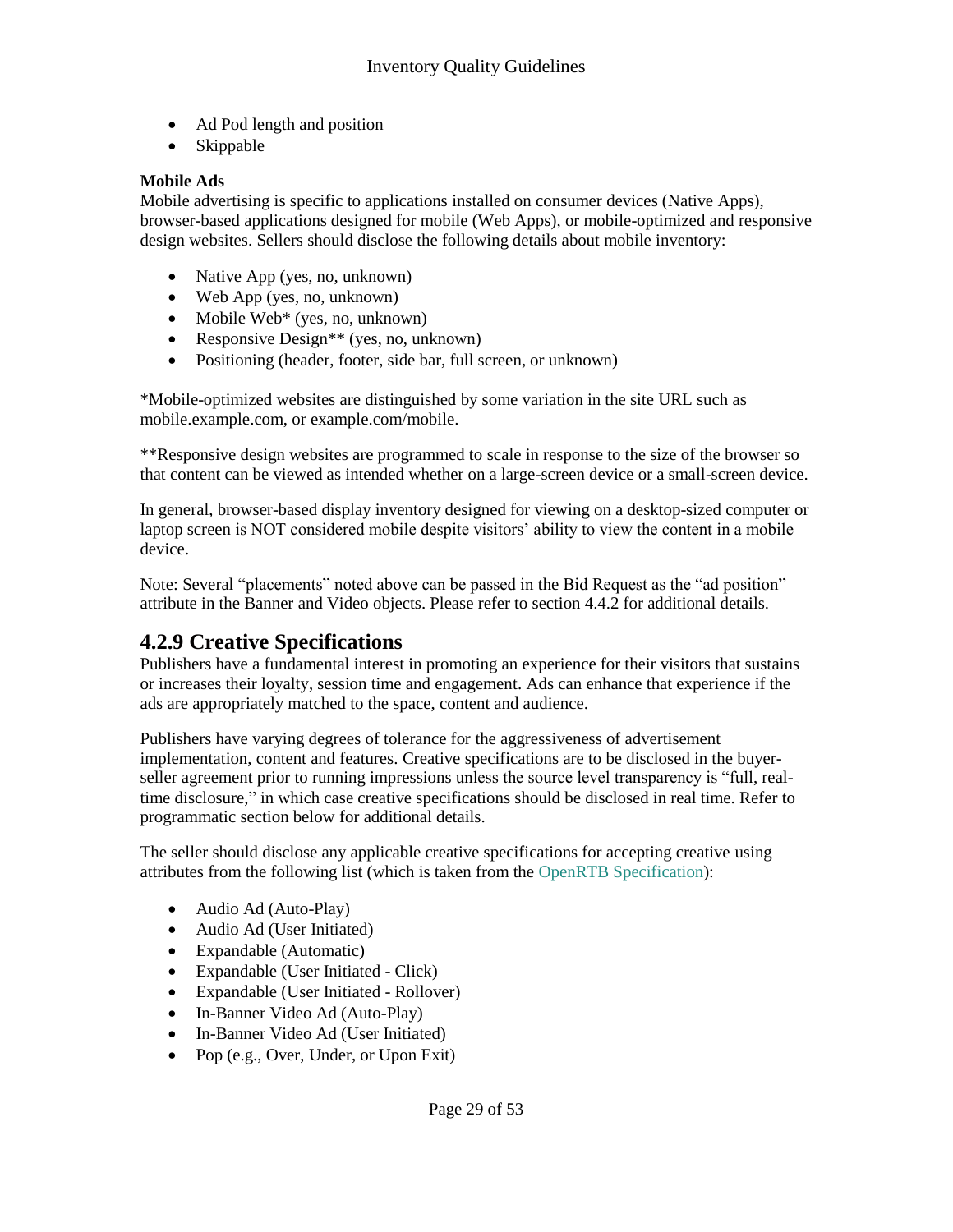- Provocative or Suggestive Imagery
- Shaky, Flashing, Flickering, Extreme Animation, Smileys
- Surveys
- Text Only
- User Interactive (e.g., Embedded Games)
- Windows Dialog or Alert Style
- Has Audio On/Off Button
- Ad Can be Skipped (e.g., Skip Button on Pre-Roll Video)

## **4.3 Creative Evaluation (i.e., Buyer Disclosures)**

Evaluating the creative means establishing the classification and rating of the ads to be displayed. Disclosures related to the contextual details for creative as disclosed by the buyer are outlined in the following sections.

### **4.3.1 Creative Classification**

The creative classification of the ad is important to the seller, especially for the seller who is concerned about brand safety. The contextual nature of the ad can be disclosed in all media types, whether browser-based, video, or mobile. If the contextual nature of the ad displayed can't be identified, then the creative classification should be disclosed as "unknown."

A contextual taxonomy helps classify creative in a familiar way across the industry. IQG-certified companies must, if applicable to the buy, develop a taxonomy relevant to the creative and consistent with the tiered structure outlined in this section.

Note: Per the OpenRTB Specification, the IAB Tech Lab Content Taxonomy used to describe the seller's inventory will be used to describe the buyer's creative until another taxonomy is created. Refer to section 4.2.2.

## **4.3.2 Creative Rating**

Buyers should rate creatives similar to how sellers rate their content, which is according to the following rating system\*:

#### **All Audiences**

Appropriate for all segments of the general public. For this rating, all of the following must apply:

- No profanity
- No sexual content
- No violence
- No depictions of alcohol, tobacco, weapons, gambling, or drug use

#### **Mature Audiences**

May contain material suitable only for mature audiences. Any of the following may be present:

- Profanity
- Provocative images
- Nudity
- Violence to human beings or animals
- Depictions of alcohol, tobacco, weapons, gambling or drug use, etc.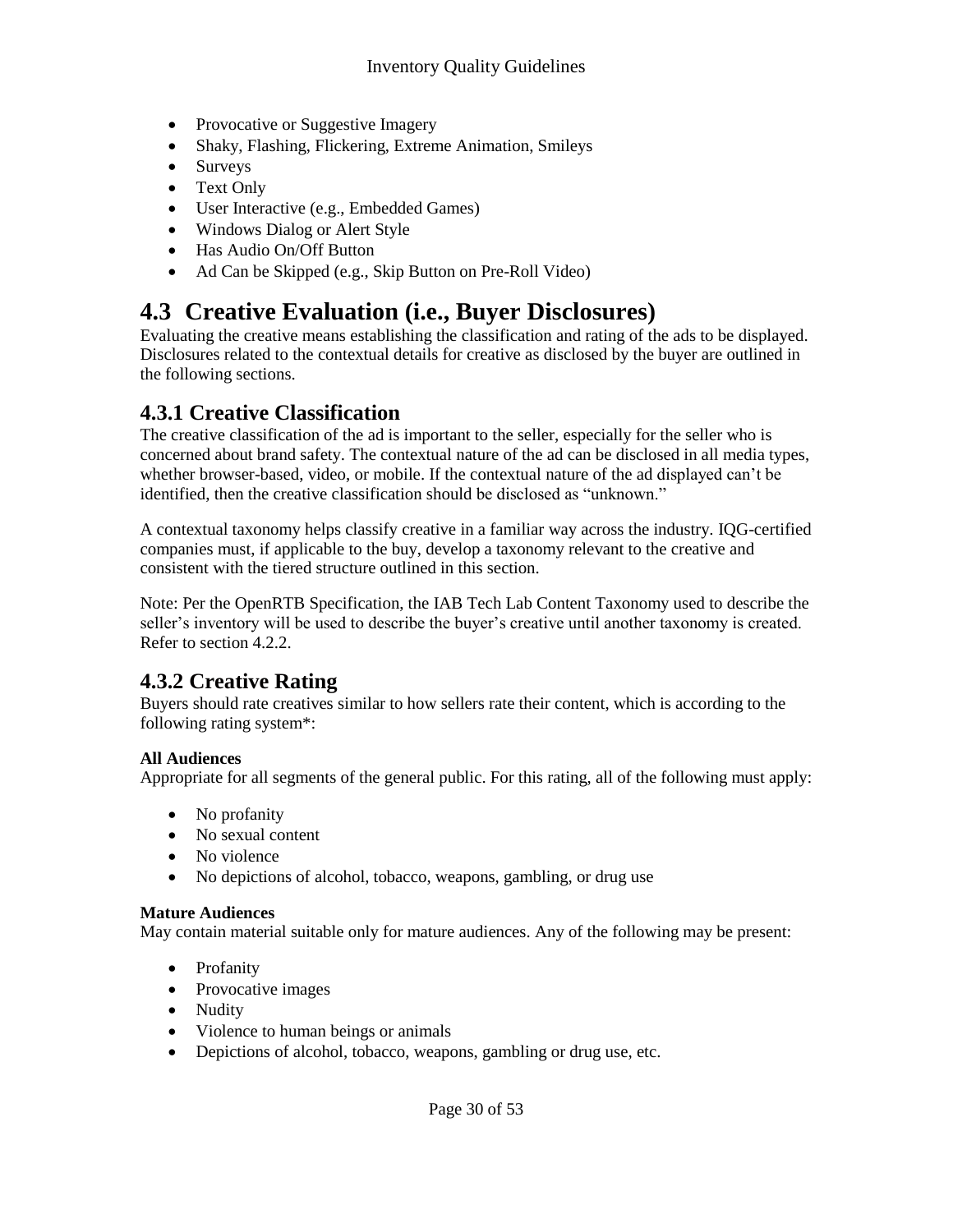\*Creative rating according to the above rating system is compliant with IQG; however, a buyer can choose to use a different rating system as long as the rating system used is described in the buyer's DOM and ratings map back to the rating system described above.

Note: Buyers should identify advertisements that are only suitable for mature audiences.

### **4.3.3 Non-Standard Classification**

The following characteristics must be disclosed for each creative (if applicable):

| <b>Non-Standard Classification</b>                                                                                                                                                                                                                                                                                                  |                                                                                                                                                                                                                                                           |
|-------------------------------------------------------------------------------------------------------------------------------------------------------------------------------------------------------------------------------------------------------------------------------------------------------------------------------------|-----------------------------------------------------------------------------------------------------------------------------------------------------------------------------------------------------------------------------------------------------------|
| The depiction of especially vivid, brutal and realistic acts<br><b>Extreme Graphic/</b><br>of violence. It may be real, simulated live action, or<br><b>Explicit Violence</b><br>animated. Graphic or Explicit Violence goes beyond<br>lesser forms of violence due to its clear and unabashed<br>nature of the violence portrayed. |                                                                                                                                                                                                                                                           |
| <b>Pornography</b>                                                                                                                                                                                                                                                                                                                  | Sexually explicit material whose primary purpose is<br>designed to produce sexual arousal. Types of creative<br>can include, but is not limited to, representations of<br>sexual acts and exposed body parts, sexual coercion and<br>illegal sexual acts. |
| <b>Profane Content</b>                                                                                                                                                                                                                                                                                                              | Excessive or inappropriate use of profane language                                                                                                                                                                                                        |
| <b>Hate Content</b>                                                                                                                                                                                                                                                                                                                 | Speech or hate graphic creative                                                                                                                                                                                                                           |

Note: Buyers should identify advertisements that are classified as non-standard.

### **4.3.4 Creative Attributes**

As noted above, publishers have varying degrees of tolerance for the aggressiveness of advertisement implementation, content and features. Creative attributes are to be disclosed in the buyer-seller agreement prior to running impressions unless the source level transparency is "full, real-time disclosure," in which case creative attributes can be disclosed in real time.

The buyer should disclose the applicable creative attributes using the following list (which is taken from the [OpenRTB Specification\)](http://www.iab.com/guidelines/real-time-bidding-rtb-project/):

- Audio Ad (Auto-Play)
- Audio Ad (User Initiated)
- Expandable (Automatic)
- Expandable (User Initiated Click)
- Expandable (User Initiated Rollover)
- In-Banner Video Ad (Auto-Play)
- In-Banner Video Ad (User Initiated)
- Pop (e.g., Over, Under, or Upon Exit)
- Provocative or Suggestive Imagery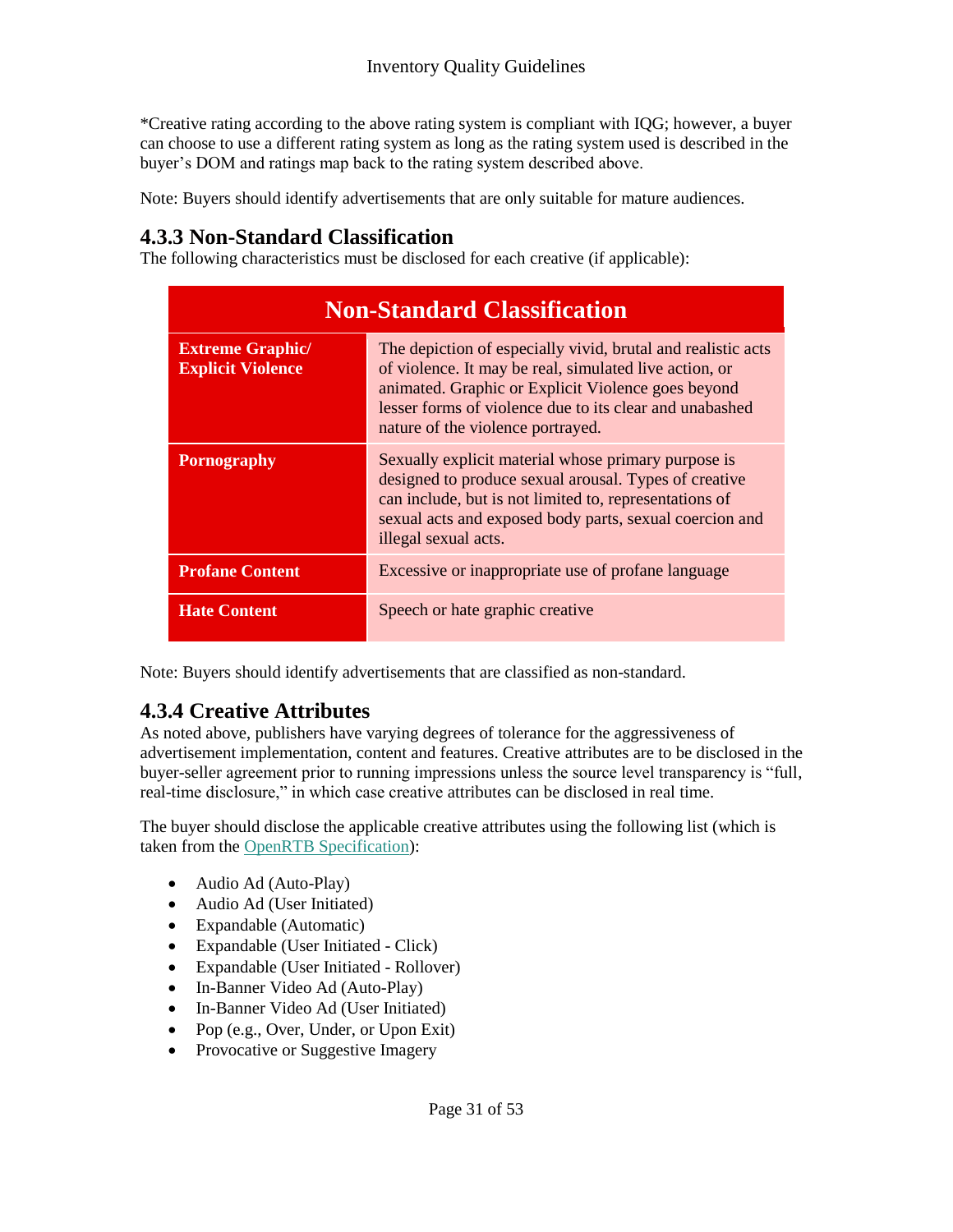- Shaky, Flashing, Flickering, Extreme Animation, Smileys
- Surveys
- Text Only
- User Interactive (e.g., Embedded Games)
- Windows Dialog or Alert Style
- Has Audio On/Off Button
- Ad Can be Skipped (e.g., Skip Button on Pre-Roll Video)

Note: Buyers should identify the creative attributes of all advertisements.

## **4.4 Transaction Execution**

Once inventory has been identified for acquisition and evaluated for contextual content classification and placement, how data is to be collected and used should be disclosed in the buyer-seller agreement. In addition, programmatic exchange details should be disclosed, but these details (described in section 4.4.2) may be disclosed in real time at the time of transaction.

## **4.4.1 Data**

In order to be considered in compliance with these guidelines, a seller must provide disclosure to publisher partners when leveraging their data for behavioral targeting and to advertisers when using third party data. Specifically in the following manner:

- When leveraging data from a publisher's site to aggregate behavioral data for the purposes of behavioral targeting, an IQG-certified company must have a contractual agreement with the publisher in which consent is explicitly given to aggregate behavioral data for the purposes of using this information for behavioral targeting. This will confirm that advertisers and agencies can be reassured that data collected by the seller for targeting purposes on their campaign has been done so in a transparent manner with the publisher's full permission.
- When buying Third-Party Data (see glossary) from a Data Aggregator (see glossary), an IQG-certified company shall make available to the advertiser which data aggregators may be used for a given advertiser's campaign but not specific to each campaign.

The Data Disclosure to publishers, as applicable, shall be made in the company's standard Affiliate Agreement with publisher partners.

The Data Disclosure to advertisers, as applicable, shall be disclosed in writing prior to the execution of the campaign. This can be done within the proposal, or in the IO executed between the agency/advertiser and the company, or in the Description of Methodology.

Generally, any business entity working with an IQG-certified company should understand what data is being leveraged. The principle of this section is not to dictate data ownership, but rather to provide guidelines of proper disclosure and transparency between IQG-certified companies and their partners.

Given this general principle, it is highly recommended that IQG-certified companies urge similar data disclosures on the part of any advertiser or agency partners.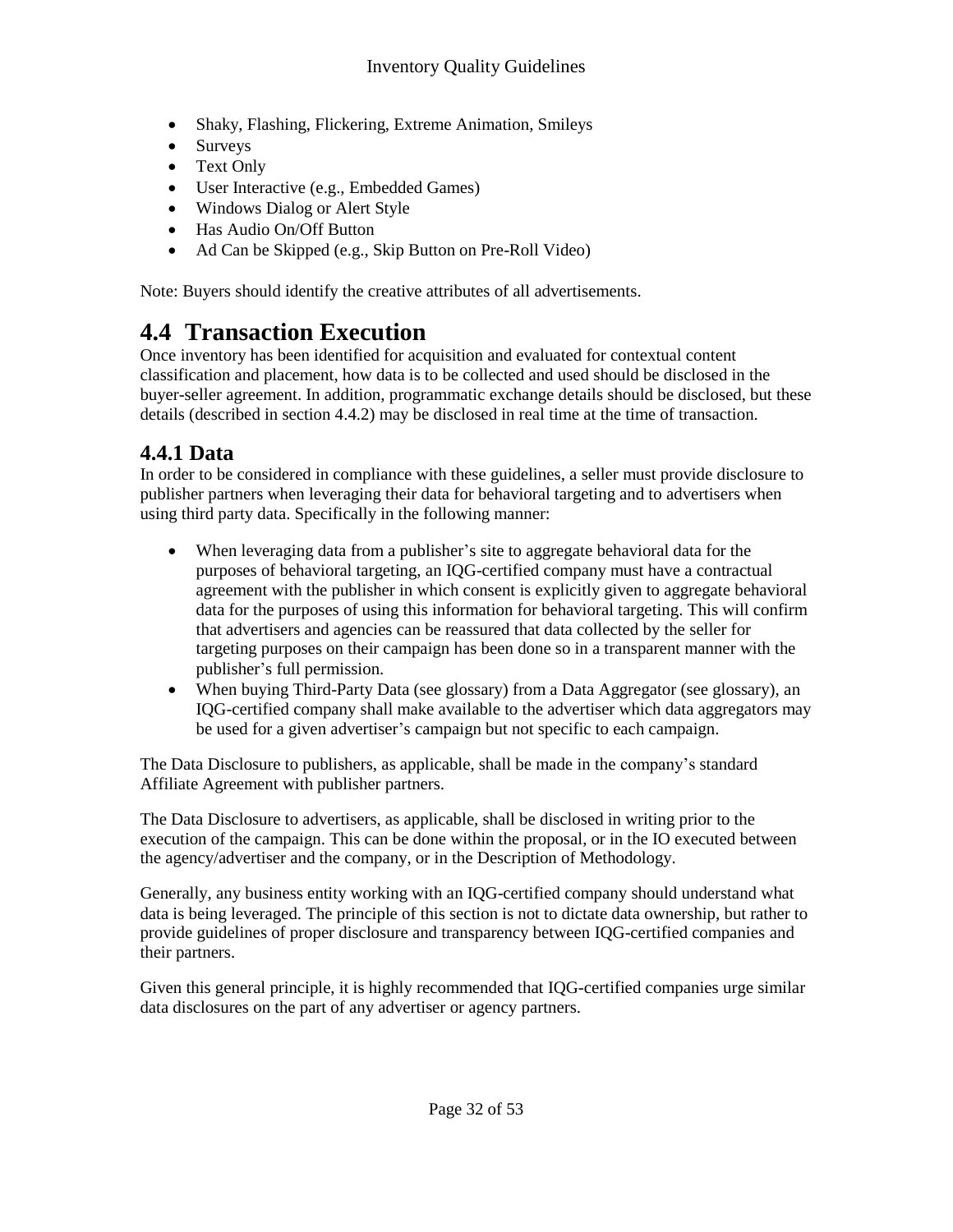## **4.4.2 Programmatic Buying/Auction Mechanics**

Disclosures under programmatic buying are directly related to the OpenRTB Specification and follow the object model for both the bid request and the bid response. The following assumes that the reader is familiar with the OpenRTB Specification, which can be found here [http://www.iab.com/guidelines/real-time-bidding-rtb-project/.](http://www.iab.com/guidelines/real-time-bidding-rtb-project/)

It is important to understand that the attributes passed in the "bid request" effectively offer to the buyer the amount of transparency that the seller is willing to provide, and in turn, the buyer has the "choice" to either accept the bid request or reject it. In turn, if the buyer accepts the bid request and responds with a bid, the buyer has the opportunity to disclose specific attributes about the creative (or not) and the seller can use this information to decide if they are going to accept the buyer's bid. In other words, both parties control the level of transparency that they are willing to share and both parties have the option to "walk away" from the transaction.

Obviously, in an ideal world, both parties would be fully transparent but the guidelines have to allow the marketplace to dictate the level of transparency that the parties to the transaction are willing to accept.

*Please note that the following objects and related attributes are taken directly from the OpenRTB Specification and include the most obvious attributes that are directly related to the Inventory Quality Guidelines.* In other words, these attributes enhance the transparency around the specific location of the impression that is being offered as well as the transparency around the buyer's creative. Additionally, the attributes can offer insight into the placement or "ad position" of the impression that is being offered as well.

Note: If the attribute is not marked as recommended per the OpenRTB Specification (as noted in the Type column in the tables below), it is considered optional.

#### **Bid Request**

#### Object: Bid Request

The top-level bid request object contains a globally unique bid request or auction ID. This id attribute is required as is at least one impression object (Section 3.2.2). Other attributes in this top-level object establish rules and restrictions that apply to all impressions being offered.

| <b>Attribute</b> | <b>Type</b>                            | <b>Description</b>                                                                                                     |
|------------------|----------------------------------------|------------------------------------------------------------------------------------------------------------------------|
| site             | object; recommended (if<br>applicable) | Details via a <i>site</i> object about the<br>publisher's website. Only                                                |
|                  |                                        | applicable for websites.                                                                                               |
| app              | object; recommended (if<br>applicable) | Details via an <i>app</i> object about the<br>publisher's app (i.e., non-browser<br>applications). Only applicable for |
| device           | object; recommended                    | apps.<br>Details via a <i>device</i> object about                                                                      |
|                  |                                        | the user's device to which the                                                                                         |
|                  |                                        | impression will be delivered.                                                                                          |
| user             | object; recommended                    | Details via a <i>user</i> object about the                                                                             |
|                  |                                        | human user of the device; the                                                                                          |
|                  |                                        | advertising audience.                                                                                                  |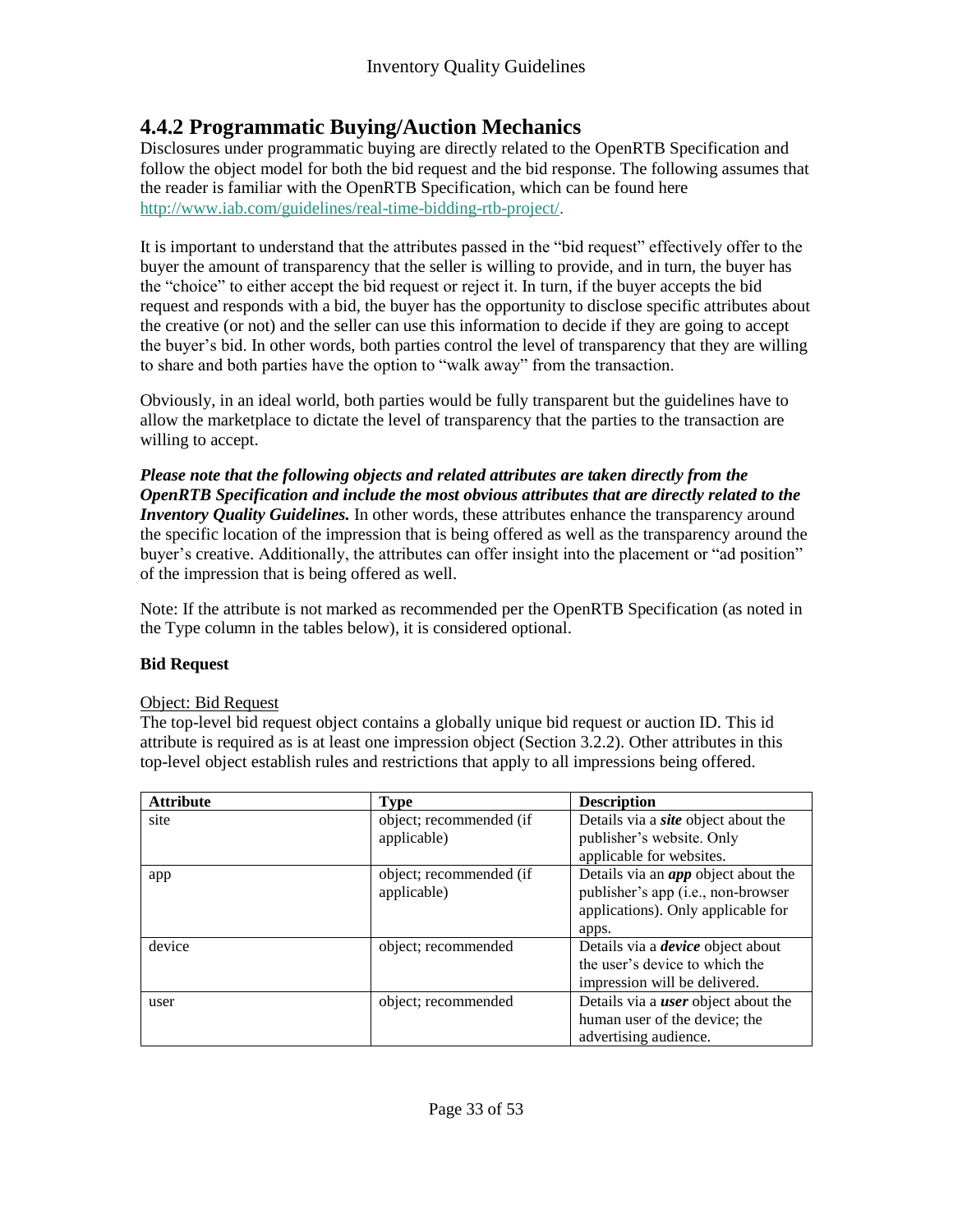| <b>Attribute</b> | Type         | <b>Description</b>                  |
|------------------|--------------|-------------------------------------|
| bcat             | string array | Blocked advertiser categories using |
|                  |              | the IAB content categories. Refer   |
|                  |              | to List $5.1$ .                     |
| bady             | string array | Block list of advertisers by their  |
|                  |              | domains (e.g., "ford.com").         |

Note: A bid request cannot contain both a Site and an App object (refer to the Site and App objects below).

#### Object: Site

This object should be included if the ad supported content is a website as opposed to a nonbrowser application.

| <b>Attribute</b> | <b>Type</b>         | <b>Description</b>                                                 |
|------------------|---------------------|--------------------------------------------------------------------|
| id               | string; recommended | Exchange-specific site ID                                          |
| name             | string              | Site name (may be aliased at the<br>publisher's request)           |
| domain           | string              | Domain of the site (e.g.,<br>"mysite.foo.com")                     |
| cat              | string array        | Array of IAB content categories of<br>the site. Refer to List 5.1. |
| page             | string              | URL of the page where the<br>impression will be shown              |

Note: Although allowed under the OpenRTB Specification, the Site name should not be aliased in a truly transparent transaction.

#### Object: App

This object should be included if the ad supported content is a non-browser application (typically in mobile) as opposed to a website.

| <b>Attribute</b> | <b>Type</b>         | <b>Description</b>                                                 |
|------------------|---------------------|--------------------------------------------------------------------|
| id               | string; recommended | Exchange-specific app ID                                           |
| name             | string              | App name (may be aliased at the<br>publisher's request)            |
| domain           | string              | Domain of the app (e.g.,<br>"mygame.foo.com")                      |
| storeurl         | string              | App store URL for an installed app;<br>for IQG compliance          |
| cat              | string array        | Array of IAB content categories of<br>the site. Refer to List 5.1. |

Note: Although allowed under the OpenRTB Specification, the App name should not be aliased in a truly transparent transaction.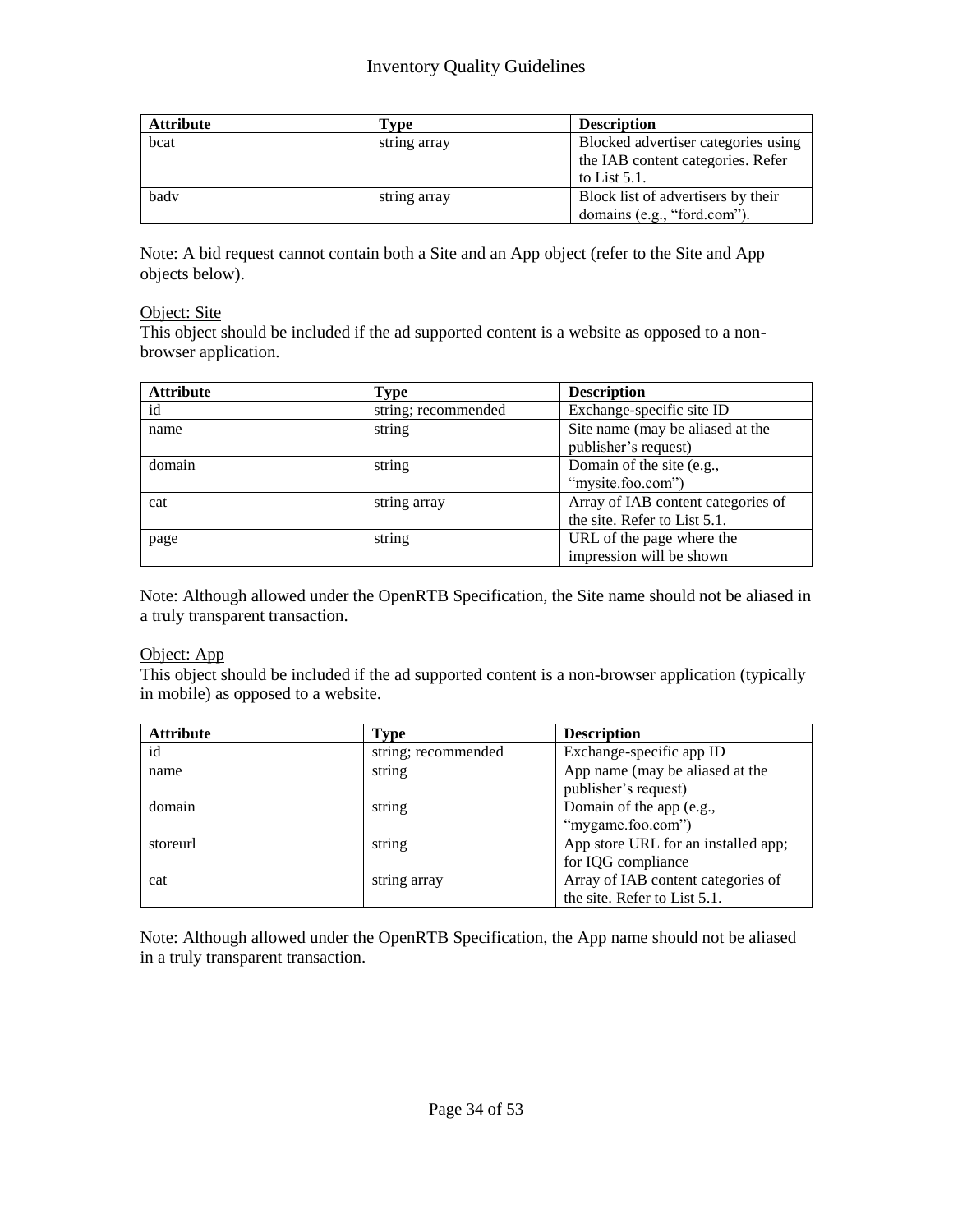#### Object: Publisher

This object describes the publisher of the media in which the ad will be displayed. The publisher is typically the seller in an OpenRTB transaction.

| <b>Attribute</b> | Fvpe   | <b>Description</b>                 |
|------------------|--------|------------------------------------|
| name             | string | Publisher name (may be aliased at  |
|                  |        | the publisher's request).          |
| domain           | string | Highest level domain of the        |
|                  |        | publisher (e.g., "publisher.com"). |

Note: Although allowed under the OpenRTB Specification, the Publisher name should not be aliased in a truly transparent transaction.

#### Object: Content

This object describes the content in which the impression will appear, which may be syndicated or non-syndicated content. This object may be useful when syndicated content contains impressions and does not necessarily match the publisher's general content.

| <b>Attribute</b>   | <b>Type</b> | <b>Description</b>                                                |
|--------------------|-------------|-------------------------------------------------------------------|
| url                | string      | URL of the content, for buy-side<br>contextualization or review.  |
| context            | integer     | Type of content (game, video, text,<br>etc.). Refer to List 5.14. |
| qagmediarating     | integer     | Media rating per QAG guidelines.<br>Refer to List 5.15.           |
| sourcerelationship | integer     | $0 =$ indirect, $1 =$ direct.                                     |

#### Object: Device

This object provides information pertaining to the device through which the user is interacting. Device information includes its hardware, platform, location, and carrier data. The device can refer to a mobile handset, a desktop computer, set top box, or other digital device.

| <b>Attribute</b>           | <b>Type</b>             | <b>Description</b>                   |
|----------------------------|-------------------------|--------------------------------------|
| ua                         | string; recommended     | Browser user-agent string            |
| ip                         | string; recommended (if | IPv4 address closest to device (IP   |
|                            | applicable)             | address of the user)                 |
| ipv6                       | string; recommended (if | IP address closest to device as IPv6 |
|                            | applicable)             | (IP address of the user)             |
| devicetype                 | integer                 | The general type of device. Refer    |
|                            |                         | to List $5.17$                       |
| didsha1, didmd5, dpidsha1, | string                  | Hardware device ID's                 |
| dpidmd5, macsha1, macmd5   |                         |                                      |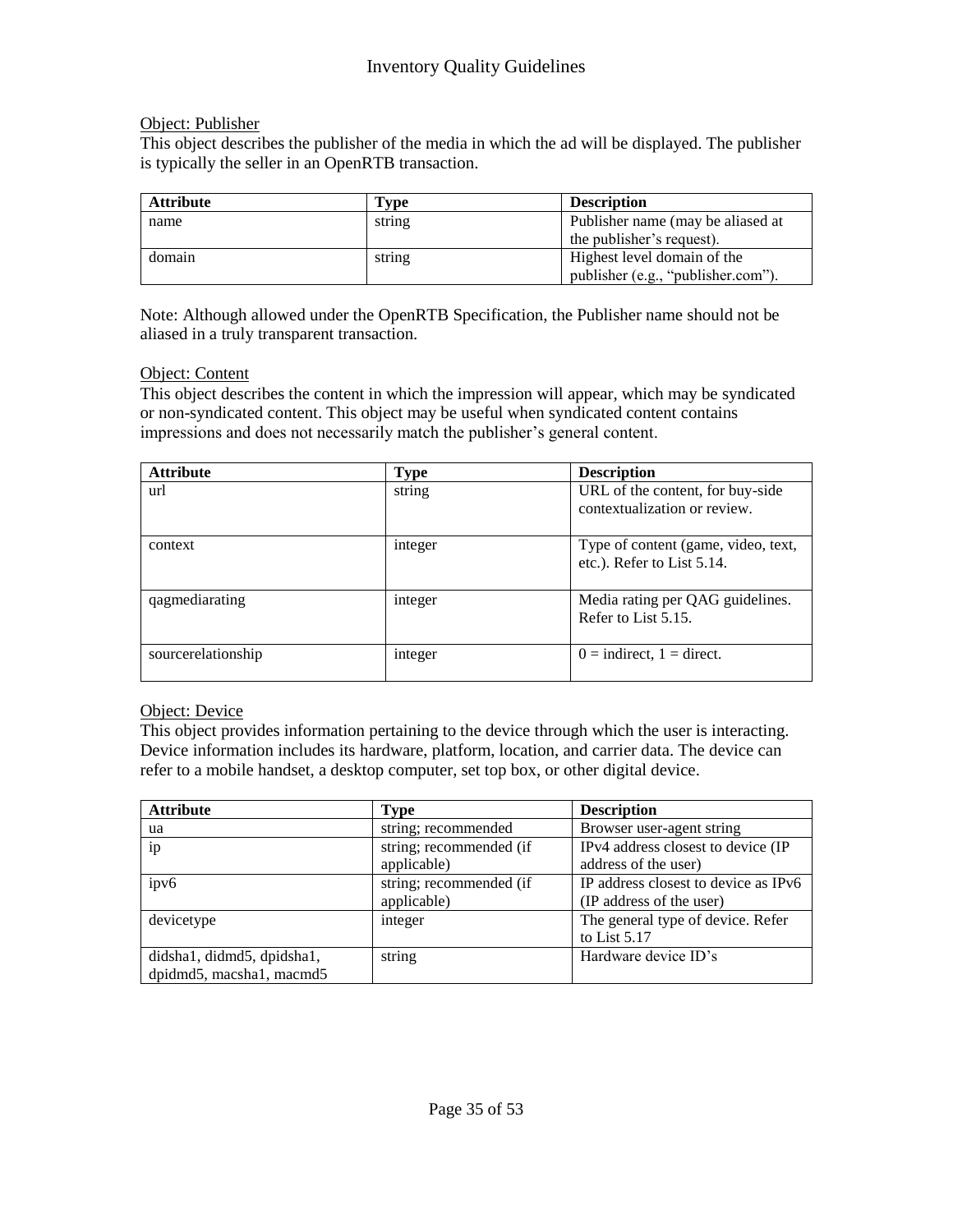#### Object: Banner

The presence of a Banner as a subordinate of the Imp object indicates that this impression is offered as a banner type impression.

| <b>Attribute</b> | Type          | <b>Description</b>                   |
|------------------|---------------|--------------------------------------|
| btype            | integer array | Blocked banner ad types. Refer to    |
|                  |               | List $5.2$ .                         |
| battr            | integer array | Blocked creative attributes. Refer   |
|                  |               | to List $5.3$ .                      |
| pos              | integer       | Ad position on screen. Refer to List |
|                  |               | 5.4.                                 |

#### Object: Video

The presence of a Video as a subordinate of the Imp object indicates that this impression is offered as a video type impression.

| <b>Attribute</b> | Tvpe          | <b>Description</b>                                    |
|------------------|---------------|-------------------------------------------------------|
| battr            | integer array | Blocked creative attributes. Refer<br>to List $5.3$ . |
| pos              | integer       | Ad position on screen. Refer to List<br>5.4.          |

Note: The OpenRTB table for Ad Position (pos) has values derived from the Inventory Quality Guidelines (IQG).

#### Object: Native

The Native Object defines the native advertising opportunity available for bid via this bid request. It must be included directly in the impression object if the impression offered for auction is a native ad format.

| Field  | <b>Scope</b> | Tvpe    | <b>Default</b>           | <b>Description</b>                       |
|--------|--------------|---------|--------------------------|------------------------------------------|
| lavout | recommended  | integer |                          | The Layout ID of                         |
|        |              |         |                          | the native ad unit.                      |
| adunit | recommended  | integer | $\overline{\phantom{a}}$ | The Ad unit ID of<br>the native ad unit. |

Source: OpenRTB Native Ads API Specification

#### **Bid Response**

RTB responses contain bids that reference specific impressions within a bid request. Bids are in essence an offer to buy.

#### Object: Bid

The bid response consists of the top-level bid response object and optional objects that depict the specific bids. An empty HTTP response constitutes a no-bid and is in fact the most bandwidth friendly form of this signal. A malformed response or a response that contains no actual bids will also be interpreted as no-bid.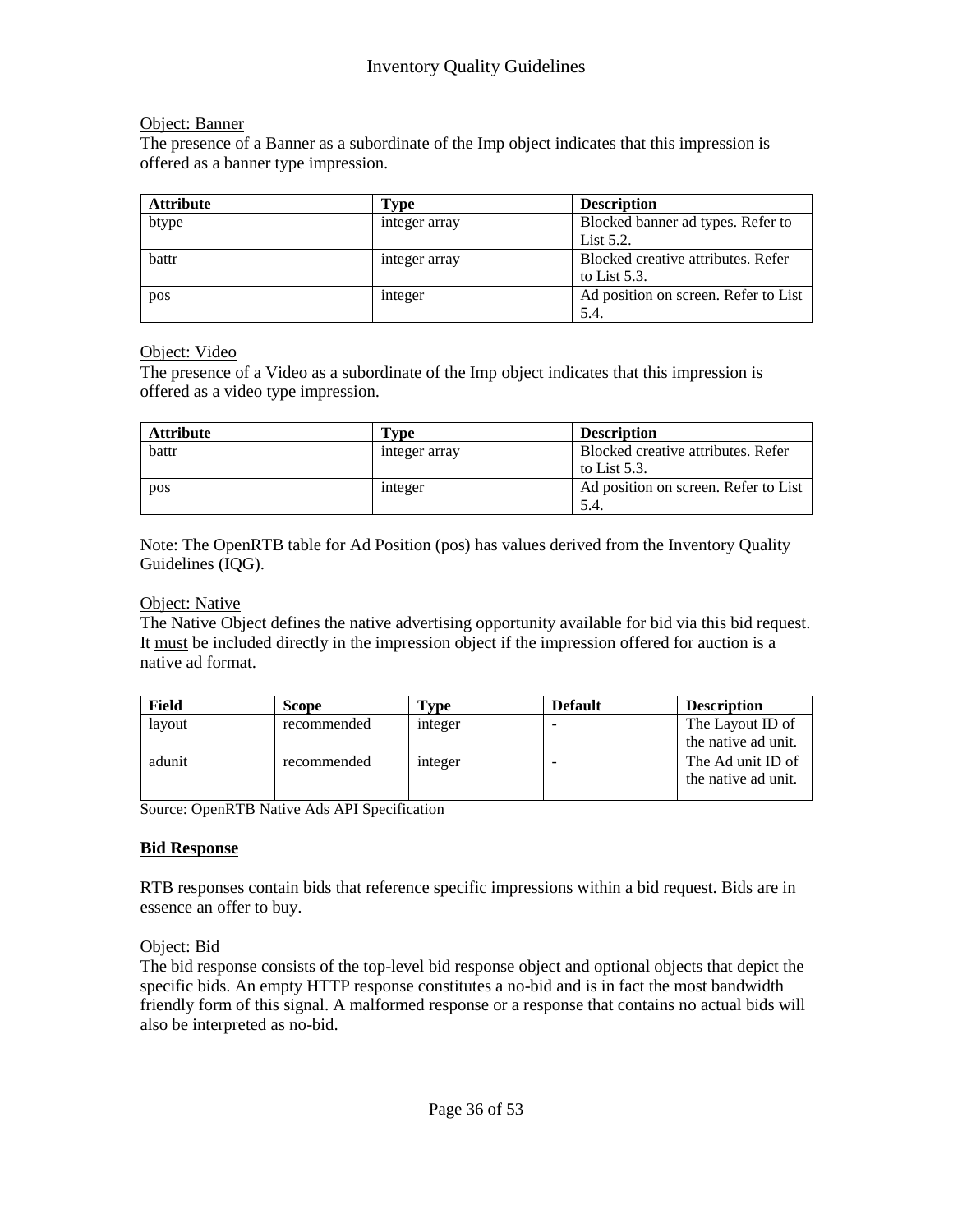A SeatBid object contains one or more Bid objects, each of which relates to a specific impression in the bid request via the impid attribute and constitutes an offer to buy that impression for a given price. The following attributes are related to the creative evaluation outlined in section 4.3 and applicable in a programmatic environment.

| <b>Attribute</b> | <b>Type</b>   | <b>Description</b>                 |
|------------------|---------------|------------------------------------|
| adid             | string        | ID of a preloaded ad to be served  |
|                  |               | if the bid wins.                   |
| adomain          | string array  | Advertiser domain for block list   |
|                  |               | checking (e.g., "ford.com"). This  |
|                  |               | can be an array of for the case of |
|                  |               | rotating creatives. Exchanges can  |
|                  |               | mandate that only one domain is    |
|                  |               | allowed.                           |
| cat              | string away   | IAB content categories of the      |
|                  |               | creative. Refer to List 5.1        |
|                  |               |                                    |
|                  |               | Note: This should include non-     |
|                  |               | standard classifications as well.  |
| attr             | integer array | Set of attributes describing the   |
|                  |               | creative. Refer to List 5.3        |
| iqgmediarating   | integer       | $NEW - Creative$ rating per IQG.   |
|                  |               | Refer to List 5.15                 |

Note: iqgmediarating is a new attribute that will be added to the OpenRTB Specification version 2.4 when it is released.

## **4.4.3 Audience Targeting**

Although the IQG focuses on the seller's inventory, the majority of programmatic campaigns are focused on audience-based targeting (vs. content-based targeting) and therefore, controls need to be in place to ensure that the audience targeted by the buyer as agreed upon with the seller is being delivered.

The following objects and attributes are related to audience targeting and may be passed in the Bid Request:

#### Object: Geo

This object encapsulates various methods for specifying a geographic location. When subordinate to a Device object, it indicates the location of the device which can also be interpreted as the user's current location. When subordinate to a User object, it indicates the location of the user's home base (i.e., not necessarily their current location).

The lat/lon attributes should only be passed if they conform to the accuracy depicted in the type attribute. For example, the centroid of a geographic region such as postal code should not be passed.

| Attribute | Tvpe   | <b>Description</b>               |
|-----------|--------|----------------------------------|
| country   | string | Country code using ISO-3166-1-   |
|           |        | alpha-3.                         |
| region    | string | Region code using ISO-3166-2; 2- |
|           |        | letter state code if USA.        |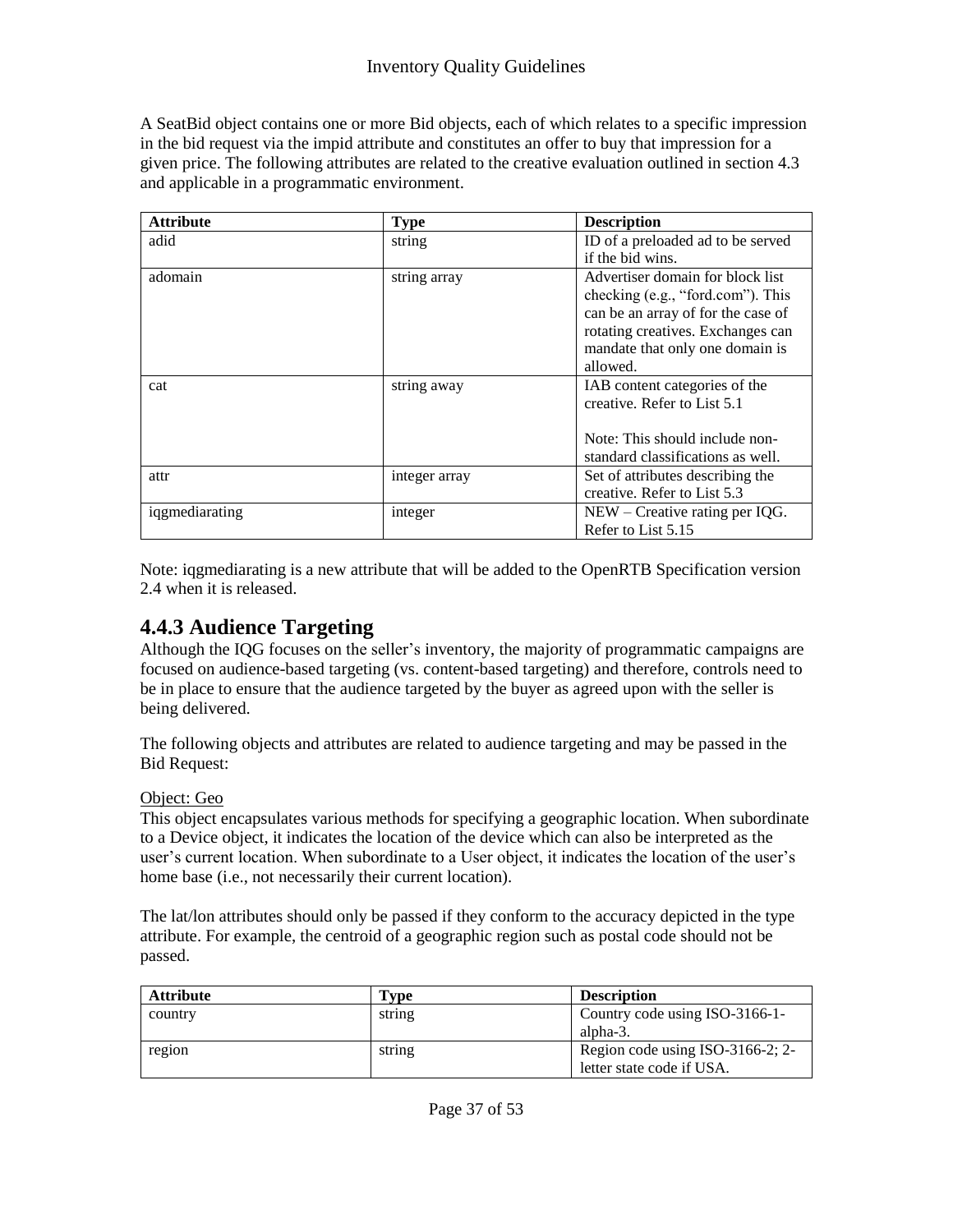#### Object: User

This object contains information known or derived about the human user of the device (i.e., the audience for advertising). The user id is an exchange artifact and may be subject to rotation or other privacy policies. However, this user ID must be stable long enough to serve reasonably as the basis for frequency capping and retargeting.

| <b>Attribute</b> | <b>Type</b> | <b>Description</b>                                                                                                                                                             |
|------------------|-------------|--------------------------------------------------------------------------------------------------------------------------------------------------------------------------------|
| keywords         | string      | Comma separated list of keywords,                                                                                                                                              |
|                  |             | interest or intent                                                                                                                                                             |
| customdata       | string      | Optional feature to pass bidder data<br>that was set in the exchange's<br>cookie. The string must be in<br>base 85 cookie safe characters and<br>be in any format. Proper JSON |
|                  |             | encoding must be used to include<br>"escaped" quotation marks.                                                                                                                 |

#### Object: Data

The data and segment objects together allow additional data about the user to be specified. This data may be from multiple sources whether from the exchange itself or third party providers as specified by the id field. A bid request can mix data objects from multiple providers. The specific data providers in use should be published by the exchange a priori to its bidders.

| <b>Attribute</b> | Type         | <b>Description</b>                                                                   |
|------------------|--------------|--------------------------------------------------------------------------------------|
| segment          | object array | Array of Segment (Section 3.2.15)<br>objects that contain the actual data<br>values. |

#### Object: Segment

Segment objects are essentially key-value pairs that convey specific units of data about the user. The parent Data object is a collection of such values from a given data provider. The specific segment names and value options must be published by the exchange a priori to its bidders.

| <b>Attribute</b> | $\mathbf{T}_{\mathbf{V}}$ | <b>Description</b>                |
|------------------|---------------------------|-----------------------------------|
| value            | string                    | String representation of the data |
|                  |                           | segment value.                    |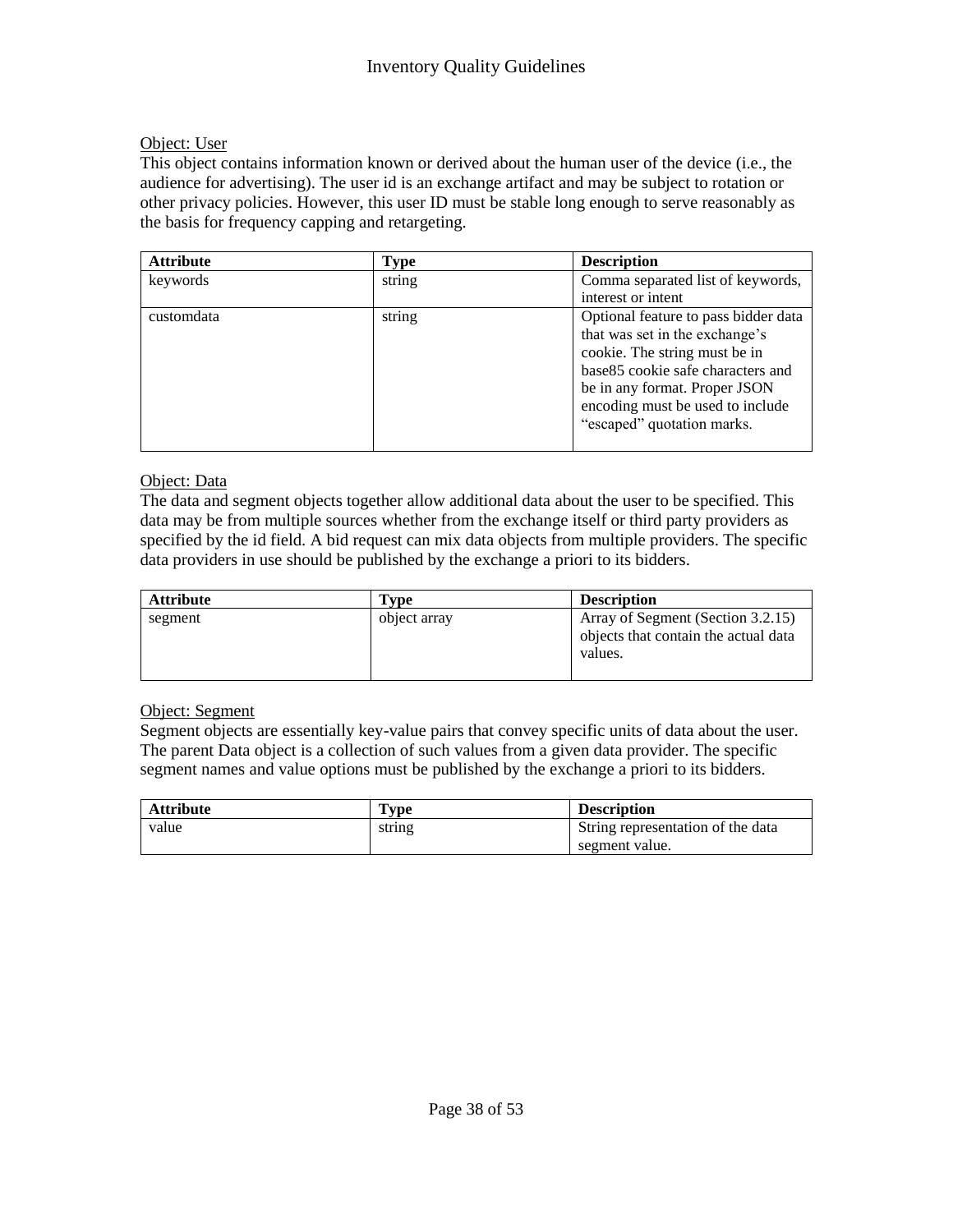# **5 Glossary of terms**

A list of technical, administrative, and procedural terms used in this document

To demystify and prevent confusion, the following definitions provide a standard list of commonly used terms. Consistent standards ensure that all industry players are on the same page and working towards the same goals. Universal industry definitions are also a vital ingredient to moving online marketing forward and increasing its allocation in the marketing mix.

The behavioral definitions were developed in conjunction with the Behavioral Targeting Standards Consortium Advisory Board (www.BTStandards.org). The data definitions were developed in conjunction with the IAB's Data Usage and Control Taskforce.

**Ad Click:** The user activity of pressing a navigation button or hitting the enter key on the keyboard on an advertisement unit on a Web site (banner, button or text link). (See Clickthrough)

#### **Ad Creative Pixel** (See Pixel)

**Ad Duration (Video):** the maximum allowable duration of the video ad creative. Ad duration does not include user interaction with the ad. Any user interaction with the ad may increase its effective duration. Ad duration should be expressed as an integer value in seconds or, if undefined, as "undefined."

**Ad Exchange:** Ad exchanges provide a sales channel to publishers and ad networks, as well as aggregated inventory to advertisers. They bring a technology platform that facilitates automated auction based pricing and buying in real-time. Ad exchanges' business models and practices may include features that are similar to those offered by ad networks. For the purposes of the TAG Inventory Quality Guidelines, the definition of an ad exchange excludes technology platforms that only provide tools to enable direct media buying and selling between exchange participants.

**Ad Network**: Ad networks provide an outsourced sales capability for publishers and a means to aggregate inventory and audiences from numerous sources in a single buying opportunity for media buyers. Ad networks may provide specific technologies to enhance value to both publishers and advertisers, including unique targeting capabilities, creative generation, and optimization. Ad networks' business models and practices may include features that are similar to those offered by ad exchanges.

**Ad Pod:** a sequential grouping of one or more linear ads in digital in-stream video shown backto-back.

**Ad Pod Length:** the number of distinct video ads (of any ad duration) that are shown back-toback in an ad pod.

**Ad Pod Position:** the specific sequential designation of an ad within the pod (i.e. 1, 2, 3, etc.)

**Ad Server:** A computer application that enables the delivery, tracking and management of advertising content on publisher inventory.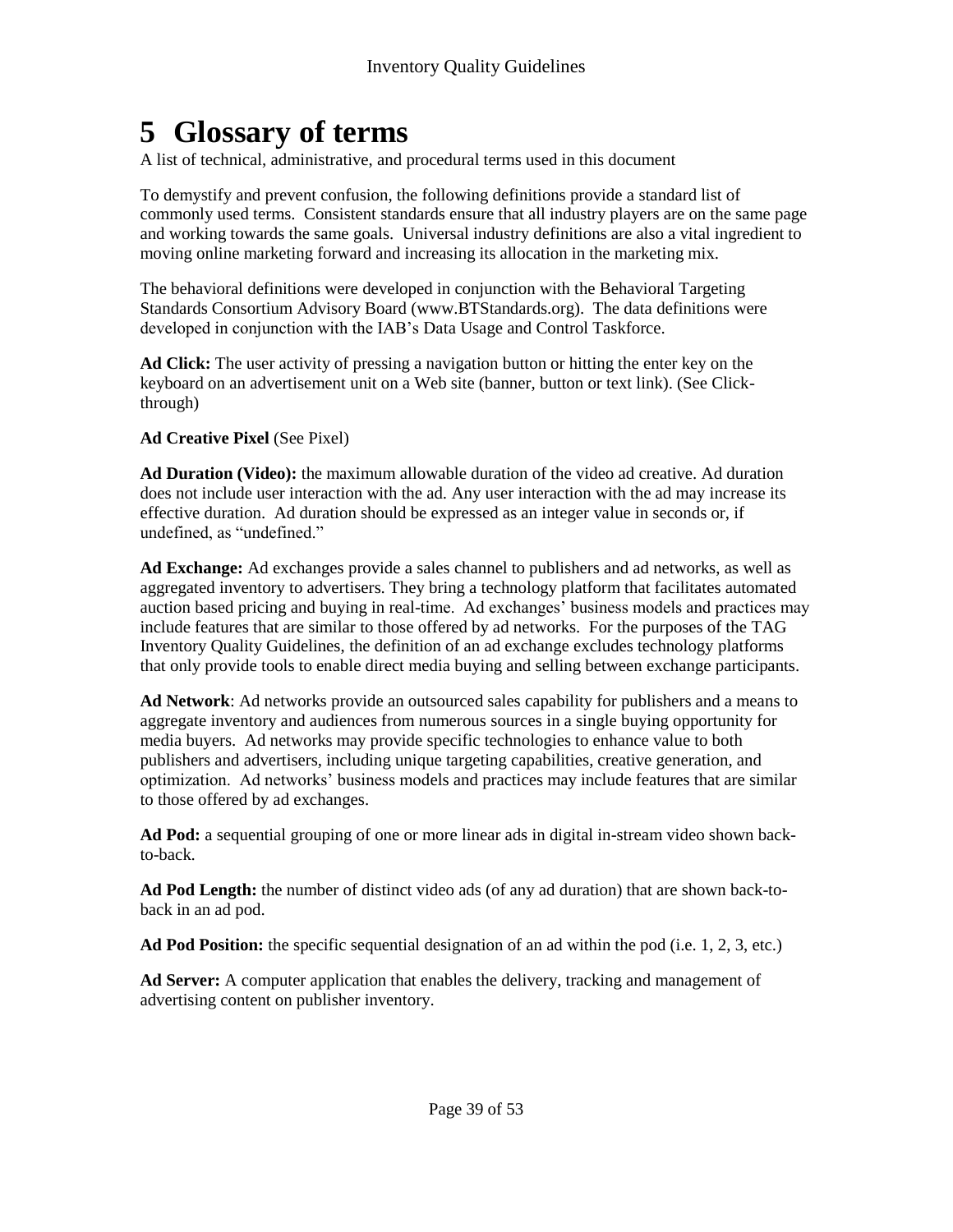**Add to Cart:** The user activity of storing merchandise in a virtual shopping cart that the user intends to later purchase from an online e-commerce website. This enables users to continue browsing and "check out" later or alternately delete these items from the cart.

**Advertiser Ad Tag:** Software code that an advertiser provides to a publisher or ad network that calls the advertisers ad server for the purposes of displaying an advertisement.

**Advertising Banner** (also called Ad Banner or Banner): A static graphical image (GIF or JPEG files) or interactive content (Flash files) used to display an advertising unit on a web site. Most banners enable users to click on ad to be redirected to another website.

**Adware:** Computer software provided to the user free of charge or at a discounted price that downloads and displays advertising to support its continued development and maintenance. This software often tracks what Internet sites the user visits.

**Affiliate Conversion Data:** Data that is collected by an affiliate marketing system when a user completes a transaction or manifests certain behaviors on a web page. The system typically collects this data by means of a conversion pixel that is placed on the merchant's site.

**Affiliate Marketing:** Affiliate Marketing is a method of generating leads or sales, whereby an online publisher is paid for referring users to an online e-commerce merchant. Referrals are measured by clicks, registrations or sales.

**Aggregate Campaign Data:** Data combined from several advertising campaigns to create a segment where campaign level data is not identifiable.

**Agency:** An organization that, on behalf of clients, plans marketing and advertising campaigns, drafts and produces advertisements, places advertisements in the media. In interactive advertising, agencies often use third party technology (ad servers) and may place advertisements with publishers, ad networks and other industry participants.

**Attribute:** A single piece of information known about a user and stored in a behavioral profile which may be used to match ad content to users. Attributes consist of demographic information (e.g., age, gender, geographical location), segment or cluster information (e.g., auto enthusiast), and retargeting information (e.g., visited Site X two days ago). Segment or cluster information is derived from the user's prior online activities (e.g., pages visited, content viewed, searches made and clicking and purchasing behaviors). Generally, this is anonymous data (non-PII).

**Auction:** An opportunity for an ad exchange to compete for and win an ad impression.

**Audience Measurement:** The counting of unique users (i.e. audience) and their interaction with online content. At a campaign level, this service is conducted by a third party to validate that a publisher delivered what an advertiser had requested. At the industry level, this service enables media buyers to understand which brokers of online content to negotiate with to reach a specific audience.

**Audible Sound:** Describes whether the video ad impression default volume is audible when the ad is being played. The minimum volume level for audible sound is 26%.

**Authorized Advertiser Agent (AAA):** Party that holds a direct legal relationship with a marketer or agency with the intent of buying inventory on their behalf or providing them a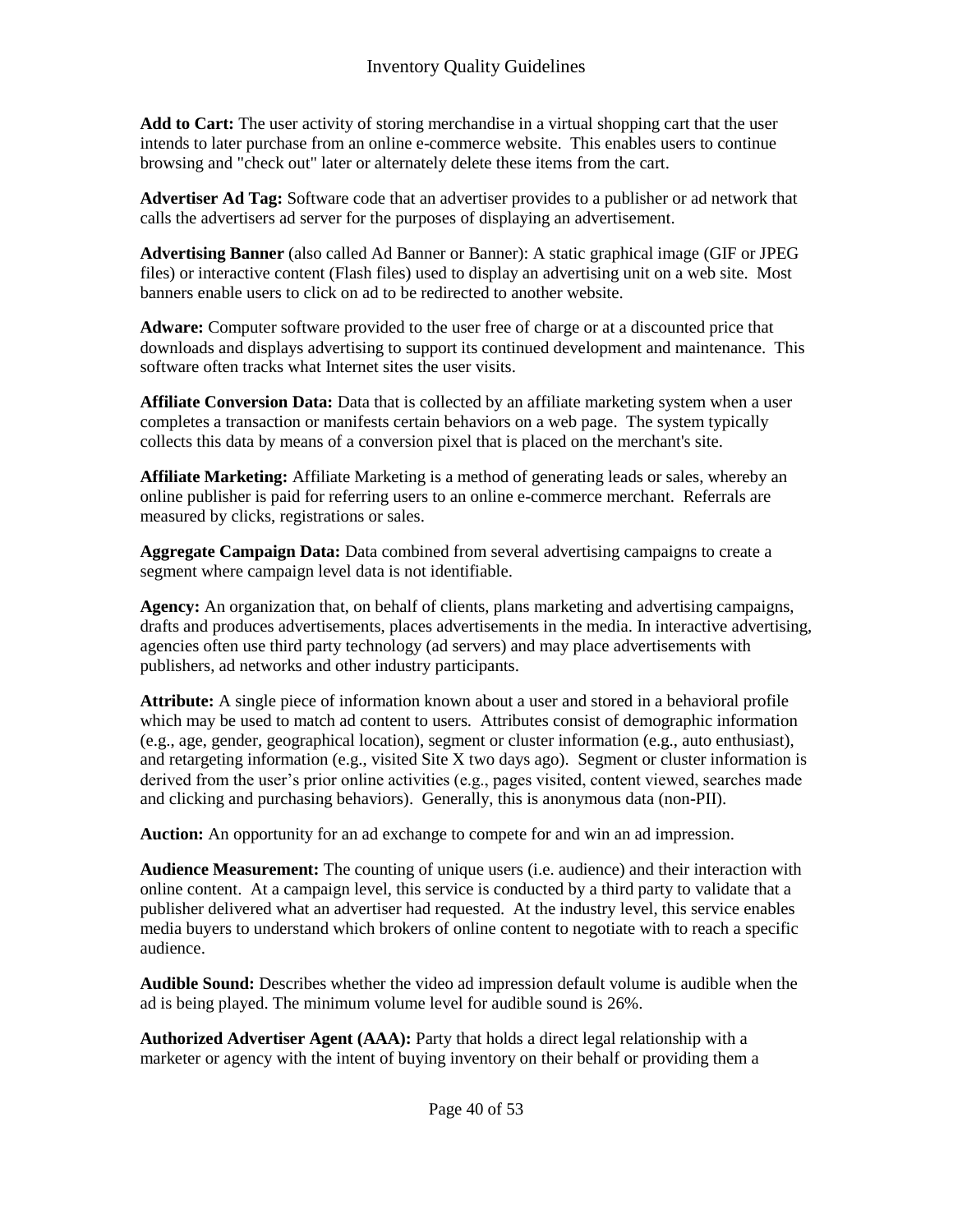platform with which to do so. AAAs are considered indirect parties in the context of transaction types.

**Authorized Publisher Agent (APA):** Party that holds a direct legal relationship with a publisher or party who owns inventory with the intent of selling inventory on their behalf or providing them a platform with which to do so.

**Auto Play:** A video ad or animation that initiates ''play'' without explicit user interaction or without a user actively starting the video. If a user has a reasonable expectation that a video will play when clicking a link (for example, a small video icon appears next to the link), clicking the link is considered explicit user interaction and is not considered auto-play.

**Bid:** The maximum value a platform partner wishes to pay for an auction.

**Bid Request:** A call to a platform partner's bid URL for an opportunity to compete in an auction.

**Bid Response:** The buyer's response via their DSP to a bid request that relates to a specific impression and constitutes an offer to buy that impression for a given price.

**Bid URL:** The mechanism by which an ad exchange initiates bid requests to platform partners.

**Beacon** (See Pixel)

**Behavioral Event:** A user-initiated action which may include, but not limited to: searches, content views, clicks, purchases, form-based information and other interactions. Behavioral events are anonymous and do not include personally identifiable information (PII).

**Business Visitor:** A user that accesses online content in furtherance of their employment.

**Buyer:** the party that owns or represents advertisement to be placed on the seller's available media inventory

**Click-through:** The measurement of a user clicking on a link that re-directs the user's webenabled device to another Web destination.

**Clickstream Data:** A Clickstream is the recording of what a computer user clicks on while web browsing. As the user clicks anywhere in the webpage or application, the action is logged on a client or inside the web server, as well as possibly the web browser and ad servers. Clickstream data analysis can be used to create a user profile that aids in understanding the types of people that visit a company's website, or predict whether a customer is likely to purchase from an ecommerce website.

**Client-side Call:** An HTTP request made directly from a browser. A platform partner can read and set cookies for a client side call.

**Content (Site/Page):** Site content is the textual, visual or aural content is encountered as part of the user experience on a website. It may include, among other things: text, images, sounds, animations and videos. Web content is dominated by the "page" concept, with multiple pages of related content typically forming a site.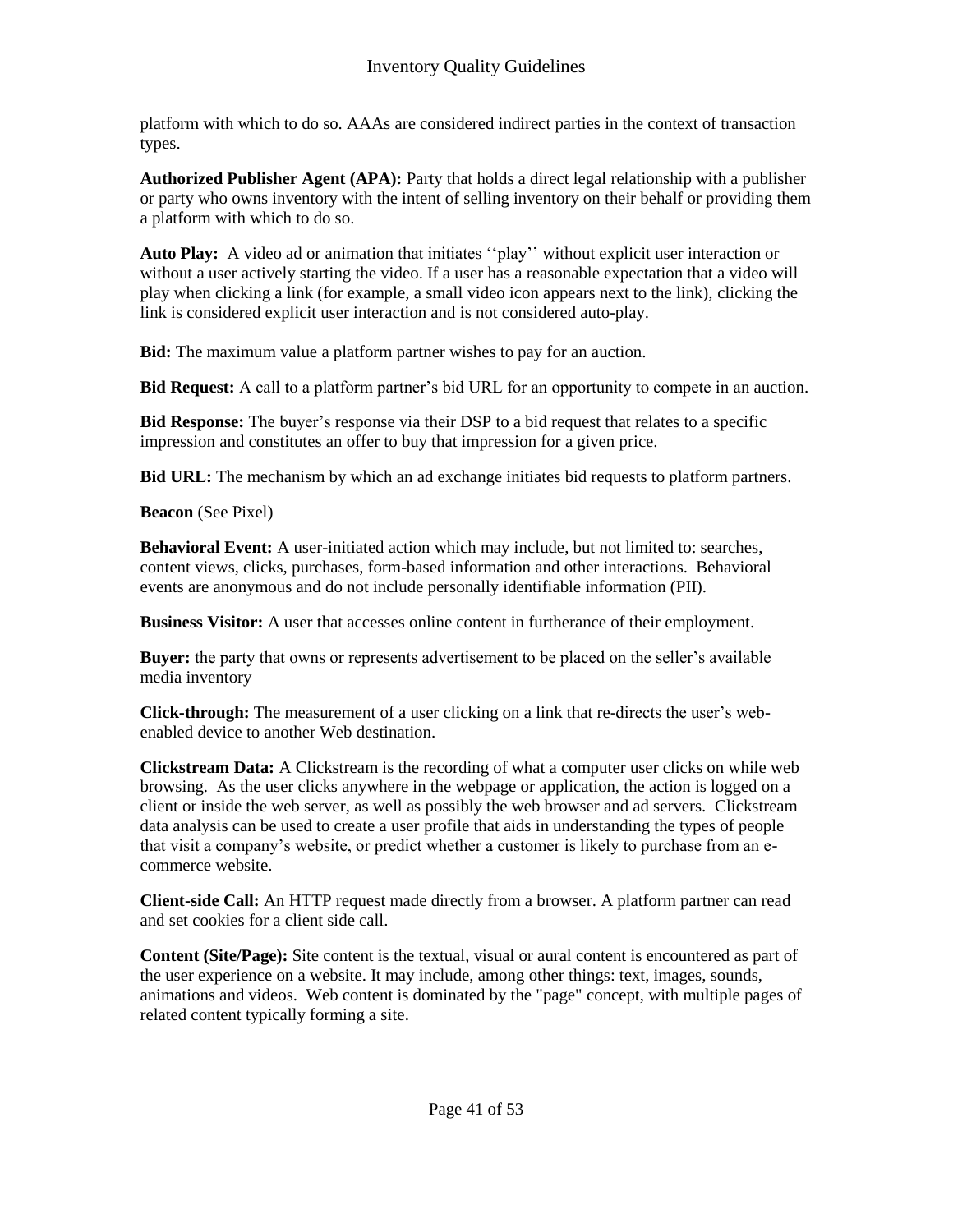**Content Delivery Network** (alternately Content Distribution Network) (CDN): A service that hosts online assets and provides content management via servers located around the globe to reduce the latency of downloads to users.

**Communication:** The activity of conveying information by or to people or groups. Examples of online communication include email, instant messaging, text messaging and group messaging.

**Connection Type (Mobile):** The type of connection a mobile device is using to access the World Wide Web. Mobile connection types may include: 3G, 4G, Wi-Fi, or unconnected. Connection type distinctions are important because some ads may require the highest connectivity rate (Wi-Fi) for large creative files or the ability to download files such as games or other apps. Knowing the connection type enables buyers to restrict ad delivery dependent on the connection type.

#### **Conversion Pixel** (See Pixel)

**Conversion Rate:** The percentage of users who complete a desired action (e.g., purchase or registration) compared to all users who were exposed to an online ad.

**Cookie:** A small text file sent by a website's server to be stored on the user's web-enabled device that is returned unchanged by the user's device to the server on subsequent interactions. The cookie enables the website domain to associate data with that device and distinguish requests from different devices. Cookies often store behavioral information.

**Cookie Matching:** A method of enabling data appending by linking one company's user identifier to another company's user identifier.

**Creative Retargeting:** A method that enables advertisers to display information (typically an ad) specifically to visitors that previously were exposed to or interacted with the advertisers' creative.

**Cross-site Publisher Analytics:** Services that provide normative metrics about and estimates of multiple publishers' inventory.

**Cross-site Advertiser Analytics:** Software or services that allow an advertiser to optimize and audit the delivery of creative content on pre-bought publisher inventory. Data can range from numbers of pages visited, to content visited, to purchases made by a particular user. Such data is used to surmise future habits of user or best placement for a particular advertiser based on success.

**Data:** Any information collected.

**Data Aggregator:** An organization that collects and compiles data from individual sites to sell to others.

**Data Append:** User data from one source is linked to a user's profile from another source.

**Data Segment:** (See Segment)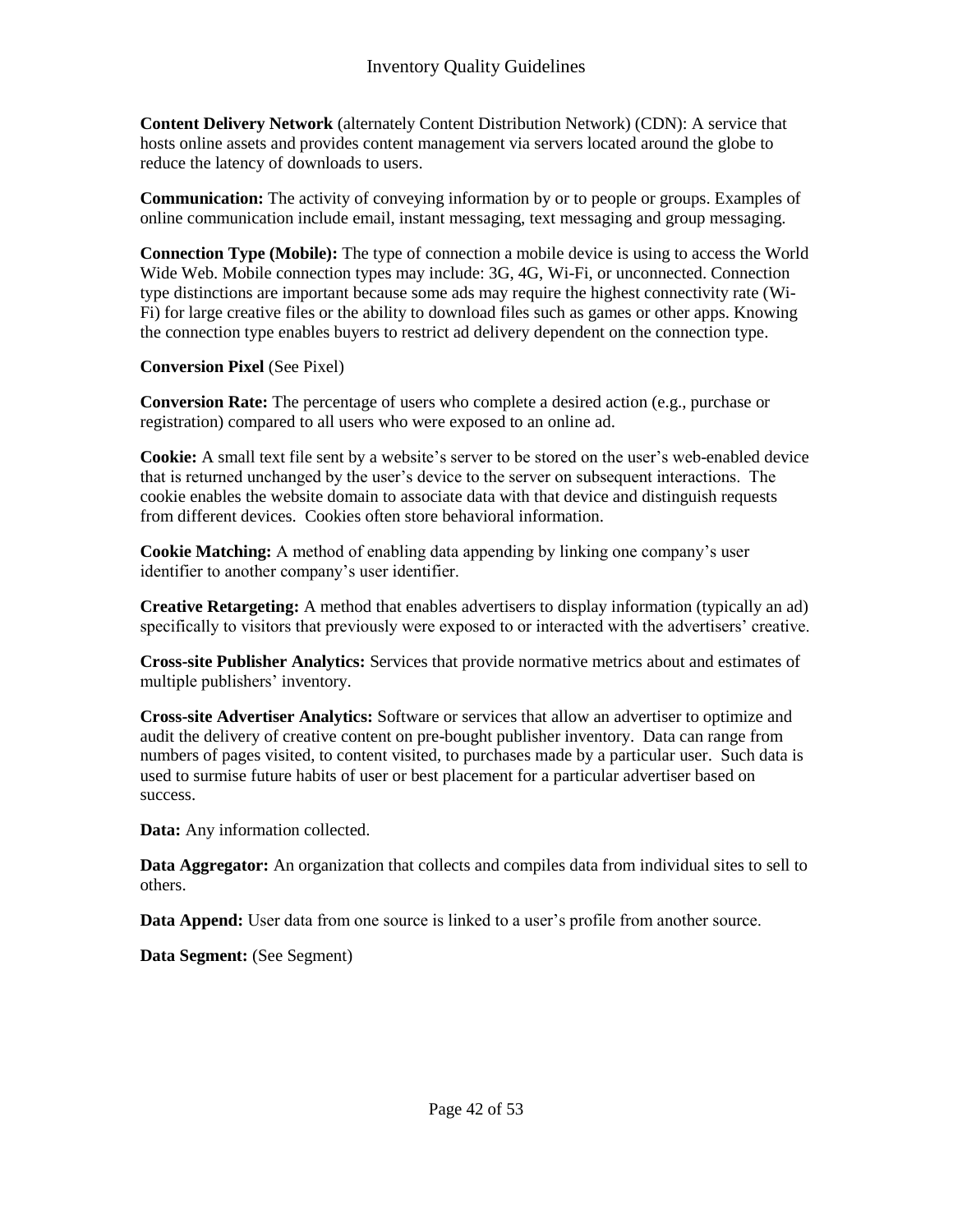**Default Width & Height (Video Ads)**: The default height and width (expressed in pixels) of the video ad impression being rendered. The width and height measurement disclosures are subject to the following guidelines:

- Width and height measurements may include persistent player controls (i.e. play/pause, mute and full screen buttons as well as countdown timers) and privacy compliance controls (i.e. Ad Choices icon). Persistent controls should make up no more than 10% of the ad viewing space.
- Default width and height should be reported as the width and height the ad will be rendered prior to any user interactions. In general, with the exceptions noted above, the video ad viewing space should be free from viewability obstructions.

**Demand Side Platform** (also called DSP, buy side optimizers, and buy side platforms): Demand Side Platforms provide centralized (aggregated) media buying from multiple sources including ad exchanges, ad networks and sell side platforms, often leveraging real time bidding capabilities of said sources. While there is some similarity between a DSP and an ad network, DSP's are differentiated from ad networks in that they do not provide standard campaign management services, publisher services nor direct publisher relationships.

**Desktop Application:** Software that is installed on a computer.

**Deep Packet Inspection:** A form of computer network packet filtering that examines the data and/or header part of a packet as it passes an inspection point. In the context of online advertising, it is used to collect data, typically through an Internet Service Provider, which can be used to display targeted advertising to users based on previous web activity.

**Dynamic Bidding:** Platform partner assigns a unique bid to each auction opportunity and populates that bid in every bid response.

**First Price Auction:** A form of Auction where Platform Partners submit bids and the highest bid sets the Market Price, winning the Auction. Platform Partner pays the amount of his bid to the Ad Exchange with no price reduction.

**Floors:** In programmatic ad buying and selling, either a manual or dynamic mechanism within a bidding platform for an inventory holder or marketplace steward to set their own clearance price.

**Frequency Capping:** The limit of how many times a given ad will be shown to a unique cookie during a session or within a specified time period.

**Hit:** The record of a single online transaction event stored in a log file. One page view may contain multiple hits, one for each image on a web page.

**Home Visitor:** A user that access online content from their residence.

**Impression** (also called a View): A single display of online content to a user's web-enabled device. Many websites sell advertising space by the number of impressions displayed to users. An online advertisement impression is a single appearance of an advertisement on a web page. Each time an advertisement loads onto a user's screen, the ad server may count that loading as one impression. However, the ad server may be programmed to exclude from the count certain non-qualifying activity such as a reload, internal user actions, and other events that the advertiser and ad serving company agreed to not count.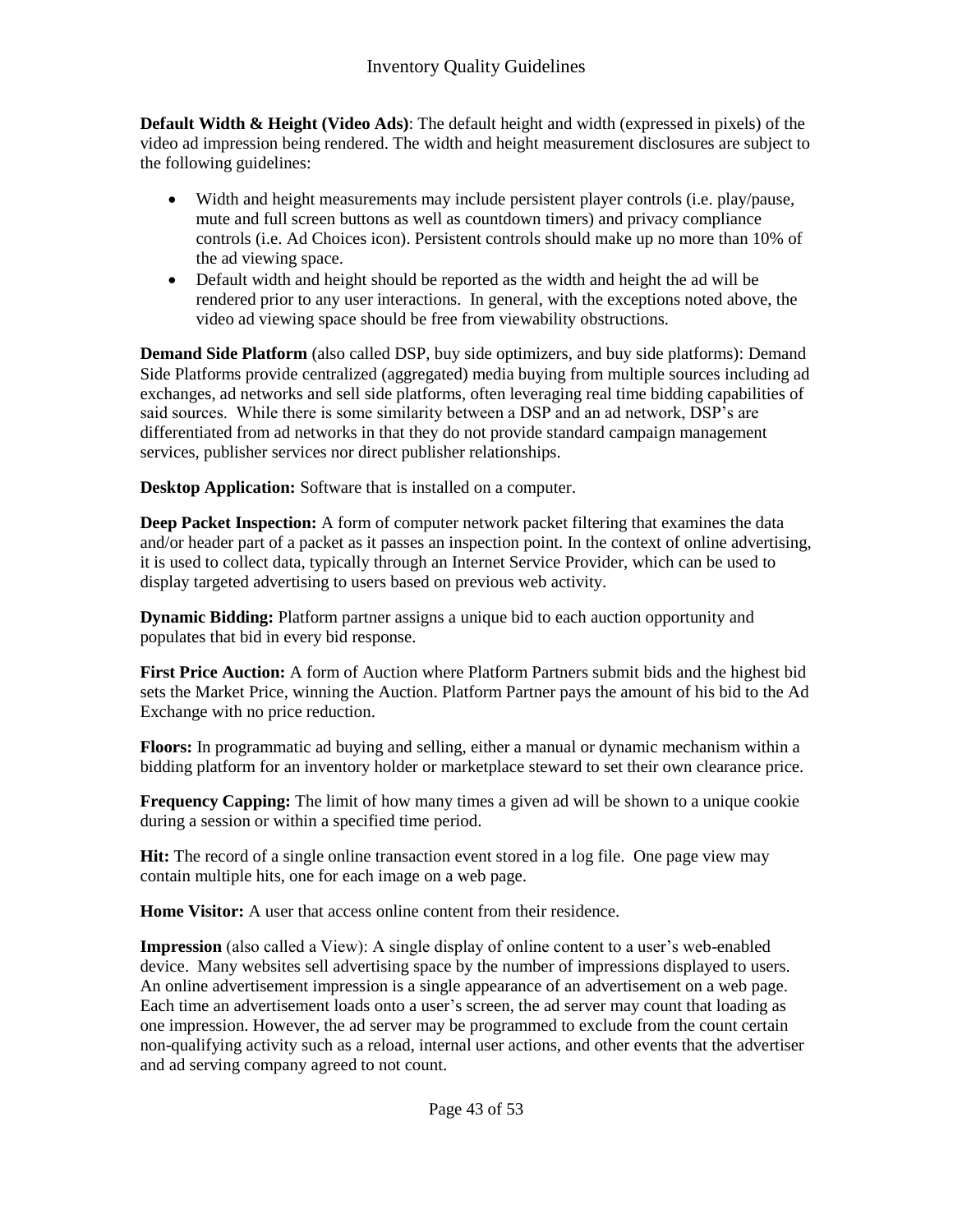**In-application (in-app) Advertising:** Advertisement served within a native application environment on a mobile device, either Smartphone or tablet. Typically, these apps are downloaded from an app store such as iTunes, Google Play, Amazon Market, Windows Apps Store, Blackberry's App World, Facebook apps store, and other distribution points. (Examples: Angry Birds iPhone app; Pandora Android app).

**Incentivized View:** An ad impression that offers the user some incentive other than content in exchange for watching the ad. Examples of incentives may include, loyalty points, coupons, sweepstakes entries, e-currency and gaming status.

**Intended Transaction:** a transaction between buyer and seller for an ad placement or impression in accordance with agreed upon specifications and representations. Any transaction that happens outside of the agreed upon specifications and representations are transactions that are unintended. For example, if a Buyer specifies that it only wishes to purchase inventory from an IQGcompliant Seller, and the Seller represents that its inventory is -compliant with IQG, any transactions between them that involve inventory that is noncompliant with IQG is an unintended transaction.

**Internet Service Provider (ISP)** (also called Online Service Provider): A company that enables its customers to access the Internet.

**Inventory:** The aggregate number of opportunities near publisher content to display advertisement to visitors.

**Linear In-Stream Video Ads:** video ads shown before, during, or after streaming content. Linear in-stream ads take over the user experience for a period of time and are played within the context of video content. Linear ads can include both VAST and VPAID creative types. The following descriptors should be used for linear in-stream ad types:

- **Pre-roll** plays appears before the video content plays.
- **Mid-roll** plays during a break somewhere in the middle of the video content.
- **Post-roll** plays after the video content completes.

Link (short for Hyperlink): A text of graphical portion of a webpage that, when selected, redirects the user's web-enabled device to another webpage.

**Market Price:** The value of the placement after the auction.

**Metadata:** Data that provides information about other data. This includes descriptions of the characteristics of information, such as quality, origin, context, content and structure.

**Mobile Video Advertising:** Video advertising in which ads are served within an application, or mobile web environment. Despite the platform, mobile video has unique characteristics including "skippability," overlays that are either clickable or not clickable, and forced views.

**Mobile Web:** Advertisement served within a site optimized for the mobile experience, either from an internet-enabled smartphone or tablet. Mobile sites are frequently referred to as "m-dot" sites, mobile-specific URLs that users typically access from a mobile browser. (Examples: http://mobile.example.com, http://m.example.com, http://example.com/mobile.) Mobile web advertising also includes advertising on a browser-based site that is adaptive or responsively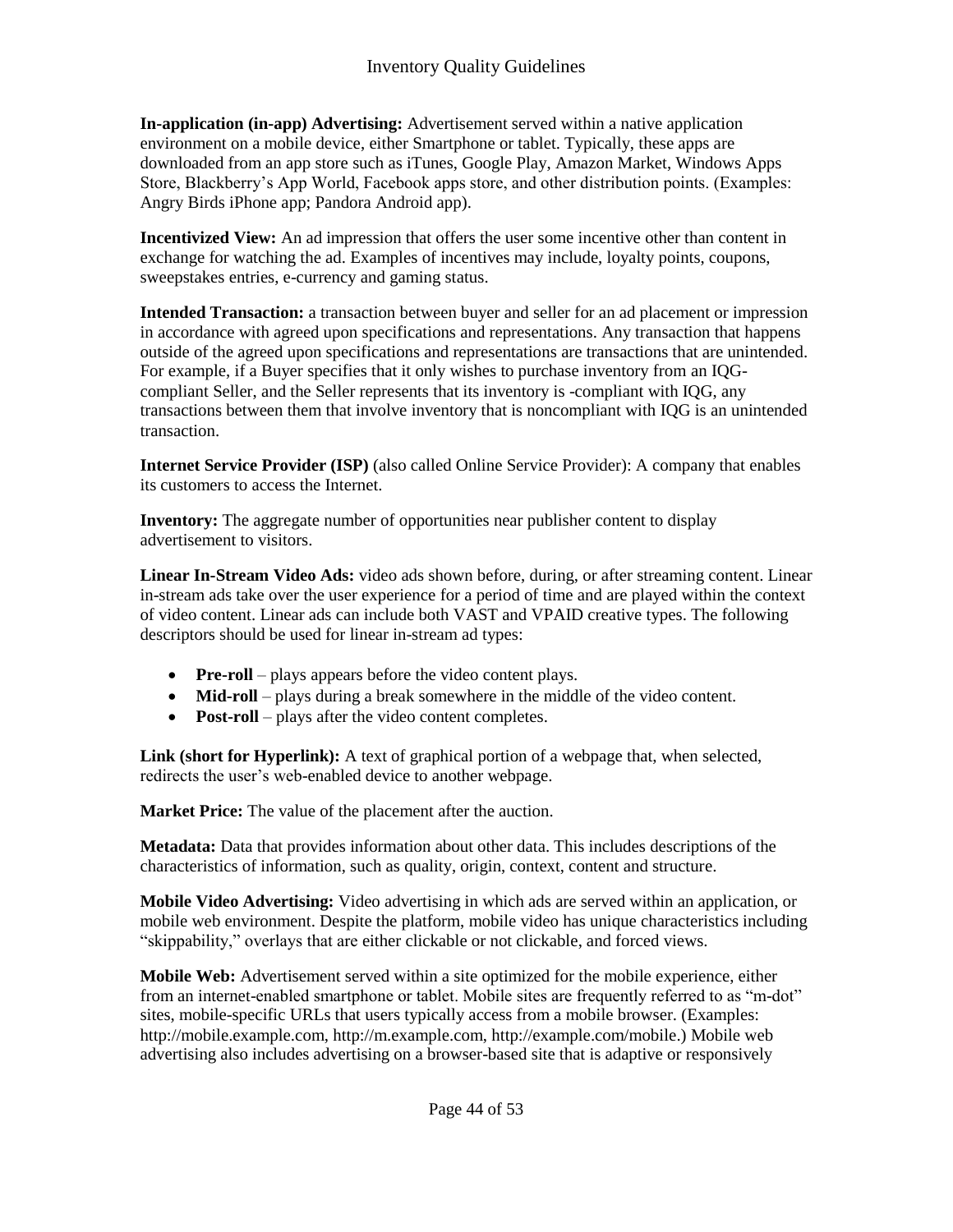designed when viewed on mobile devices. Mobile web advertising also includes advertising served within a desktop web site that is visited via a mobile browser. This is a use-case that is generally undesirable from advertising perspective, detail on this below.

**Modified Second Price Auction:** A form of Auction where Platform Partners submit bids and the Market Price is set between the bid submitted and the second highest bid. Platform Partner pays the Market Price to the Ad Exchange. The Ad Exchange determines the Market Price.

**Multi-site Company:** A single entity that owns and operates multiple web sites, each under a separate domain.

**Nonlinear In-Stream Ads:** an image ad that displays concurrently with video content, most commonly as an "overlay," overlaying the video content, but may also play within the video player but in a manner that does not obstruct the video content (non-overlay). Sellers should disclose, if known, whether accepted nonlinear ads allow for rich media expanding and interaction.

**Non-Session Data (also called out-of-session data):** information that cannot be gleaned from the current, single event of a visitor.

**Online Publisher:** A creator or aggregator of online content, which often monetizes user visits by displaying advertisements.

**Out-of-session Data:** (See Non-Session data)

**Pass Back:** an impression offered to a media buyer with the right of first refusal, such that when this right is exercised the impression is offered to another media buyer.

**Personalization:** Aggregating previous online activity to match non-ad related information to users.

**Personalization Service:** Software or service that enables websites to match non-ad related information to user.

**Personally Identifiable Information (PII):** User data that could be used to uniquely identify the consumer. Examples include name, social security number, postal address, and email address.

#### **Piggyback Pixel** (See Pixel)

**Pixel (also called Beacon or Web Beacon):** An HTML object or code that transmits information to a third-party server, where the user is the first party and the site they are interacting with is the second party. Pixels are used to track online user activity, such as viewing a particular web page or completing a conversion process. See Ad Creative Pixel, Conversion Pixel, Publisher Pixel.

- **Ad Creative Pixel:** A pixel request embedded in an ad tag which calls a web server for the purpose of tracking that a user has viewed a particular ad.
- Conversion Pixel: An image tag or code that transmits to a third-party server that a user has successfully completed a process (such as purchase or registration).
- **Piggyback Pixel:** An image tag or code that redirects a user browser to another pixel not directly placed on the publisher page.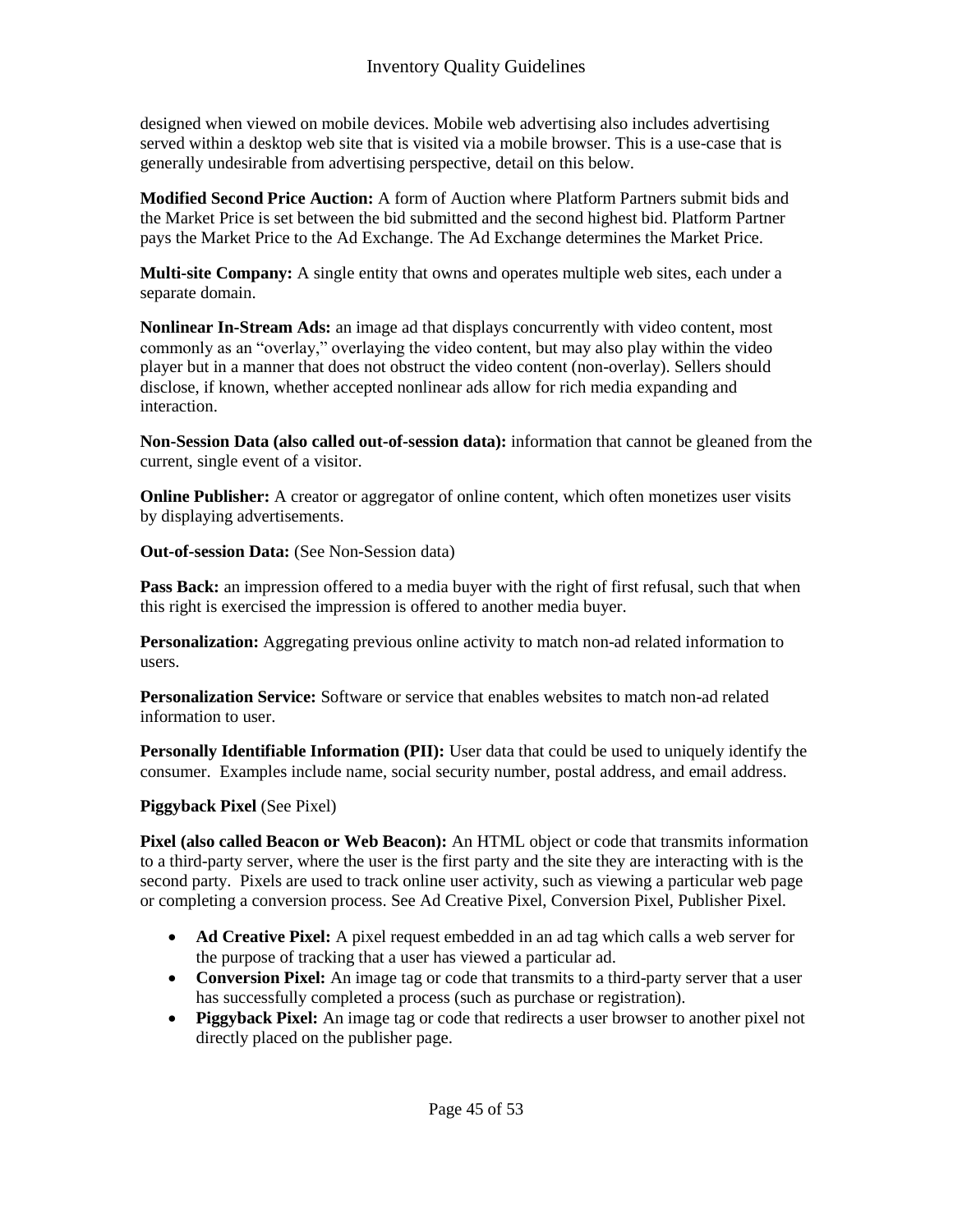**Platform Partner:** A technology stack capable of integrating with an ad exchange using an API real-time bidder (RTB).

**Profile:** Profile is the collection of attributes describing segments, clusters or aggregated data, including prior online activity of a user.

**Profile Aggregator:** A profile aggregator collects data from various third-party sources to generate behavioral profiles.

**Profile Database:** Profile Database a server-side store of behavioral profiles.

**Publisher Pixel:** An object embedded in a web page (typically a 1x1 image pixel) that calls a web server for purposes of tracking some kind of user activity.

**Publisher Ad Tag:** Code that is placed on a publisher's web page that calls an ad server for the purposes of displaying an advertisement.

**Purchase:** The user activity of completing an e-commerce transaction.

**QPS:** Queries per second. Number of times ad exchange or platform partner will be initiating requests to the other. Knowing the QPS is important for infrastructure planning.

**Query String:** Meta data appended to an HTTP "GET" request URL.

**Referring URL:** The address of the webpage that a user previously visited prior to following a link.

**Registration:** The user activity of subscribing to a website or requesting additional information by filling in personally-identifiable information.

**Retargeting (or re-targeting):** The use of a pixel tag or other code to enable a third-party to recognize particular users outside of the domain from which the activity was collected. See Creative Retargeting, Site Retargeting.

**Really Simple Syndication (RSS):** Metadata about content that enables a website to distribute new content with identical metadata to a subscriber of this feed.

**RSS Reader:** Software or website that aggregates syndicated content (e.g., news headlines, blogs, and podcasts) into a single location for easy viewing.

**Run of Exchange (ROE):** No targeting overlays. All traffic on the exchange is exposed.

**Screen Scraping:** A way of collecting information from a web page, whereby a remote computer program copies information from a website that is designed to display information to a user.

**Search:** The act of entering a query at a search engine by entering in a series of keywords describing their desired content.

**Search Click:** A click originating from a list of links returned by a query to a search engine.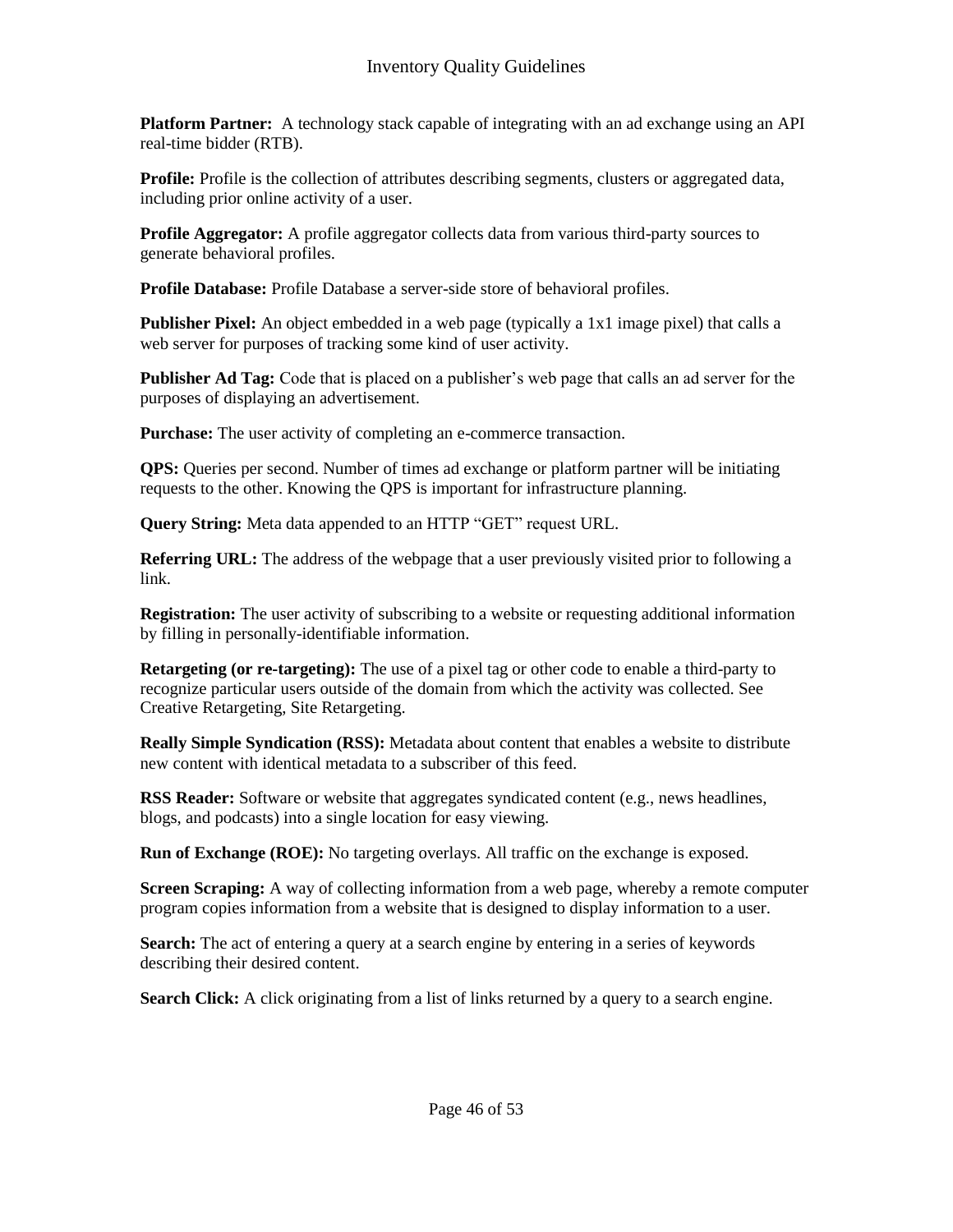**Search Engine**: A website that provides a searchable index of online content, whereby users enter keywords describing what they are seeking and the website returns links related to this search query.

**Second Price Auction:** A form of Auction where Platform Partners submit bids and the second highest bid sets the Market Price, but the highest Bid wins the Auction. Platform Partner pays the amount of the second highest bid to the Ad Exchange. In some cases it is one cent over the second bid depending on the marketplace.

**Segment:** Also called "data segment" or "audience," a segment is a set of users who share one or more similar attributes.

**Seller:** the party that makes media available to another party for purchase.

**Sell Side Platform** (also called sell side optimizers, inventory aggregators, and yield optimizers) – Sell Side Platforms provide outsourced media selling and ad network management services for publishers. Sell-side platform and ad networks business models and practices are similar. Sellside platforms are typically differentiated from ad networks in not providing services for advertisers. Demand Side Platforms and Ad Networks often buy from Sell Side Platforms.

**Server Side Call:** An HTTP request made from a server. A platform partner cannot read or set cookies in a server-side call.

**Single-site Publisher Ad Server:** Single-site Publisher Ad Servers focus on maximizing the yield to the publisher.

**Single-site Publisher Analytics:** Software or services that analyze information about users, including metrics such as unique visitors and site usage. The collected data is used only on behalf of the site from which the data is collected.

**Site/Page/Position Transparency:** Ability for the buyer of media (typically an advertisement) to understand the location and context within which the media will be displayed. Transparency can be at the level of web property (site), page content (page) or position (specific location within page). Site transparency, in the context of a network or an exchange, refers to the ability of a buyer of inventory to know the exact identity of the website domain or page on which they have shown advertisements.

**Skippable:** Skippable creatives are linear in-stream creatives that users can choose to skip, typically after a prescribed number of seconds have passed.

**Spyware:** Computer software that is installed surreptitiously to intercept or take partial control over the user's interaction with a computer, without the user's informed consent. Spyware programs can collect various types of information, such as Internet surfing habits, but can also interfere with user control of the computer in other ways, such as installing additional software, and redirecting web browser activity. The software usually does not contain generally accepted standards of notice describing what the purpose and/or behavior of the software is nor does is usually contain visible or functioning choice mechanisms for complete uninstall. The programs are typically characterized by behaviors that can be considered deceptive if not harmful to the user and/or his computer.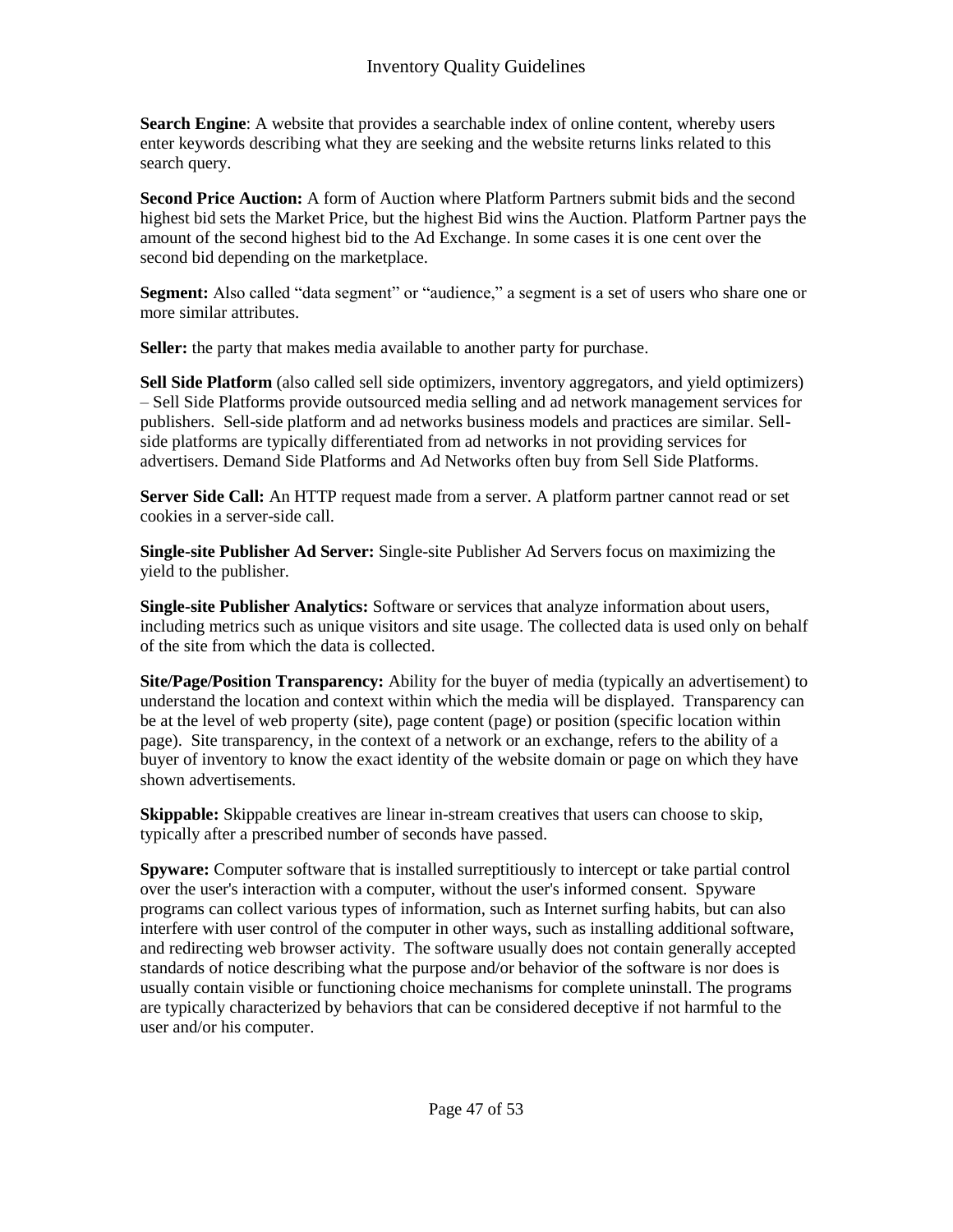**Static Bidding (Flat CPM):** Platform partner pre-negotiates bids via offline process for segments of inventory. Buyer bids for inventory at a flat CPM rate.

**Targeted Advertisement:** an advertisement that is shown only to users exhibiting specific attributes or in a specific context or at a particular time of day.

**Third-Party Data:** Data that did not originate from either the publisher or advertiser. Typically this is used to enhance ad targeting. For example, demographic data from a third party might be used to help determine which auto ad (make/model) to display on an auto site.

**Transaction:** Transaction is defined as the execution of any form of trade (cash, barter, etc.) between a buyer and seller that results in the exposure of advertising on media

**User Syncing:** The process of exchanging cookie data between an ad exchange and platform partner so that platform partner's cookie data is available for decision-making during the RTB process.

**Video context:** Context of video content with which the video ad will be shown or "unknown" if not known. The contextual taxonomy defined by the TAG Inventory Quality Guidelines shall be used for this parameter.

**Viewability Obstructions:** Any item within the video ad viewing space other than persistent player controls (e.g. play/pause, mute, skip ad) or privacy compliance notifications (e.g. AdChoices icon) which masks or obstructs the video viewing experience. For example, a 30x50 pixel publisher logo box overlay that obstructs the content viewing space of an ad during playback is a Viewability Obstruction.

**Web App Advertising:** Advertising served into an application that is browser-based but may be wrapped within native mobile device code. Web apps are typically accessed using an online or mobile site and then reside as a 'widget' on phone or tablet-top.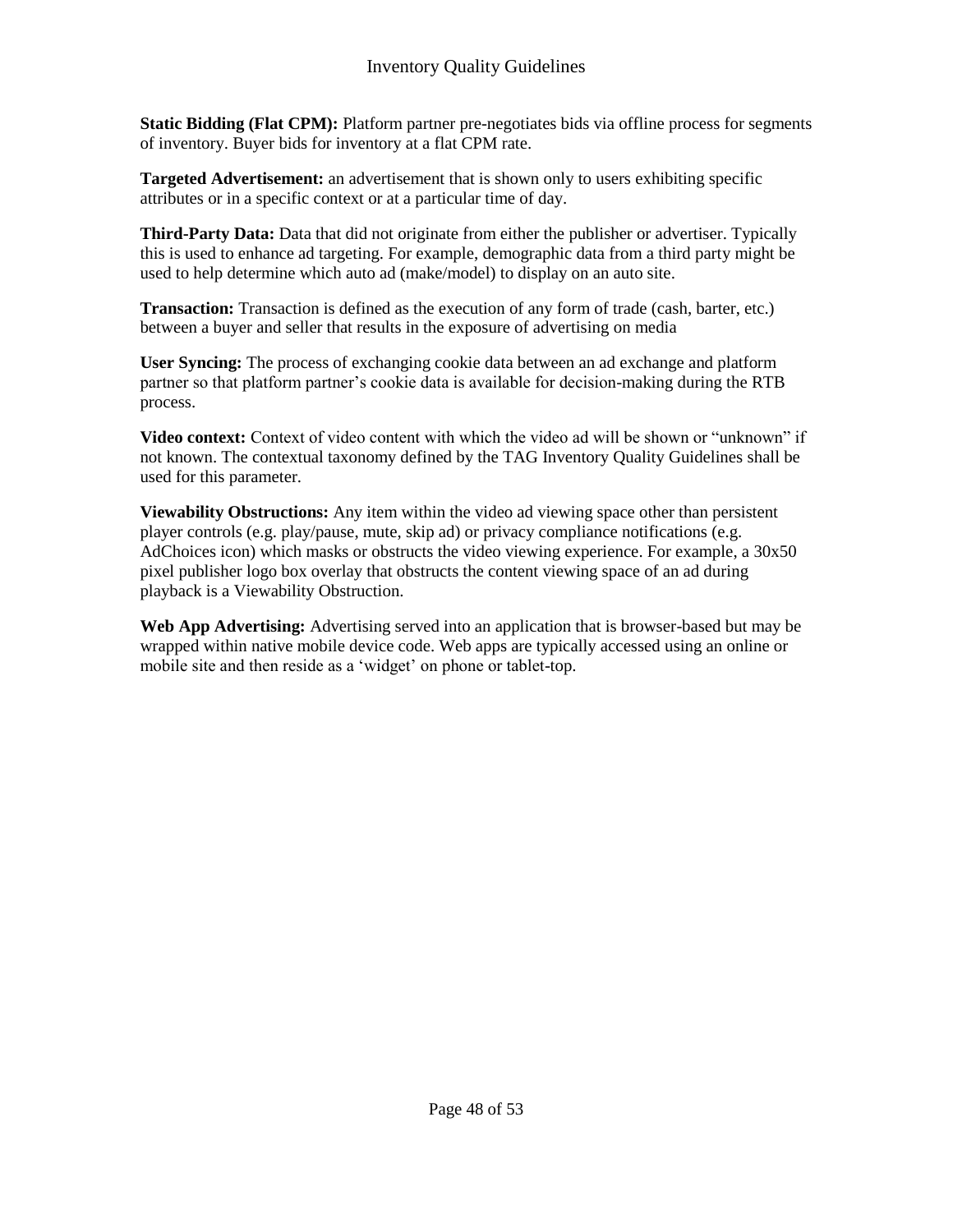# **6 Appendix**

The following exhibits offer sample letters of attestation to be delivered to the TAG for IQG 2.2 certification and renewal.

**Exhibit A:** Compliance Officer Attestation

**Exhibit B:** Executive Attestation

**Exhibit C:** Independent Validation Attestation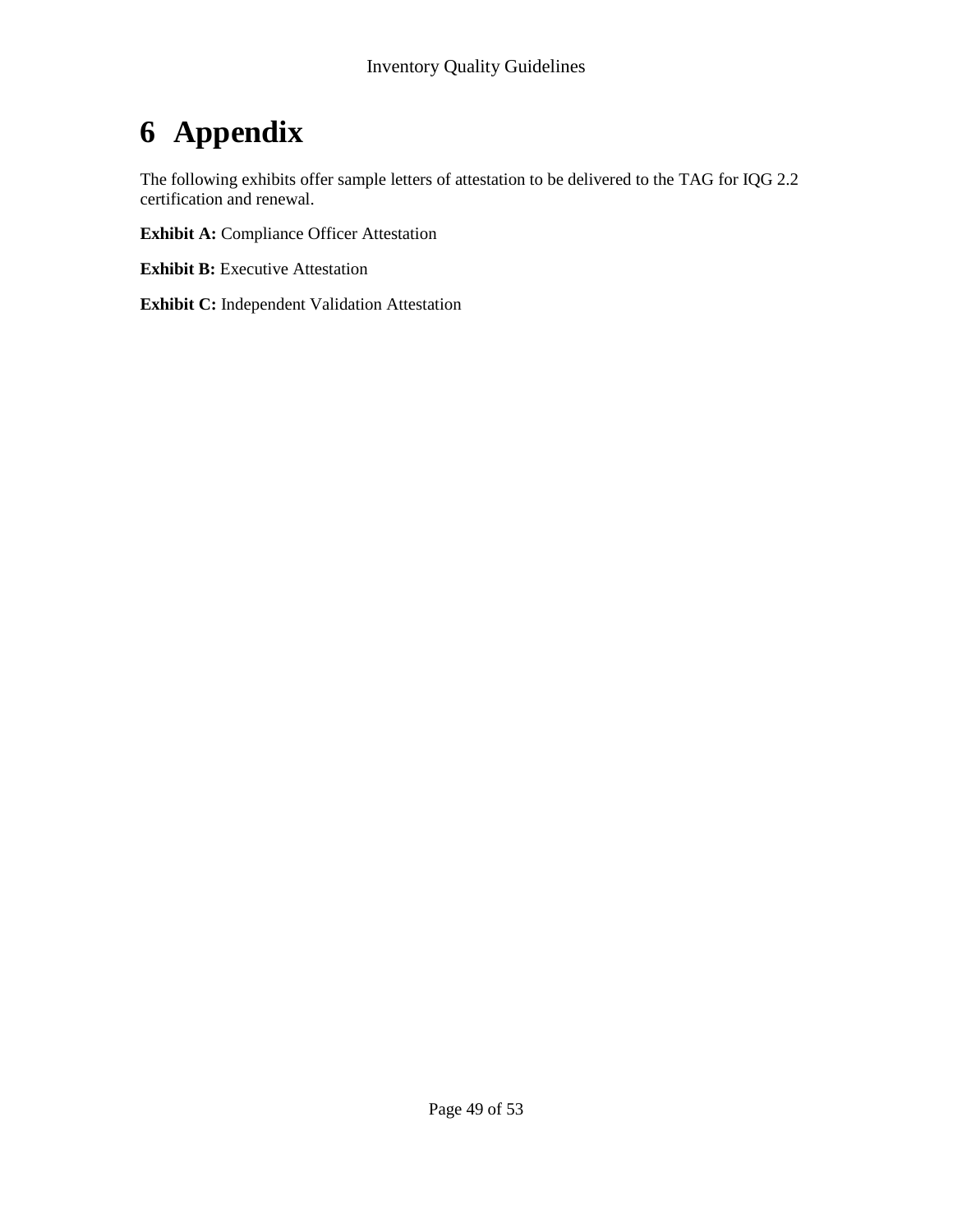## **Exhibit A: Compliance Officer Attestation Inventory Quality Guidelines ("IQG") 2.2**

I,  $\qquad \qquad$  (name of Compliance Officer), attest that:

- 1. I have conducted quarterly internal audits for \_\_\_\_\_\_\_\_ (name of Company) for \_\_\_\_\_\_ quarter(s) and year  $\qquad$  :
- 2. The executive named in the Executive Attestation and I are responsible for following the procedures outlined in the TAG Inventory Quality Guidelines 2.2:
	- a. Acquiring Inventory: accurately label inventory in accordance with established content framework along 3 criteria:
		- i. Transaction Party Source Identification and Relationships (section 4.1.1)
		- ii. Source Level Transparency (section 4.1.2)
		- iii. Technical Context (section 4.1.3)
	- b. Contextual Classification (section 4.2.2) & Targeting (section 4.2.7): accurately categorize content in accordance with Tiers 1 & 2 of IAB Tech Lab Content Taxonomy, and specify the depth (e.g. site level vs. page level) of categorization
		- i. If we have chosen a different taxonomy, we can clearly map our taxonomy back to the Taxonomy and explain it to a buyer
	- c. Inventory Vetting: accurately label content in accordance with established guidelines in accordance with sections 4.2.3, 4.2.4, 4.2.6, and exclude illegal content from sale in accordance with section 4.2.5.
	- d. Data Disclosure: accurately disclosed to publisher partners who are contributing data and to advertisers when using third party data (section 4.4.1)
	- e. Where applicable, complying with the Programmatic Buying/Auction Mechanics and Audience Targeting as outlined in sections 4.4.2 and 4.4.3 respectively.
- 3. Based on my knowledge and best efforts,  $\qquad \qquad$  (name of Company) is in compliance with the TAG IQG 2.2; and will maintain the same adequate systems and controls in place throughout the next calendar year in order to meet the substantive requirements of the IQG program; and
- 4. I agree to allow the TAG to publically disclose \_\_\_\_\_\_\_ (name of Company) compliance with the TAG Inventory Quality Assurance Guidelines 2.2 at the following certification status, providing all required materials are submitted in accordance with section 2.3 (or 2.4 for renewal):
	- $\Box$  IQG 2.2 Independent Validation
	- □ IQG 2.2 Self-Attestation

And in the case of loss of certification, I agree to allow the TAG to remove

\_\_\_\_\_\_\_\_\_\_\_\_\_\_\_\_\_ (name of Company) certification status from published list of IQGcertified companies.

Date:

Signature:

Name:

Title: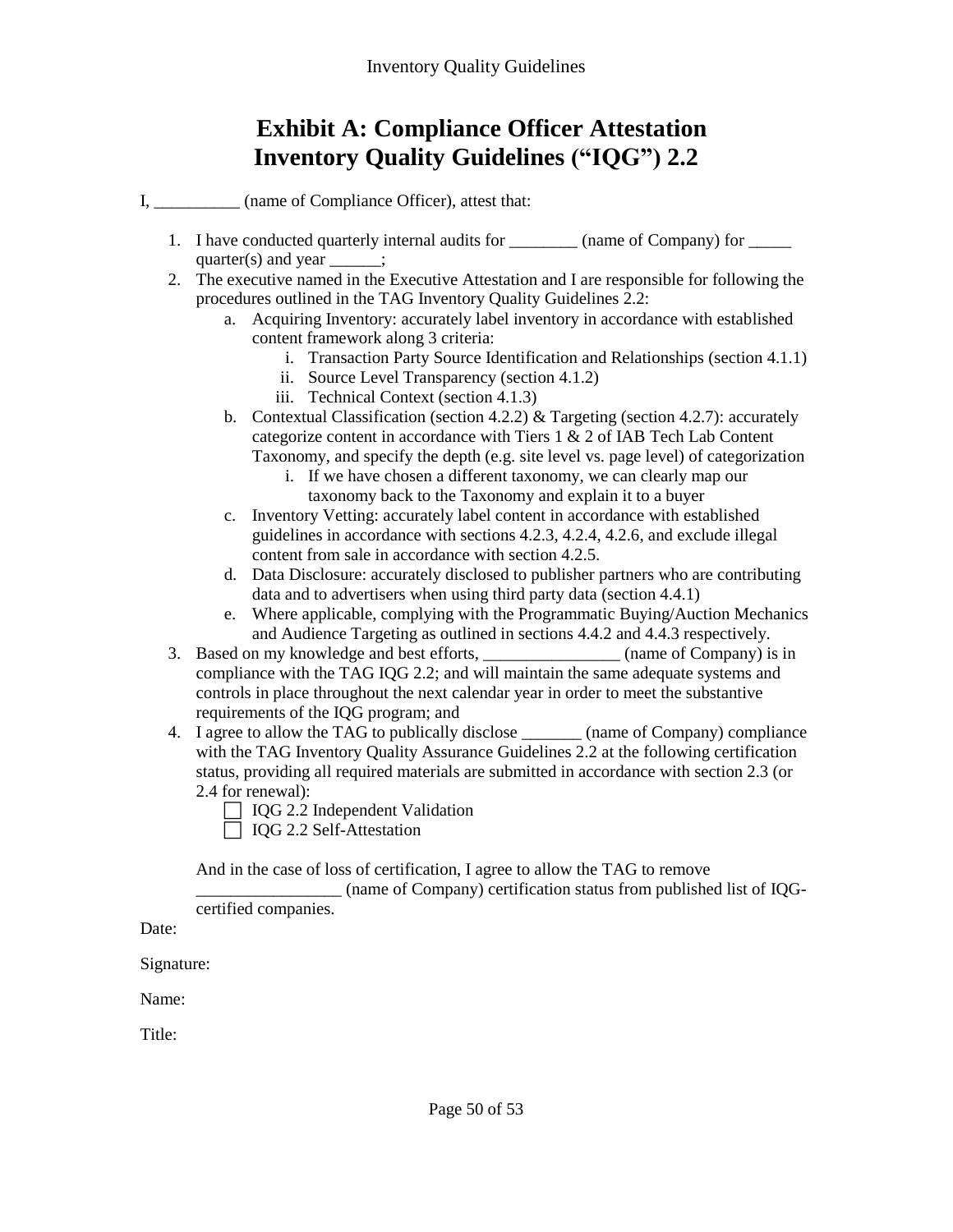## **Exhibit B: Executive Attestation Inventory Quality Guidelines 2.2**

I,  $\Box$  (name of CEO, CFO, or business unit head), attest that:

- 1. I have reviewed quarterly internal audits \_\_\_\_\_\_\_\_\_ (name of Company) for \_\_\_\_\_\_ quarter(s) and year  $\qquad$  :
- 2. The Compliance Officer and I are responsible for following the procedures outlined in the TAG Inventory Quality Guidelines 2.2:
	- a. Acquiring Inventory: accurately label inventory in accordance with established content framework along 3 criteria:
		- i. Transaction Party Source Identification and Relationships (section 4.1.1)
		- ii. Source Level Transparency (section 4.1.2)
		- iii. Technical Context (section 4.1.3)
	- b. Contextual Classification (section 4.2.2) & Targeting (section 4.2.7): accurately categorize content in accordance with Tiers 1 & 2 of IAB Tech Lab Content Taxonomy, and specify the depth (e.g. site level vs. page level) of categorization
		- i. If we have chosen to use a different taxonomy, we can clearly map our taxonomy back to the Taxonomy and explain it to a buyer
	- c. Inventory Vetting: accurately label content in accordance with established guidelines in accordance with sections 4.2.3, 4.2.4, 4.2.6, and exclude illegal content from sale in accordance with section 4.2.5.
	- d. Data Disclosure: accurately disclosed to publisher partners who are contributing data and to advertisers when using third party data (section 4.4.1)
	- e. Where applicable, complying with the Programmatic Buying/Auction Mechanics and Audience Targeting as outlined in sections 4.4.2 and 4.4.3 respectively.
- 3. Based on my knowledge and best efforts,  $\qquad \qquad$  (name of Company) is in compliance with the TAG IQG 2.2; and will maintain the same adequate systems and controls in place throughout the next calendar year in order to meet the substantive requirements of the IQG program; and
- 4. I agree to allow the TAG to publically disclose \_\_\_\_\_\_\_ (name of Company) compliance with the TAG Inventory Quality Guidelines 2.2IQG 2. at the following certification status, providing all required materials are submitted in accordance with section 2.3 (or 2.4 for renewal):
	- $\Box$  IQG 2.2 Independent Validation
	- □ IQG 2.2 Self-Attestation

And in the case of loss of certification, I agree to allow the TAG to remove

\_\_\_\_\_\_\_\_\_\_\_\_\_\_\_\_\_ (name of Company) certification status from published list of IQGcertified companies.

Date:

Signature:

Name:

Title: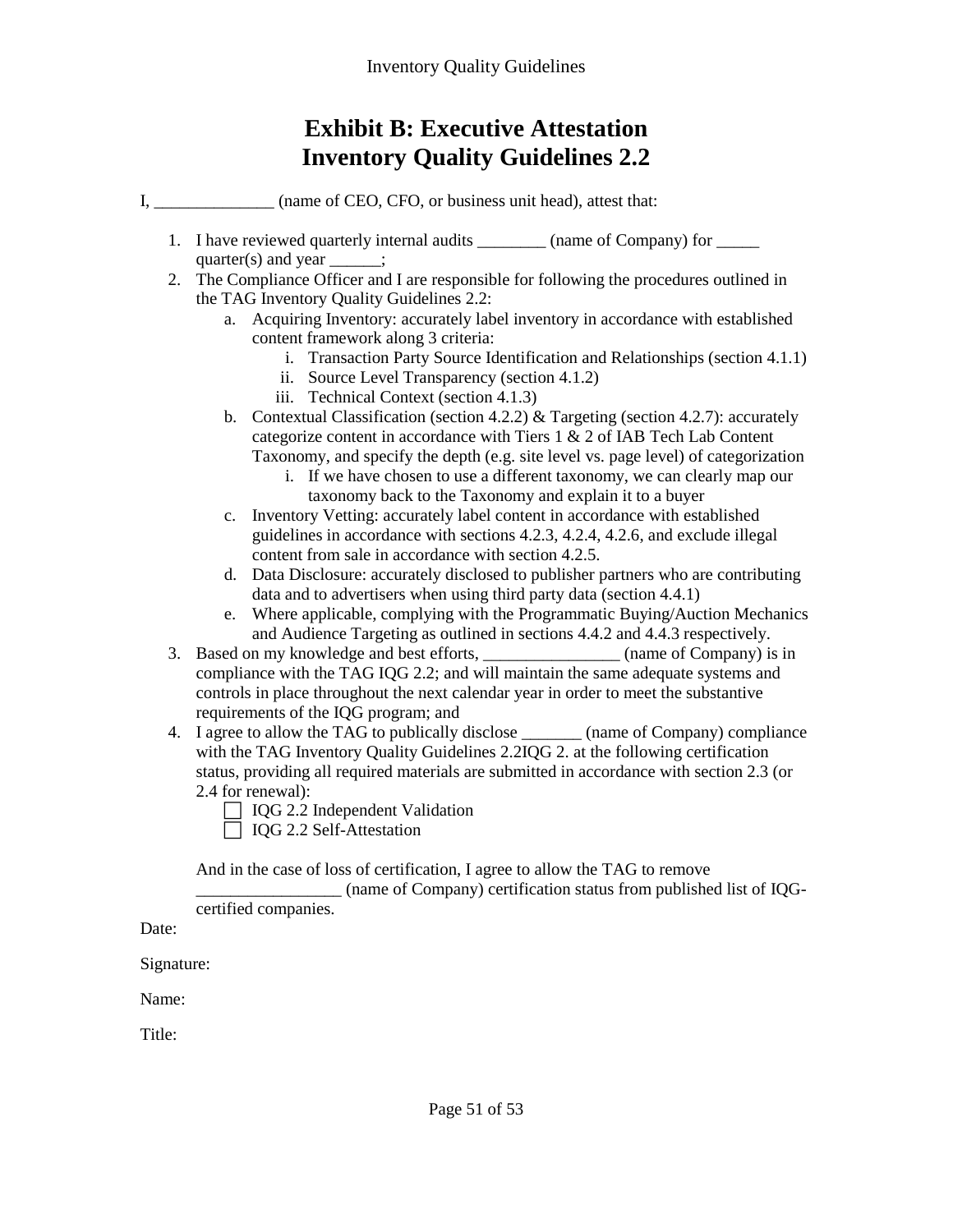## **Exhibit C: Independent Validation Attestation Inventory Quality Guidelines 2.2**

[*Name of independent validation company*] has issued our report [*report name or title*], dated [*date of report*] relating to [*Company Name*]'s Inventory Quality Guidelines procedures. As part of the *review*, the following considerations were incorporated into [*Name of independent validation company*]'s testing procedures:

- 1. Inspected quarterly internal audits \_\_\_\_\_\_\_\_\_\_\_\_\_ [*Company Name*] for \_\_\_\_\_ quarter(s) and year  $\qquad$  :
- 2. The named Compliance Officer and Executive named in the Compliance Officer Attestation and Executive attestation, respectively, facilitated our efforts to evaluate the following procedures outlined in the Inventory Quality Guidelines 2.2:
	- a. Acquiring Inventory: the Company procedures that provide reasonable assurance that the Company accurately labeled inventory in accordance with established content framework along 3 criteria:
		- i. Transaction Party Source Identification and Relationships (section 4.1.1)
		- ii. Source Level Transparency (section 4.1.2)
		- iii. Technical Context (section 4.1.3)
	- b. Contextual Taxonomy (section 4.2.2) & Targeting (section 4.2.7): the Company procedures that provide reasonable assurance that the Company accurately categorized content in accordance with Tiers 1 & 2 of IAB Contextual Taxonomy, and specified the depth (e.g. site level vs. page level) of categorization
		- i. If the Company had chosen to use a different taxonomy, they clearly mapped the taxonomy back to the IAB taxonomy and explained to a buyer with sufficient detail
	- c. Inventory Vetting: the Company procedures that provide reasonable assurance that the Company accurately labeled content in accordance with established guidelines in accordance with sections 4.2.3, 4.2.4, and 4.2.6; and Company prohibits the sale of illegal content in accordance with section 4.2.5; and
	- d. Data Disclosure: the Company procedures that provide reasonable assurance that the Company accurately disclosed to publisher partners who are contributing data and to advertisers when using third party data (section 4.31); and
	- e. Programmatic Buying/Auction Mechanics and Audience Targeting: the Company procedures related to real-time bidding as outlined in sections 4.4.2 and 4.4.3 respectively.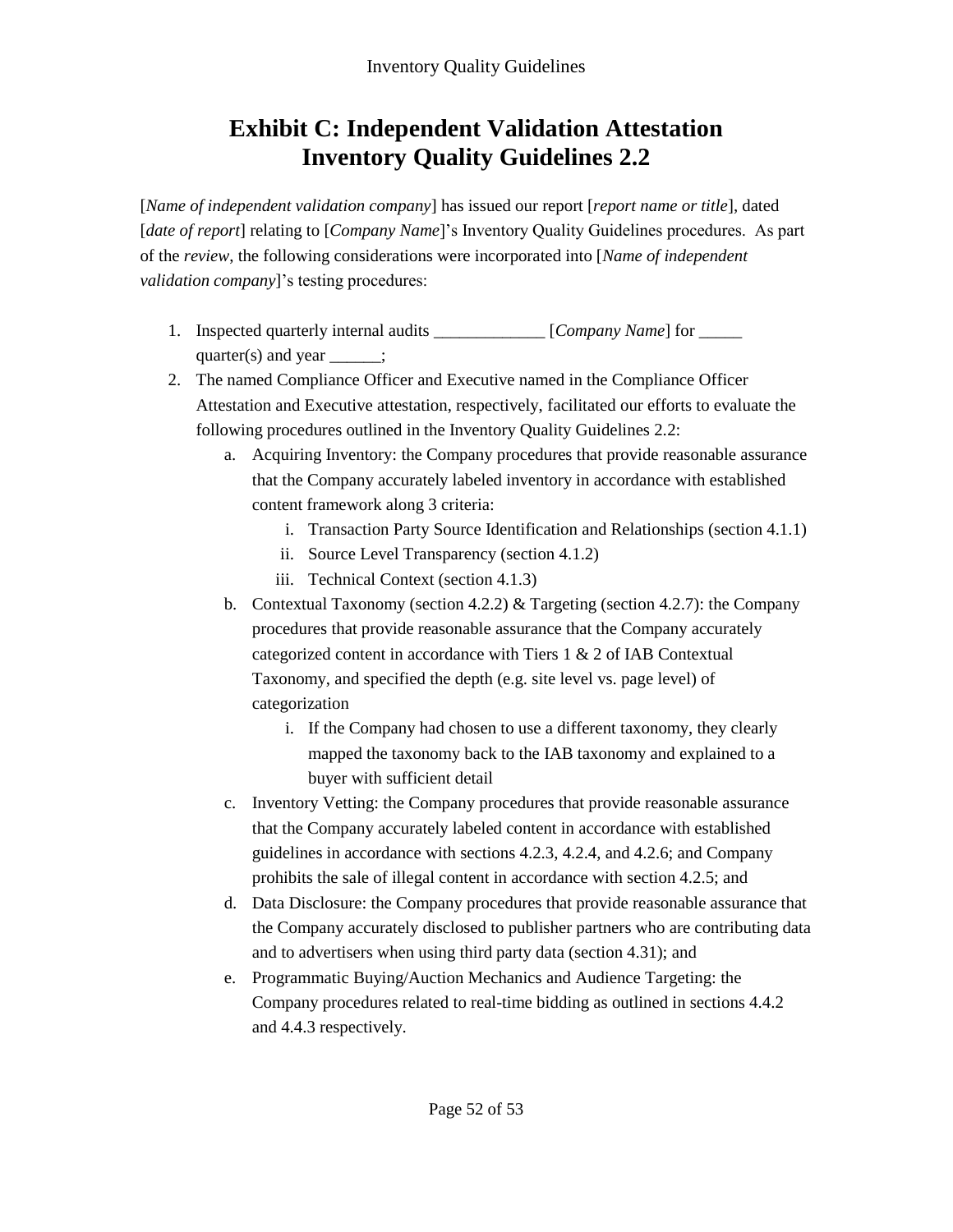#### Inventory Quality Guidelines

3. As noted in our [*report name or title*] report dated [*date of report*] relating to [*Company Name*]'s Inventory Quality Guidelines procedures, [*Name of independent validation company*] found Company's [*procedures complied | did not comply*], in all material respects, with the Inventory Quality Guidelines 2.2. Please refer to the full report for overall evaluations of [*Company Name*]'s procedures as they relate to the Inventory Quality Guidelines.

Date:

Signature:

Name:

Company:

Title: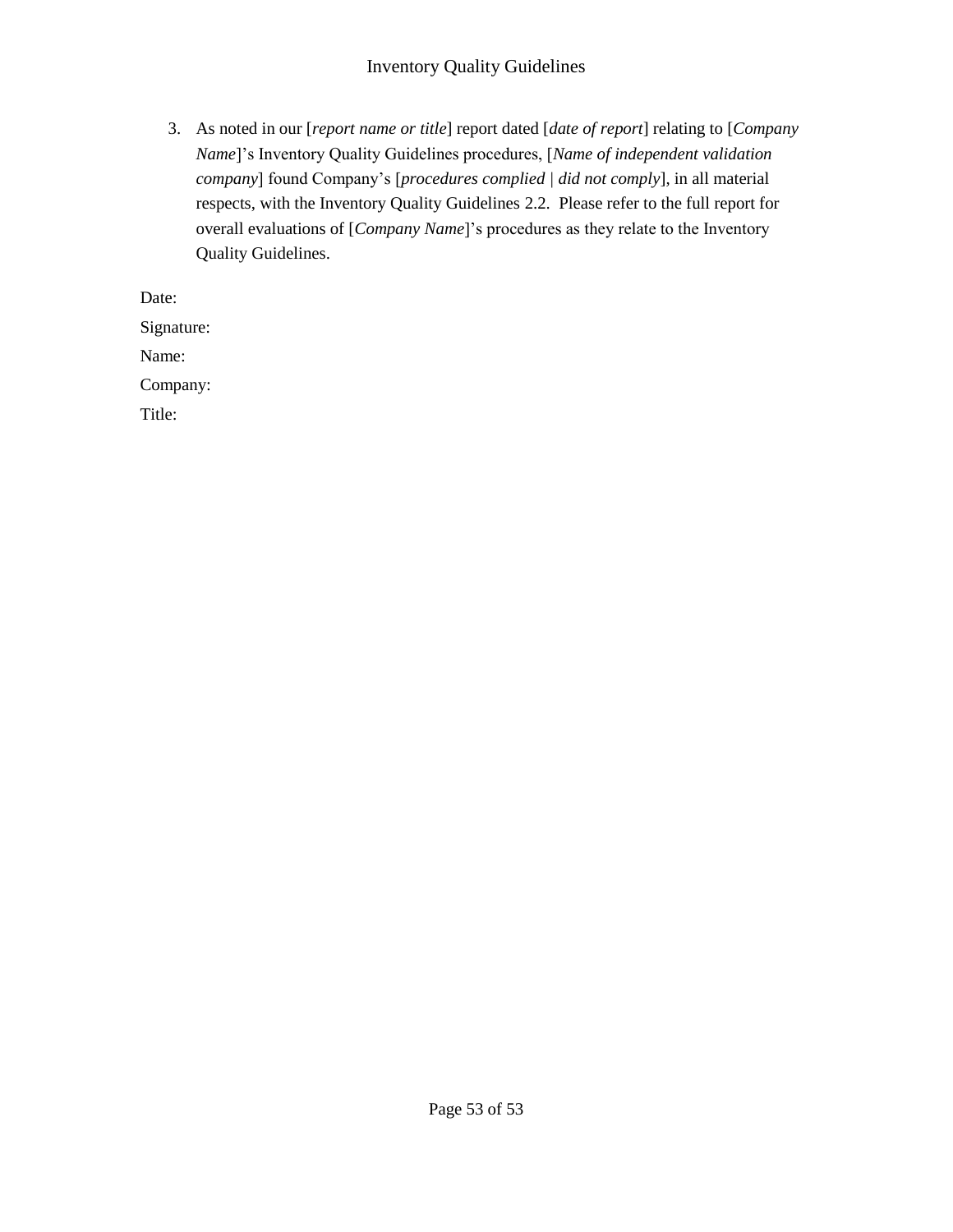

# TAG Due Process for Allegations of Non-Compliance & Appeal

Version 2.0 Released January 2018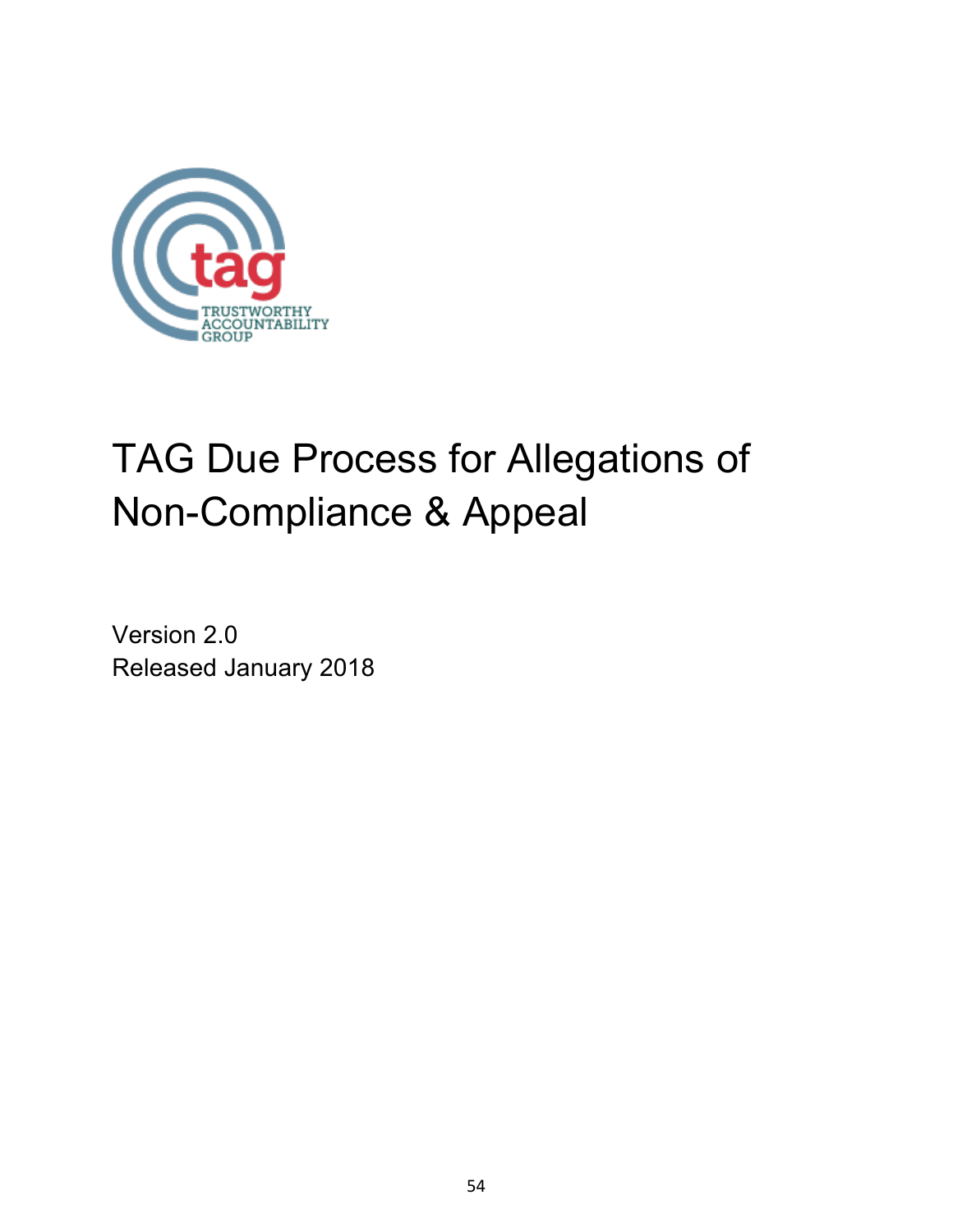# About the Trustworthy Accountability Group

The Trustworthy Accountability Group (TAG) is the leading global certification program fighting criminal activity and increasing trust in the digital advertising industry. Created by the industry's top trade organizations, TAG's mission is to:

- Eliminate fraudulent traffic,
- Combat malware,
- Prevent Internet piracy, and
- Promote greater transparency in digital advertising.

TAG advances those initiatives by bringing companies across the digital advertising supply chain together to set the highest standards.

TAG is the first and only registered Information Sharing and Analysis Organization (ISAO) for the digital advertising industry.

To learn more about the Trustworthy Accountability Group, please visit www.tagtoday.net.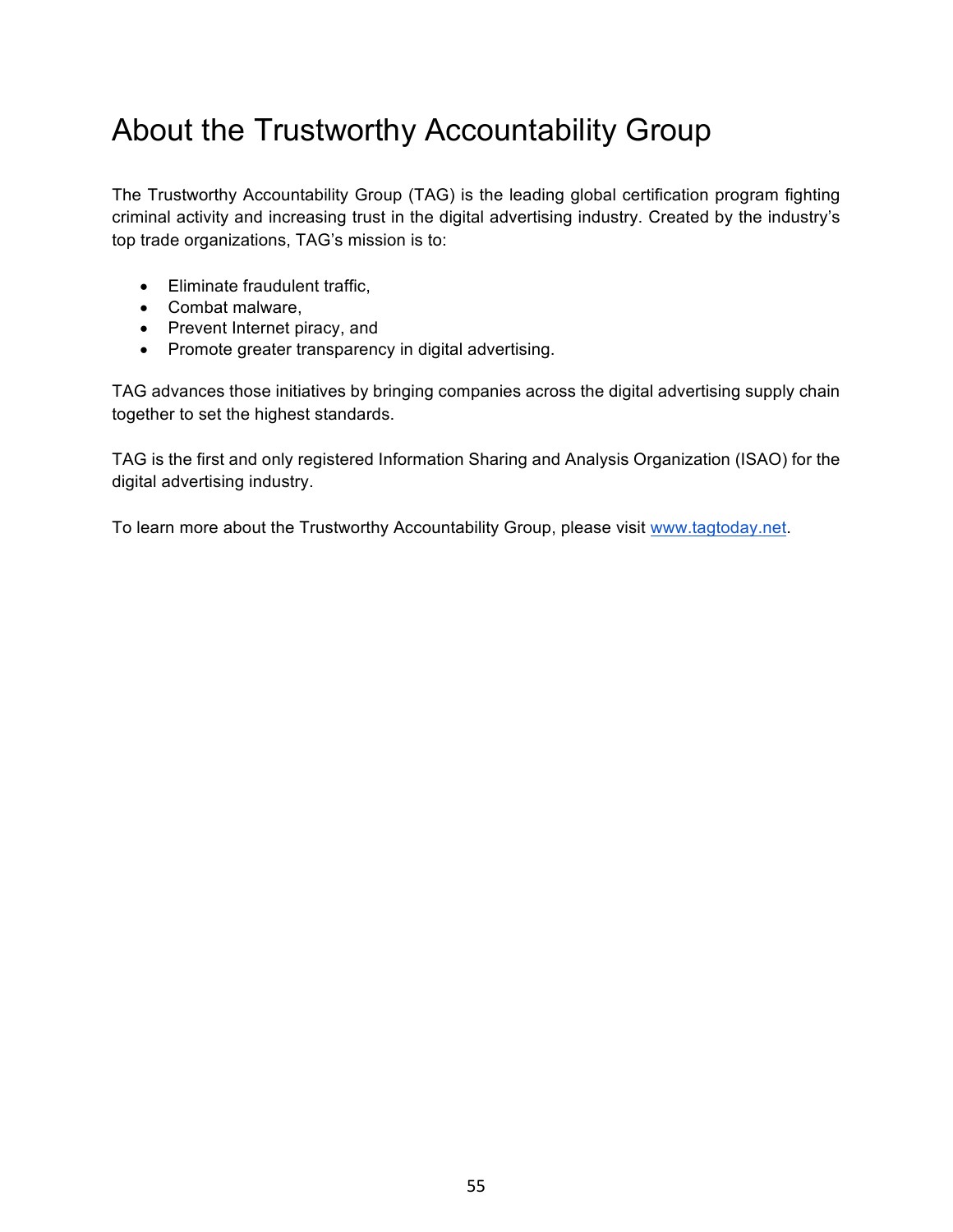# Table of Contents

|      | 1.3. Review of the Initial Decision by TAG's Complaint Review Committee  5 |  |
|------|----------------------------------------------------------------------------|--|
|      |                                                                            |  |
| 1.5. |                                                                            |  |
| 1.6. |                                                                            |  |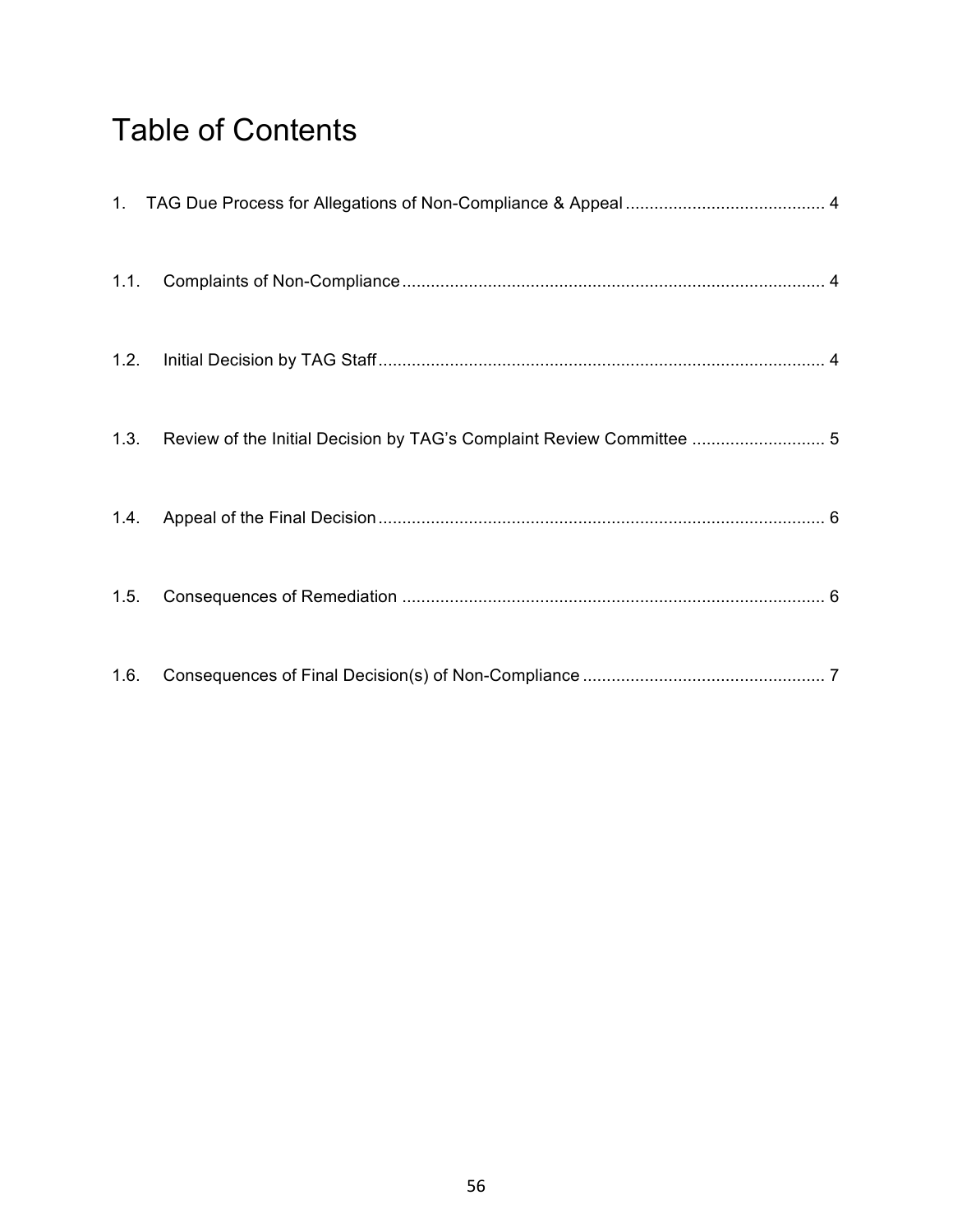# 1. TAG Due Process for Allegations of Non-Compliance & Appeal

Companies that achieve a certification seal associated with a TAG program ("Certified Companies") must meet the requirements of the applicable guidelines associated with that program. Failure to comply with those guidelines can result in consequences, including but not limited to the loss of the applicable certification and seal. Certified Companies are permitted to review allegations of non-compliance, submit rebuttal evidence, seek review of decisions of noncompliance and appeal any final decision.

All complaints, notices and briefs set forth in this process shall be submitted to info@tagtoday.net.

## 1.1. Complaints of Non-Compliance

Any company ("Complainant") is permitted to file a complaint with TAG asserting that a Certified Company failed to comply with the rules set forth in the Certified Against Fraud Guidelines (hereafter, "Complaint").

Complainant must submit specific evidence of evidence of non-compliance, and a completed TAG Certification Complaint form.

TAG's staff also is permitted to initiate a Compliant if it has a reasonable basis to believe that a Certified Company failed to comply with the rules set forth in the applicable guidelines.

## 1.2. Initial Decision by TAG Staff

Upon receipt of a Complaint, TAG will advise Certified Company in writing that a Complaint was filed against it and that it is being reviewed by TAG's staff.

TAG's staff is permitted to request, in writing, that Complainant provide additional information and clarification. TAG's staff also is permitted to review other publicly available information. Once TAG has completed information gathering concerning the Complaint, TAG will provide the Certified Company against whom the Complaint has been lodged: (i) the Complaint; (ii) any evidence concerning non-compliance; and (iii) identification of the provision in this document for which non-compliance is alleged (collectively, "Non-Compliance Allegations").

Within fourteen (14) days of receipt of the Non-Compliance Allegations, the Certified Company against whom a Complaint was lodged will have the opportunity to submit a Brief in Opposition to the Non-Compliance Allegations ("Opposition Brief"). Alternatively, Company can, in its sole discretion but subject to the limitations in Section 1.1, within seven (7) days of receipt of the Non-Compliance Allegations, choose to forgo submission of an Opposition Brief and TAG's rendering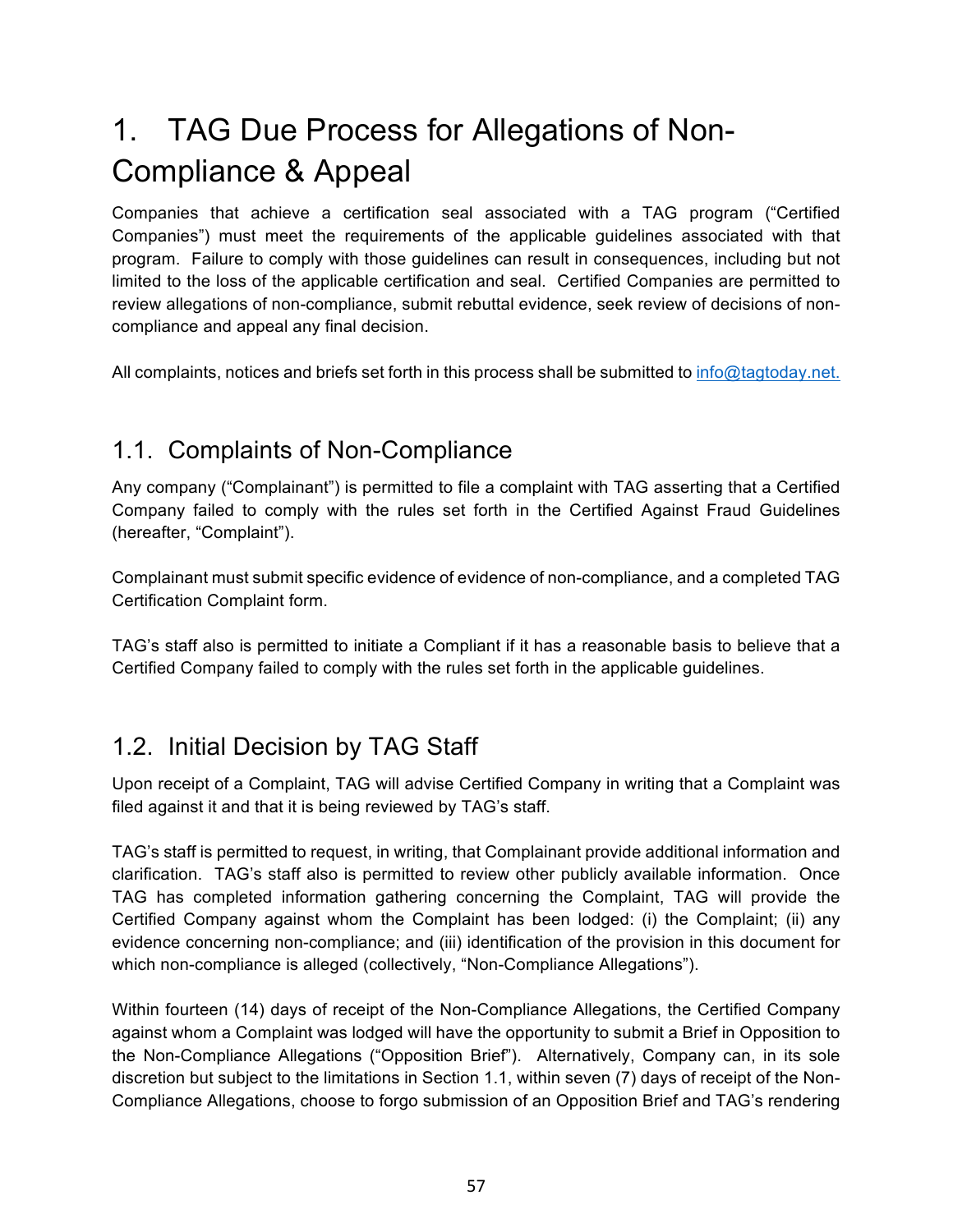of an Initial Decision and request a remediation plan from TAG. Certified Company has seven (7) days from receipt of the remediation plan to agree to its terms ("Remediation Deadline"). If the remediation plan is not agreed to, Company must submit its Opposition Brief and accompanying evidence to TAG within fourteen (14) days of the Remediation Deadline.

Within fourteen (14) days of TAG's receipt of the Opposition Brief and accompanying evidence, TAG will weigh all of the evidence using a preponderance of the evidence standard and render a decision in writing ("Initial Decision").

## 1.3. Review of the Initial Decision by TAG's Complaint Review **Committee**

A Certified Company is permitted to seek review of the Initial Decision by a 3 person panel (the "Review Committee Panel") of TAG's Complaint Review Committee, which shall be composed of 15 TAG Compliance Officers who represent a diverse cross-section of the digital advertising industry and are appointed by TAG's staff. Committee Members of the TAG Complaint Review Committee must recuse themselves in cases where the Committee Member is an employee of, vendor or client to the Complainant or Certified Company.

A Certified Company that seeks such review must submit a Notice of Request for Review of Initial Decision ("Review Notice") within seven (7) days of receipt of the Initial Decision.

Upon receipt of the Review Notice, TAG's staff will send the Complaint, all evidence concerning non-compliance, the Opposition Brief and any accompany information previously submitted by the Certified Company, as well as the Initial Decision, to the Review Committee.

Within fourteen (14) days of Certified Company's submission of its Review Notice, it must submit a Brief in Support of its Request for Review and Reversal of the Initial Decision, which shall include: (i) an explanation of why the Certified Company's believes TAG's Initial Decision is incorrect; (ii) any additional evidence it did not previously present prior to the Initial Decision; and (iii) any request for a telephonic hearing to present arguments to the TAG Review Committee and respond to questions ("Review Submission"). Such telephonic hearing, if requested, will be scheduled within fourteen (14) days of submission of the Review Brief.

Within fourteen (14) days of TAG's receipt of the Review Submission or the telephonic hearing, if applicable, the Review Committee will weigh the evidence using a preponderance of the evidence standard and render a decision ("Final Decision"). TAG's staff will assist the Review Committee in drafting the Final Decision, which must be approved by a majority of the Review Committee Panel.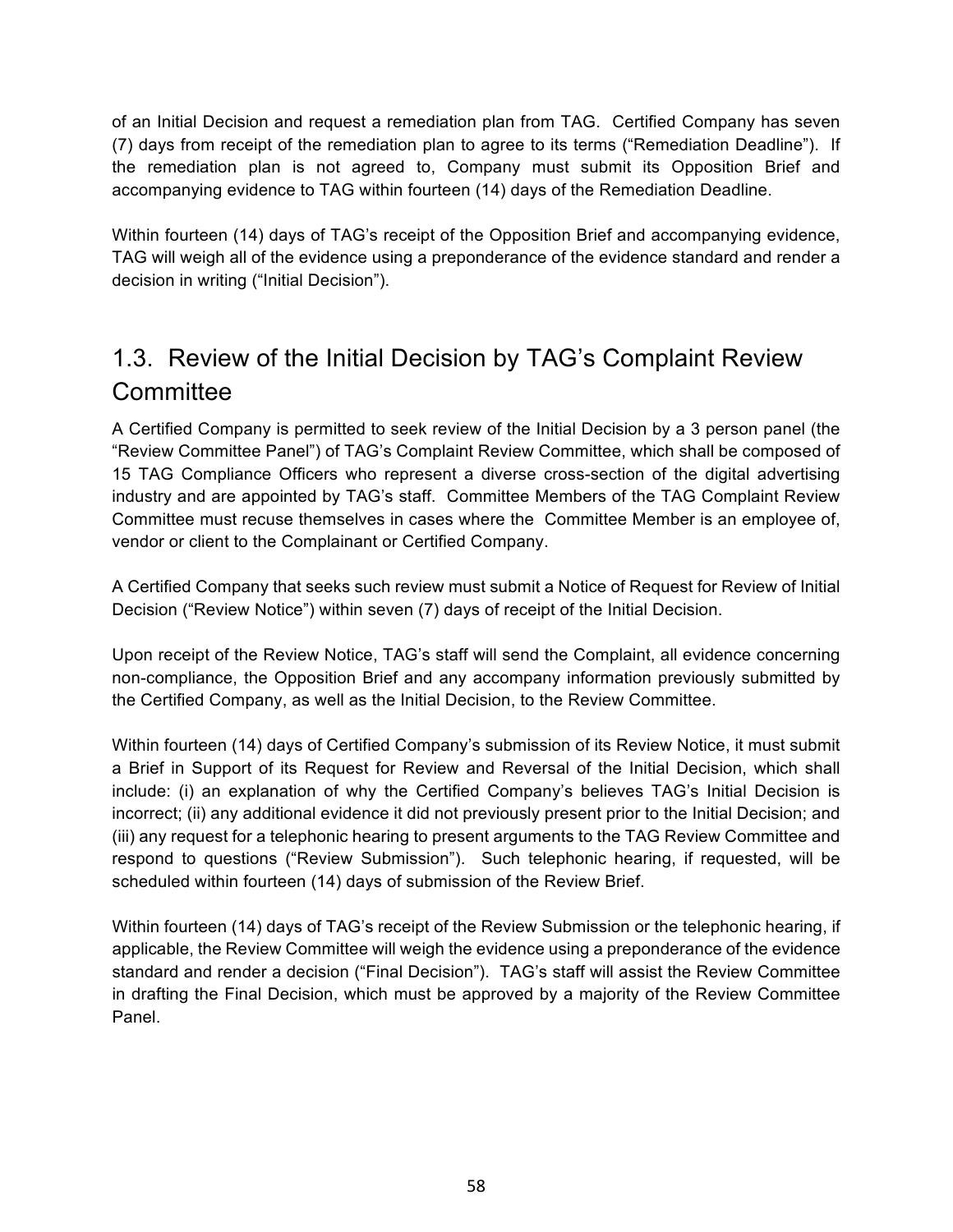## 1.4. Appeal of the Final Decision

A Certified Company is permitted to appeal the Final Decision, which will heard by Executive Committee of the Board (the "Executive Panel"). A Certified Company that seeks to appeal the Final Decision must submit a Notice of Appeal of the Final Decision ("Appeal Notice") within seven (7) days of receipt of the Final Decision.

Upon receipt of the Review Notice, TAG's staff will send to the Executive Panel copies of the Complaint, the Initial Decision, the Final Decision, the Opposition Submission, the Review Submission and all of the evidence that was collected in the prior proceedings.

Within fourteen (14) days of Certified Company's submission of its Appeal Notice, it must submit a Brief in Support of its Request for Reversal of the Initial and Final Decisions ("Appeal Brief"), which shall include: (i) an explanation of why the Certified Company's believes TAG's Initial and Final Decisions are clearly erroneous; (ii) an explanation, with factual support, of any failure to comply with the procedures set forth herein or other alleged denial of fundamental fairness in the process; and (iii) any request for a telephonic hearing to present arguments to the Executive Panel and respond to questions. Such telephonic hearing, if requested, will be scheduled within fourteen (14) days of submission of the Appeal Brief. The Certified Company is not permitted to submit any new evidence in support of its appeal.

Within fourteen (14) days of TAG's receipt of the Appeal Brief or the telephonic hearing, if applicable, the Executive Panel will determine whether the Initial Decision and the Final Decision were clearly erroneous and, if raised by the Certified Company, whether the procedures set forth herein were followed and that there has been no denial of fundamental fairness (the "Appeal Decision"). TAG's staff will assist the Executive Panel with drafting the Appeal Decision, which must be approved by a majority of the members of the Executive Panel.

## 1.5. Consequences of Remediation

The first time during a 12 month period that a Certified Company has a Complaint filed against it pursuant to Section 1.1 and chooses to remediate pursuant to Section 1.2, no consequence will be imposed.

The second time during a 12 month period that a Certified Company has a Complaint filed against it pursuant to Section 1.1 and chooses to remediate pursuant to Section 1.2, no consequence will be imposed.

The third time during a 12 month period that a Certified Company has a Complaint filed against it pursuant to Section 1.1 and chooses to remediate pursuant to Section 1.2, no consequence will be imposed; provided, however, except that no further opportunities to remediate will be permitted.